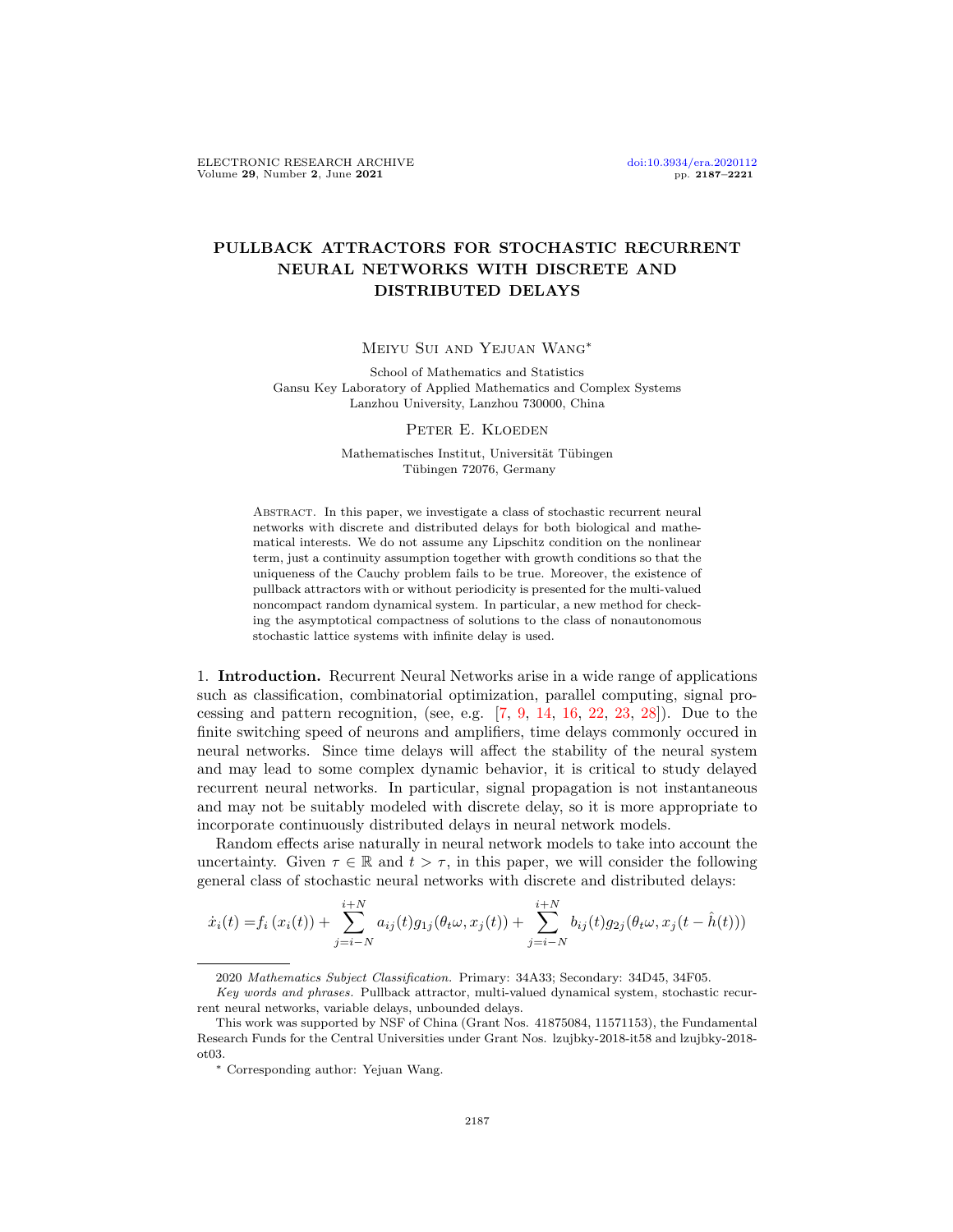+ 
$$
\sum_{j=i-N}^{i+N} c_{ij}(t) \int_{-\infty}^{0} g_{3j}(\theta_t \omega, r, x_j(t+r)) dr + J_i(t), \quad i \in \mathbb{Z},
$$
 (1.1)

with the initial condition

<span id="page-1-1"></span><span id="page-1-0"></span>
$$
x_i(t) = \phi_i(t - \tau), \quad t \in (-\infty, \tau], \, i \in \mathbb{Z}, \tag{1.2}
$$

where  $\mathbb Z$  denotes the integer set;  $x_i(t)$  represents the state variable of the potential for the *i*-th neuron at time t;  $f_i$  denotes the behaved function;  $g_{kj}$  ( $k = 1, 2, 3$ ) are activation functions of the neuron;  $a_{ij}(t)$ ,  $b_{ij}(t)$  and  $c_{ij}(t)$  denote the connection weight, discretely delayed connection weight and distributively delayed connection weight, respectively, between the j-th and i-th neurons,  $a_{ij}(t)$ ,  $b_{ij}(t)$  and  $c_{ij}(t)$ belong to  $C(\mathbb{R}; \mathbb{R}^+)$ ;  $\hat{h}(t)$  stands for discrete time varying delay and  $\hat{h}(t)$  belongs to  $C(\mathbb{R};[0,h])$  with constant  $h>0; J_i(t)$  represents the external force.

Robust analysis for stochastic neural networks with time-varying delay can be found in [\[20,](#page-33-6) [35\]](#page-34-1). Exponential stability of stochastic neural networks with constant or time-varying delays has been studied in [\[8,](#page-33-7) [15,](#page-33-8) [16,](#page-33-3) [19,](#page-33-9) [21,](#page-33-10) [30\]](#page-34-2). Exponential stability of stochastic recurrent neural networks with time-varying delays was investigated in [\[25\]](#page-33-11). Asymptotic stability of stochastic neural networks with discrete and distributed delays has been developed, e.g., Markovian jumping parameters  $[26, 27, 29]$  $[26, 27, 29]$  $[26, 27, 29]$  $[26, 27, 29]$  $[26, 27, 29]$ , Brownian motion  $[12]$ , impulsive effects  $[23]$ , and infinite delay  $[2, 18]$  $[2, 18]$  $[2, 18]$ . There has, however, been little mention of pullback attractors for stochastic neural networks.

The long-time behavior of multi-valued non-autonomous and random dynamical systems has been extensively developed over the last one and a half decades; see, e.g. [\[3,](#page-32-1) [4,](#page-33-16) [10,](#page-33-17) [11,](#page-33-18) [13,](#page-33-19) [17,](#page-33-20) [24\]](#page-33-21) etc. The theory of pullback attractors for single-valued noncompact random dynamical systems has been established in [\[31\]](#page-34-4). The existence of pullback attractors has been studied in [\[33\]](#page-34-5) for reaction-diffusion equations on an unbounded domain with non-autonomous deterministic as well as stochastic forcing terms for which the uniqueness of solutions need not hold (see also [\[34\]](#page-34-6) for unbounded delay case). Based on the previous work, our main goal in this paper is to develop new theory of multi-valued noncompact random dynamical systems in a biological context to analyze the dynamics of a class of stochastic recurrent neural networks with discrete and distributed delays. It is worthy mentioning that we do not assume any Lipschitz condition on the nonlinear term, just a continuity assumption together with growth conditions.

The paper is organized as follows. Section 2 gives some preliminary definitions and results regarding pullback attractors of multi-valued noncompact random dynamical systems, while in Section 3 the existence of solutions for the multi-valued noncompact random dynamical systems is considered. Sections 4-6 are devoted to the existence of pullback attractors and periodic attractors for stochastic recurrent neural networks with discrete and distributed delays.

2. Multi-valued noncompact random dynamical systems. We now recall some basic definitions for multi-valued noncompact random dynamical systems and some results ensuring the existence of a pullback attractor for these systems.

Let Q be a nonempty set,  $(\Omega, \mathcal{F}, \mathbb{P})$  be a probability space, and  $(X, d)$  be a Polish space with Borel  $\sigma$ -algebra  $\mathcal{B}(X)$ . Denote by  $P(X)$  and  $C(X)$  the sets of all nonempty and nonempty closed subsets of  $X$ , respectively. Let also denote by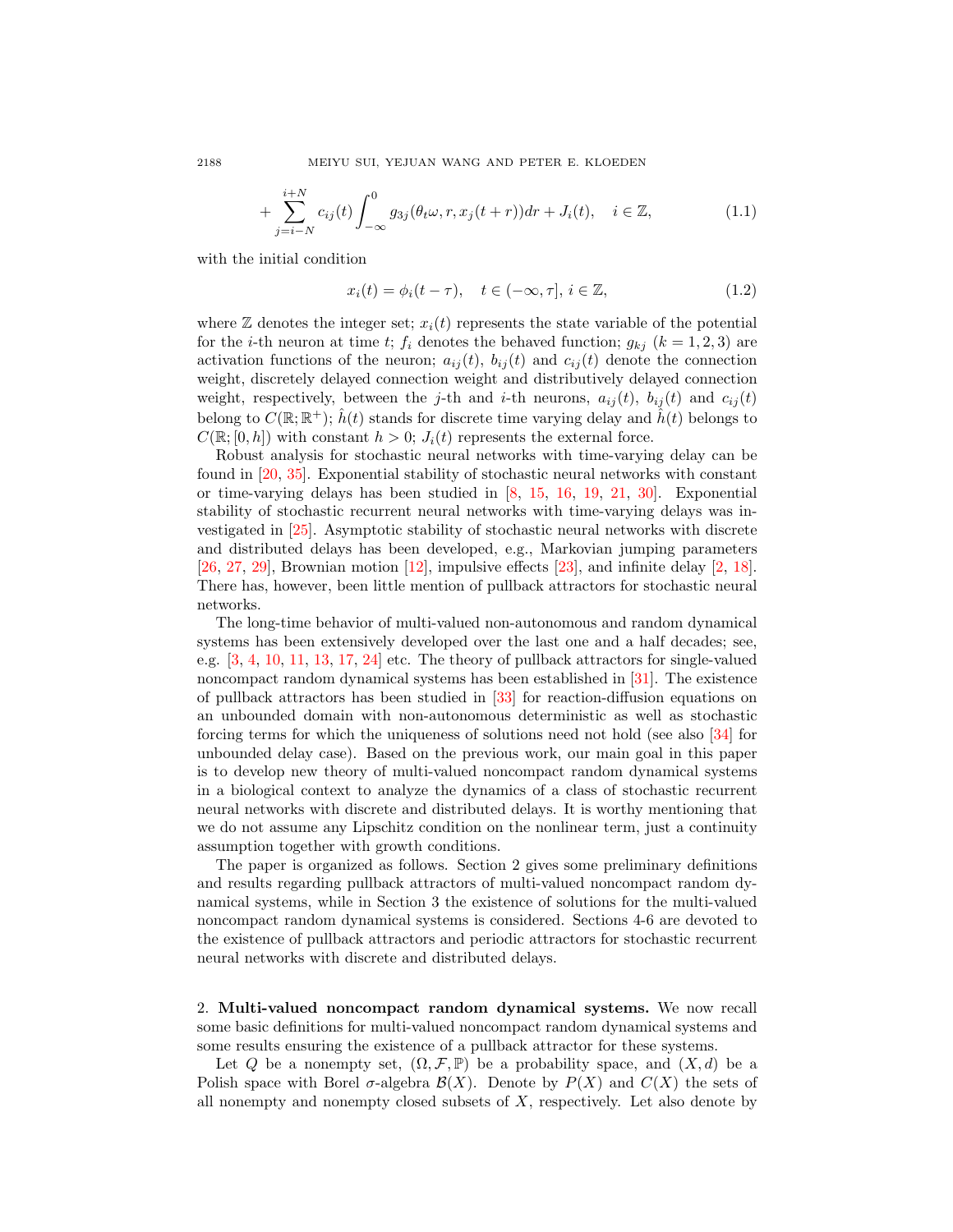$dist(A, B)$  the Hausdorff semidistance, i.e., for given subsets A and B of X we have

$$
dist(A, B) = \sup \{d(x, B) : x \in A\},\
$$

where  $d(x, B) = \inf \{d(x, y) : y \in B\}$ . Finally, denote by  $\mathcal{N}_r(A)$  the open rneighborhood  $\{y \in X : d(y, A) < r\}$  of radius  $r > 0$  of a subset A of X.

Assume that there are two groups  $\{\sigma_t\}_{t\in\mathbb{R}}$  and  $\{\theta_t\}_{t\in\mathbb{R}}$  acting on Q and  $\Omega$ , respectively. Specifically,  $\sigma : \mathbb{R} \times Q \to Q$  is a mapping such that  $\sigma_0$  is the identity on Q,  $\sigma_{t+\tau} = \sigma_t \circ \sigma_\tau$  for all  $t, \tau \in \mathbb{R}$ . Similarly,  $\theta : \mathbb{R} \times \Omega \to \Omega$  is a  $(\mathcal{B}(\mathbb{R}) \times \mathcal{F}, \mathcal{F})$ measurable mapping such that  $\theta_0$  is the identity on  $\Omega$ ,  $\theta_{t+\tau} = \theta_t \circ \theta_\tau$  for all  $t, \tau \in \mathbb{R}$ and  $\theta_t \mathbb{P} = \mathbb{P}$  for all  $t \in \mathbb{R}$ . In the sequel, we will call both  $(Q, \{\sigma_t\}_{t \in \mathbb{R}})$  and  $(\Omega, \mathcal{F}, \mathbb{P}, \{\theta_t\}_{t\in\mathbb{R}})$  parametric dynamical systems.

**Definition 2.1.** Let  $(Q, \{\sigma_t\}_{t\in\mathbb{R}})$  and  $(\Omega, \mathcal{F}, \mathbb{P}, \{\theta_t\}_{t\in\mathbb{R}})$  be parametric dynamical systems. A multi-valued mapping  $\Phi : \mathbb{R}^+ \times Q \times \Omega \times X \to P(X)$  is called a multivalued cocycle on X over  $(Q, \{\sigma_t\}_{t\in\mathbb{R}})$  and  $(\Omega, \mathcal{F}, \mathbb{P}, \{\theta_t\}_{t\in\mathbb{R}})$  if for all  $q \in Q, \omega \in \Omega$ and  $t, \tau \in \mathbb{R}^+$ , the following conditions are satisfied:

- (1)  $\Phi(0, q, \omega, \cdot)$  is the identity on X;
- (2)  $\Phi(t+\tau, q, \omega, \cdot) = \Phi(t, \sigma_\tau q, \theta_\tau \omega, \Phi(\tau, q, \omega, \cdot)).$

For the above composition of multi-valued mappings, we use that for any nonempty set  $V \subset X$ ,  $\Phi(t, q, \omega, V)$  is defined by

<span id="page-2-0"></span>
$$
\Phi(t, q, \omega, V) = \bigcup_{x_0 \in V} \Phi(t, q, \omega, x_0).
$$

**Definition 2.2.** (See [\[3,](#page-32-1) [31,](#page-34-4) [33\]](#page-34-5).) A set-valued mapping  $K: Q \times \Omega \rightarrow P(X)$  is called measurable with respect to F in  $\Omega$  if the mapping  $\omega \in \Omega \to d(x, K(q, \omega))$  is  $(\mathcal{F}, \mathcal{B}(\mathbb{R}))$ -measurable for every fixed  $x \in X$  and  $q \in Q$ .

In what follows denote by  $\mathcal D$  be a collection of some families of nonempty subsets of X parametrized by  $q \in Q$  and  $\omega \in \Omega$ .

**Definition 2.3.** Let  $D$  be a collection of some families of nonempty subsets of X parametrized by  $q \in Q$  and  $\omega \in \Omega$ . D is said to be neighborhood closed if for each  $D = \{D(q, \omega) : q \in Q, \omega \in \Omega\} \in \mathcal{D}$ , there exists a positive number  $\varepsilon$  depending on D such that the family

 ${B(q,\omega): B(q,\omega)$  is a nonempty subset of  $\mathcal{N}_{\varepsilon}(D(q,\omega)), \forall q \in Q, \forall \omega \in \Omega}$  (2.1)

also belongs to D.

Note that the neighborhood closedness of  $D$  implies for each  $D \in \mathcal{D}$ ,

 ${\lbrace \tilde{D}(q,\omega) : \tilde{D}(q,\omega) \text{ is a nonempty subset of } D(q,\omega), \forall q \in Q, \forall \omega \in \Omega \rbrace} \in \mathcal{D}.$  (2.2)

A collection  $D$  satisfying  $(2.2)$  $(2.2)$  is said to be inclusion-closed in the literature, see, e.g., [\[11\]](#page-33-18).

**Definition 2.4.** (See [\[3,](#page-32-1) [31,](#page-34-4) [33\]](#page-34-5).) Let  $\mathcal{D}$  be a collection of some families of nonempty subsets of X and  $K = \{K(q, \omega) : q \in Q, \omega \in \Omega\} \in \mathcal{D}$ . Then K is called a D-pullback absorbing set for  $\Phi$  if for all  $q \in Q$ ,  $\omega \in \Omega$  and for every  $B = \{B(q, \omega) : q \in Q, \omega \in \Omega\}$  $\Omega$   $\in \mathcal{D}$ , there exists  $T = T(B, q, \omega) > 0$  such that

$$
\Phi(t, \sigma_{-t}q, \theta_{-t}\omega, B(\sigma_{-t}q, \theta_{-t}\omega)) \subseteq K(q, \omega), \quad \text{ for all } t \geq T.
$$

In addition, if K is measurable with respect to the P-completion of  $\mathcal F$ , then K is said to be a measurable  $\mathcal{D}\text{-pullback absorbing set for }\Phi$ .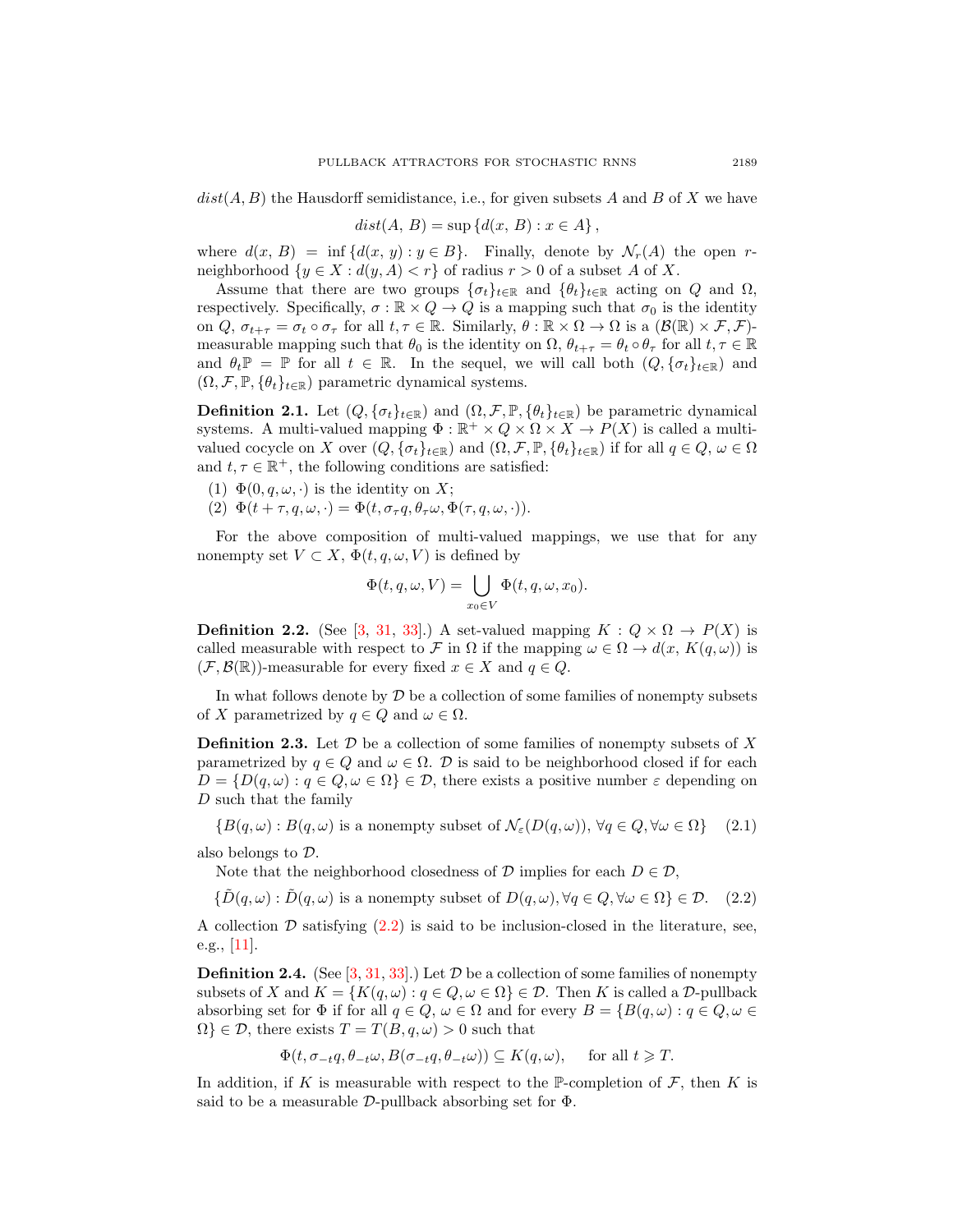**Definition 2.5.** Let  $\mathcal{D}$  be a collection of some families of nonempty subsets of X. Then  $\Phi$  is said to be D-pullback asymptotically upper semicompact in X if for all  $q \in Q$  and  $\omega \in \Omega$ , any sequence  $y_n \in \Phi(t_n, \sigma_{-t_n} q, \theta_{-t_n} \omega, x_n)$  has a convergent subsequence in X whenever  $t_n \to +\infty$   $(n \to \infty)$ ,  $x_n \in B(\sigma_{-t_n}q, \theta_{-t_n}\omega)$  with  ${B(q,\omega): q \in Q, \omega \in \Omega} \in \mathcal{D}.$ 

**Definition 2.6.** Let  $\mathcal{D}$  be a collection of some families of nonempty subsets of X and  $\mathcal{A} = \{ \mathcal{A}(q, \omega) : q \in \mathcal{Q}, \omega \in \Omega \} \in \mathcal{D}$ . Then  $\mathcal{A}$  is said to be a D-pullback attractor for  $\Phi$  if it satisfies:

- (1)  $\mathcal{A}(q,\omega)$  is compact for all  $q \in Q$  and  $\omega \in \Omega$ .
- (2) A is invariant, that is, for every  $q \in Q$  and  $\omega \in \Omega$ ,

$$
\Phi(t, q, \omega, \mathcal{A}(q, \omega)) = \mathcal{A}(\sigma_t q, \theta_t \omega), \quad \forall t \geq 0.
$$

(3) A attracts every member of D, that is, for every  $B = \{B(q, \omega) : q \in Q, \omega \in \mathbb{R}^d\}$  $\Omega$   $\in \mathcal{D}$  and for every  $q \in Q$  and  $\omega \in \Omega$ ,

$$
\lim_{t \to +\infty} dist\left(\Phi\left(t, \sigma_{-t}q, \theta_{-t}\omega, B(\sigma_{-t}q, \theta_{-t}\omega)\right), \mathcal{A}(q, \omega)\right) = 0.
$$

The following result shows a sufficient and necessary criterion for the existence and uniqueness of pullback attractors associated to multi-valued cocycles [\[33\]](#page-34-5), see also [\[31\]](#page-34-4) for the single-valued case.

<span id="page-3-0"></span>**Theorem 2.7.** Let  $D$  be a neighborhood closed collection of some families of nonempty subsets of X, and let  $\Phi$  be a multi-valued cocycle on X over  $(Q, \{\sigma_t\}_{t\in\mathbb{R}})$ and  $(\Omega, \mathcal{F}, \mathbb{P}, \{\theta_t\}_{t\in\mathbb{R}})$  possessing the norm-to-weak upper semicontinuity on X, i.e., if  $x_n \to x$  in X, then for any  $y_n \in \Phi(t, q, \omega, x_n)$ , there exist a subsequence  $y_{n_k}$  and  $a \ y \in \Phi(t, q, \omega, x)$  such that  $y_{n_k} \rightharpoonup y$  (weak convergence). Then  $\Phi$  has a D-pullback attractor A in D if and only if  $\Phi$  is D-pullback asymptotically upper semicompact in X and  $\Phi$  has a closed D-pullback absorbing set K in D. The D-pullback attractor A is unique and is given by, for each  $q \in Q$  and  $\omega \in \Omega$ ,

$$
\mathcal{A}(q,\omega) = \Theta(K,q,\omega) = \bigcup_{B \in \mathcal{D}} \Theta(B,q,\omega), \tag{2.3}
$$

where the family  $\{\Theta(B, q, \omega) : q \in Q, \omega \in \Omega\}$  is called the  $\Theta$ -limit set of B defined by

$$
\Theta(B,q,\omega)=\bigcap_{\tau\geqslant 0}\overline{\bigcup_{t\geqslant \tau}\Phi\left(t,\sigma_{-t}q,\theta_{-t}\omega,B(\sigma_{-t}q,\theta_{-t}\omega)\right)}.
$$

By the similar arguments of Theorem 2.25 in  $[31]$ , we have a sufficient and necessary criterion for the periodicity of pullback attractors of multi-valued cocycles.

<span id="page-3-1"></span>**Theorem 2.8.** Let  $D$  be a neighborhood closed collection of some families of nonempty subsets of X, and let  $\Phi$  be a norm-to-weak upper semicontinuous periodic multi-valued cocycle with period  $T > 0$  on X over  $(Q, \{\sigma_t\}_{t \in \mathbb{R}})$  and  $(\Omega, \mathcal{F}, \mathbb{P}, \{\theta_t\}_{t \in \mathbb{R}})$ , *i.e.*, for every  $t \geq 0$ ,  $q \in Q$  and  $\omega \in \Omega$ , there holds

$$
\Phi(t, \sigma_T q, \omega, \cdot) = \Phi(t, q, \omega, \cdot).
$$

Suppose  $\Phi$  has a D-pullback attractor  $A \in \mathcal{D}$ . Then A is periodic with period T, i.e.,  $\mathcal{A}(\sigma_T q, \omega) = \mathcal{A}(q, \omega)$  for all  $q \in Q$  and  $\omega \in \Omega$  if and only if  $\Phi$  has a closed  $\mathcal{D}\text{-}\text{pullback absorbing set } K \in \mathcal{D}$  with K being periodic with period T.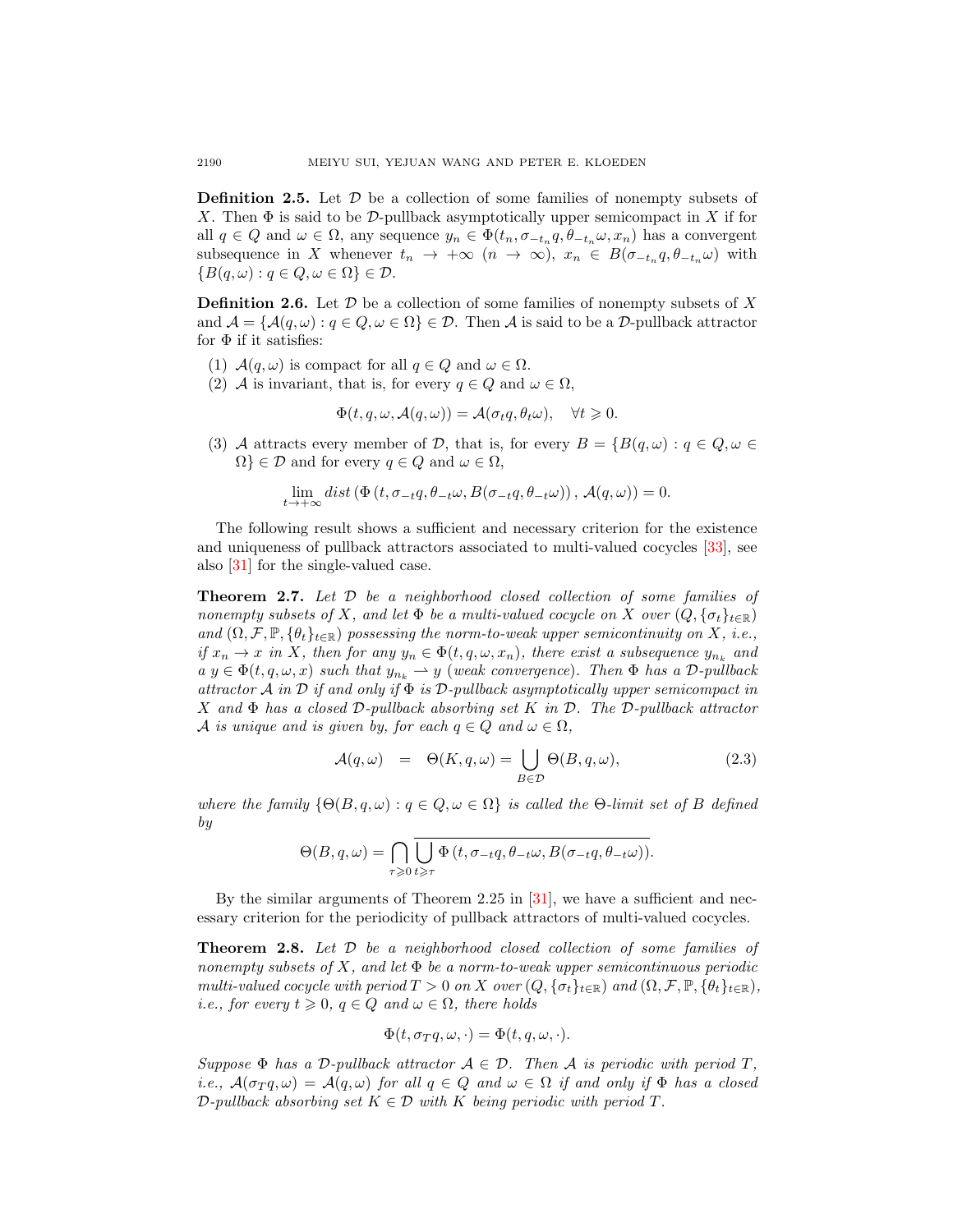3. The existence of solutions for random recurrent neural networks with discrete and distributed delays without uniqueness. Let  $(\Omega, \mathcal{F}, \mathbb{P})$  be a probability space. On this probability space we consider a measurable non-autonomous group θ:

$$
\theta: (\mathbb{R} \times \Omega, \mathcal{B}(\mathbb{R}) \otimes \mathcal{F}) \to (\Omega, \mathcal{F}).
$$

In addition, we assume that  $\mathbb P$  is ergodic with respect to  $\theta$ , which means that every  $\theta_t$ -invariant set has measure zero or one,  $t \in \mathbb{R}$ . Therefore  $\mathbb{P}$  is invariant with respect to  $\theta_t$ . Then  $(\Omega, \mathcal{F}, \mathbb{P}, \{\theta_t\}_{t \in \mathbb{R}})$ , which is the model for a noise, is a parametric dynamical system. Suppose  $Q = \mathbb{R}$ . Define a family  $\{\sigma_t\}_{t \in \mathbb{R}}$  of shift operators by  $\sigma_t(s) = s + t$  for all  $t, s \in \mathbb{R}$ .

We also recall the following well-known ergodic theorem.

<span id="page-4-0"></span>**Theorem 3.1.** Suppose Y is a real random variable in  $L^1$ . Then

$$
\lim_{t \to \pm \infty} \frac{1}{t} \int_0^t Y(\theta_s \omega) ds = \mathbb{E} Y
$$

on a  $\{\theta_t\}_{t\in\mathbb{R}}$ -invariant set of measure one.

Outside this set of measure one we will replace the values of  $Y$  by  $EY$  so that this version of Y has the above limit for all  $\omega \in \Omega$ .

Let

$$
l^2 = \{x = (x_i)_{i \in \mathbb{Z}}, x_i \in \mathbb{R} : \sum_{i \in \mathbb{Z}} x_i^2 < +\infty\},\
$$

and equip it with the inner product and norm as

$$
(x, y) = \sum_{i \in \mathbb{Z}} x_i y_i, ||x||^2 = (x, x), \quad \forall x = (x_i)_{i \in \mathbb{Z}}, y = (y_i)_{i \in \mathbb{Z}} \in l^2.
$$

We denote by  $C_{\gamma,l^2}$  the space

$$
C_{\gamma,l^2} = \left\{ \varphi \in C((-\infty,0];l^2) : \lim_{s \to -\infty} \varphi(s)e^{\gamma s} \text{ exists} \right\},\,
$$

where the parameter  $\gamma > 0$  will be determined later on. If we define

$$
\|\varphi\|_{C_{\gamma,l^2}}=\left(\sum_{i\in\mathbb{Z}}\sup_{s\in(-\infty,0]}e^{2\gamma s}|\varphi_i(s)|^2\right)^{\frac{1}{2}},\quad\forall\varphi\in C_{\gamma,l^2},
$$

then  $(C_{\gamma,l^2},\|\cdot\|_{C_{\gamma,l^2}})$  is a Banach space. Given  $\tau \in \mathbb{R}, T > \tau$  and a function  $x: (-\infty,T] \to l^2$ , for each  $t \in [\tau,T)$  we denote by  $x_t$  the function defined on  $(-\infty, 0]$  by the relation  $x_t(s) = x(t+s), s \in (-\infty, 0]$ . In the following sections, C denotes an arbitrary positive constant, which may be different from line to line and even in the same line.

We consider the following conditions:

(C1) The mappings  $\omega \to g_{kj}(\omega, x)$  are *F*-measurable for any fixed  $x \in \mathbb{R}$ , and the mappings  $(t, x) \to g_{kj}(\theta_t \omega, x)$  are continuous from  $\mathbb{R} \times \mathbb{R}$  into  $\mathbb{R}$  for any fixed  $\omega \in \mathbb{R}$ , where  $k = 1, 2$  and  $j \in \mathbb{Z}$ . Similarly, the mappings  $\omega \to g_{3j}(\omega, r, x)$ are F-measurable for any fixed  $(r, x) \in \mathbb{R} \times \mathbb{R}$ , and the mappings  $(t, r, x) \rightarrow$  $g_{3j}(\theta_t\omega, r, x)$  are continuous from  $\mathbb{R} \times \mathbb{R} \times \mathbb{R}$  into  $\mathbb{R}$  for any fixed  $\omega \in \Omega$ , where  $j \in \mathbb{Z}$ .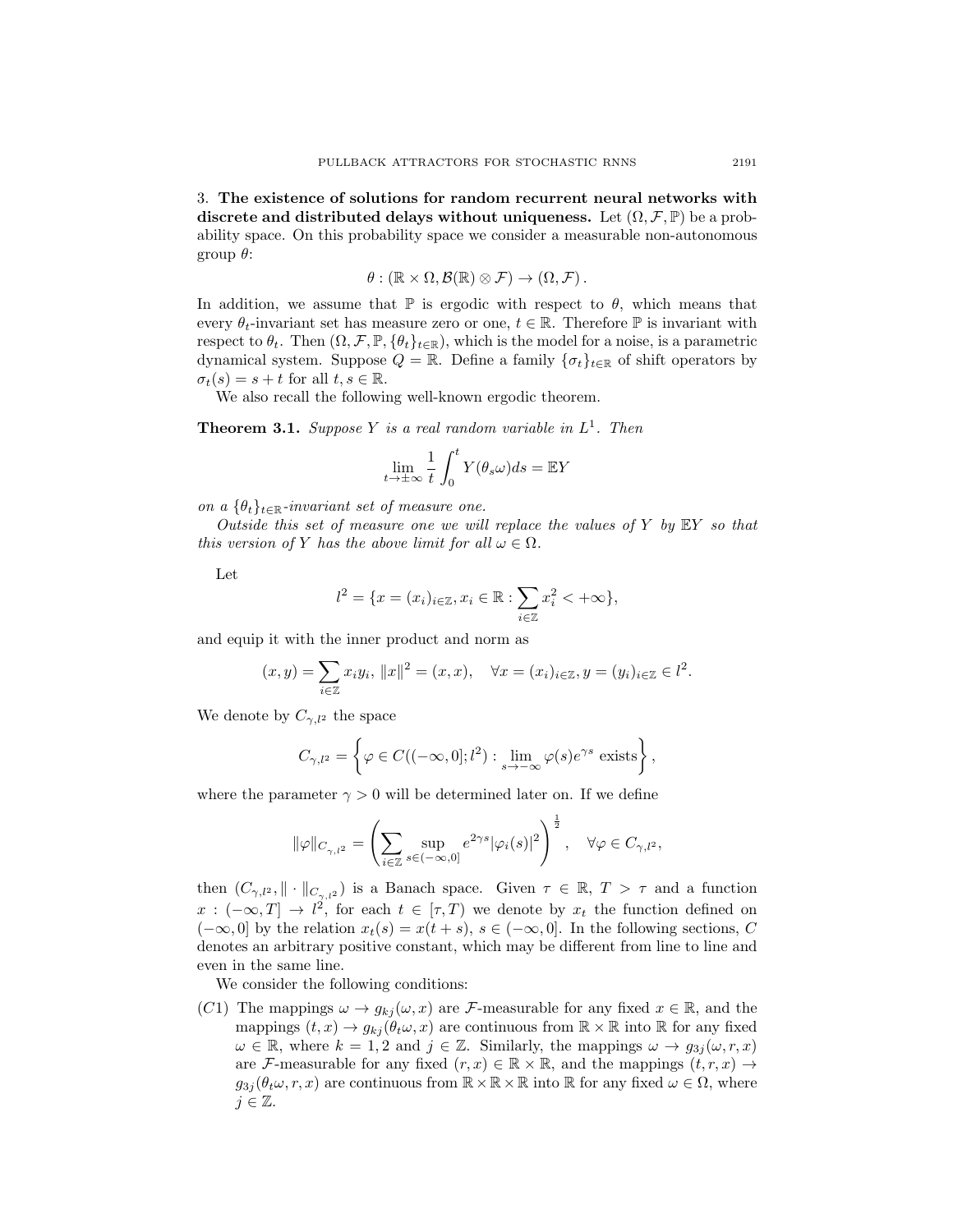(C2) For each  $i \in \mathbb{Z}$ ,  $f_i$  is continous, and there exist a positive constant  $h_1 > 0$  and  $h_2 = (h_{2i})_{i \in \mathbb{Z}} \in l^2$  such that

 $f_i(x)x \leqslant -h_1x^2 + h_{2i}^2, \quad \forall i \in \mathbb{Z}, x \in \mathbb{R}.$ 

Besides, there exist a positive constant  $l_1 > 0$  and  $l_2 = (l_{2i})_{i \in \mathbb{Z}} \in l^2$  such that

$$
|f_i(x)| \leqslant l_1|x| + l_{2i}, \quad \forall i \in \mathbb{Z}, \, x \in \mathbb{R}.
$$

(C3) For  $k = 1, 2$  and  $j \in \mathbb{Z}$ , there exist nonnegative functions  $p_{kj}, q_{kj} : \Omega \to \mathbb{R}$ , which are measurable with respect to  $\mathcal{F}$ , such that

$$
|g_{kj}(\omega, x)|^2 \leqslant p_{kj}^2(\omega)|x|^2 + q_{kj}^2(\omega), \quad \forall \omega \in \Omega, x \in \mathbb{R},
$$

where the mappings  $t \to p_{kj}(\theta_t \omega)$  and  $t \to q_{kj}(\theta_t \omega)$  are continuous from  $\mathbb R$ into R for any fixed  $\omega \in \Omega$ .

Besides, there exist nonnegative functions  $\hat{p}_{3j}$ ,  $\hat{q}_{3j} : \Omega \times \mathbb{R} \to \mathbb{R}$  such that

$$
|g_{3j}(\omega,r,x)| \leq \hat{p}_{3j}(\omega,r)|x| + \hat{q}_{3j}(\omega,r), \quad \forall \omega \in \Omega, r \in \mathbb{R}, x \in \mathbb{R},
$$

where the mappings  $\omega \to \hat{p}_{3j}(\omega, r)$  and  $\omega \to \hat{q}_{3j}(\omega, r)$  are *F*-measurable for any fixed  $r \in \mathbb{R}$ , and the mappings  $r \to \hat{p}_{3j}(\omega, r)$  and  $r \to \hat{q}_{3j}(\omega, r)$  are continuous from R into R for any fixed  $\omega \in \Omega$ .

Also, for any  $\omega \in \Omega$  and  $t \in \mathbb{R}$ , we define

$$
\widetilde{p}_{3j}(\theta_t \omega) := \int_{-\infty}^0 e^{-\gamma r} \widehat{p}_{3j}(\theta_t \omega, r) dr, \ \widetilde{q}_{3j}(\theta_t \omega) := \int_{-\infty}^0 \widehat{q}_{3j}(\theta_t \omega, r) dr,
$$

where the mappings  $t \to \hat{p}_{3j}(\theta_t \omega, r)$  and  $t \to \hat{q}_{3j}(\theta_t \omega, r)$  are continuous from R into R for any fixed  $\omega \in \Omega$  and  $r \in \mathbb{R}$ . In addition, there exists a measurable mapping  $\Lambda : \Omega \times \mathbb{R} \to \mathbb{R}$  such that the mapping  $t \to \Lambda(\theta_t \omega)$  is continuous from  $\mathbb R$  into  $\mathbb R$  for any fixed  $\omega \in \Omega$ , and

$$
p_{kj}(\omega) \leq \Lambda(\omega), q_{kj}(\omega) \leq \Lambda(\omega), \widetilde{p}_{3j} \leq \Lambda(\omega), \widetilde{q}_{3j} \leq \Lambda(\omega), j \in \mathbb{Z}, k = 1, 2, \omega \in \Omega.
$$

(C4) For  $i, j \in \mathbb{Z}$ ,  $a_{ij}$ ,  $b_{ij}$  and  $c_{ij}$  belong to  $C(\mathbb{R}; \mathbb{R}^+)$ , and

$$
a_{ij}(t) \leq \widetilde{a}_{ij}, b_{ij}(t) \leq \widetilde{b}_{ij}, c_{ij}(t) \leq \widetilde{c}_{ij}, \quad \forall t \in \mathbb{R}.
$$

Moreover,

$$
\sum_{i\in\mathbb{Z}}\sum_{j=i-N}^{i+N}\left(\widetilde{a}_{ij}^2+\widetilde{b}_{ij}^2+\widetilde{c}_{ij}^2\right)<\infty.
$$

(C5) The external force  $(J_i)_{i \in \mathbb{Z}}$  belongs to  $C(\mathbb{R}; l^2)$ , and

$$
\int_{-\infty}^{\tau} \sum_{i \in \mathbb{Z}} e^{\frac{h_1}{3}r} |J_i(r)|^2 dr < \infty, \quad \forall \tau \in \mathbb{R},
$$

which implies that

$$
\lim_{k \to +\infty} \int_{-\infty}^{\tau} \sum_{|i| \geqslant k} e^{\frac{h_1}{3}r} |J_i(r)|^2 dr = 0, \quad \forall \tau \in \mathbb{R},
$$

where the constant  $h_1$  is the same as that of Assumption (C2).

(C6) The mappings  $t \to p_{1j}^2(\theta_t \omega)$ ,  $t \to p_{2j}^2(\theta_t \omega)$  and  $t \to \tilde{p}_{3j}^2(\theta_t \omega)$  are sub-exponen-<br>tially growing as  $t \to \pm \infty$  for any fixed  $\omega \in \Omega$ , where  $i \in \mathbb{Z}$ . In other words tially growing as  $t \to \pm \infty$  for any fixed  $\omega \in \Omega$ , where  $j \in \mathbb{Z}$ . In other words, for  $\varepsilon > 0$  and  $\omega \in \Omega$ , there exists a  $t_0(\varepsilon, \omega) > 0$  such that for  $|t| \geq t_0(\varepsilon, \omega)$  it holds that

$$
p_{1j}^2(\theta_t \omega) \leq e^{\varepsilon|t|}, \quad p_{2j}^2(\theta_t \omega) \leq e^{\varepsilon|t|}, \quad \tilde{p}_{3j}^2(\theta_t \omega) \leq e^{\varepsilon|t|}.
$$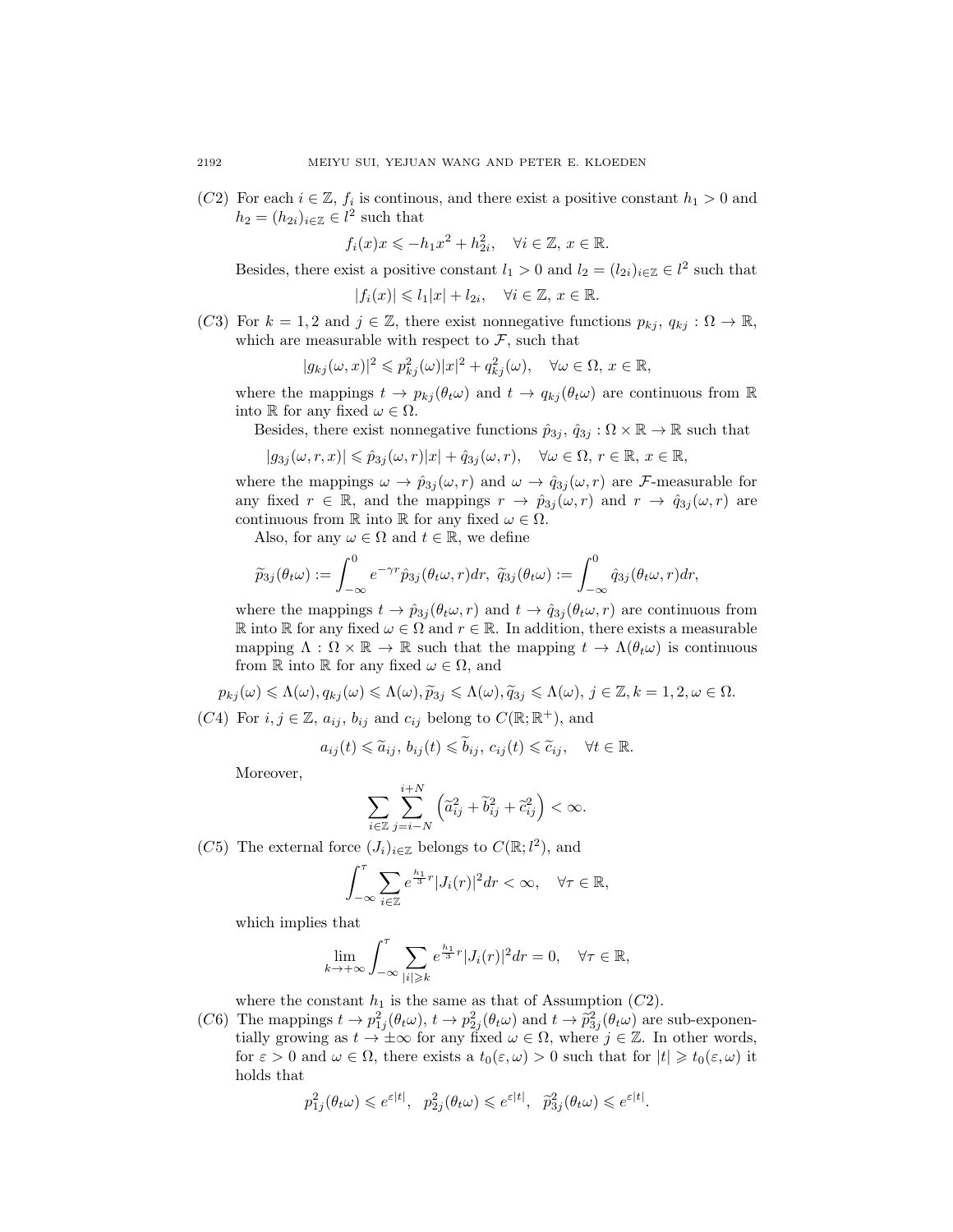Similarly, the mappings  $t \to q_{1j}^2(\theta_t\omega)$ ,  $t \to q_{2j}^2(\theta_t\omega)$  and  $t \to \tilde{q}_{3j}^2(\theta_t\omega)$  are sub-<br>exponentially growing as  $t \to +\infty$  for any fixed  $t \in \Omega$ , where  $i \in \mathbb{Z}$ , which exponentially growing as  $t \to \pm \infty$  for any fixed  $\omega \in \Omega$ , where  $j \in \mathbb{Z}$ , which means that for  $\varepsilon > 0$  and  $\omega \in \Omega$ , there exists a  $t'_{0}(\varepsilon, \omega) > 0$  such that for  $|t|\geqslant t_0'(\varepsilon,\omega)$  it holds that

$$
q_{1j}^2(\theta_t\omega) \leqslant e^{\varepsilon|t|}, \quad q_{2j}^2(\theta_t\omega) \leqslant e^{\varepsilon|t|}, \quad \widetilde{q}_{3j}^2(\theta_t\omega) \leqslant e^{\varepsilon|t|}.
$$

(C7) We suppose that  $\mathbb{E}\Lambda^2 < \infty$ , and also that

$$
\lim_{t \to \pm \infty} \frac{1}{t} \int_0^t \Lambda^2(\theta_r \omega) dr = \bar{\Lambda}.
$$

By the ergodicity assumption and Theorem [3.1](#page-4-0) we obtain that

$$
\lim_{t \to \pm \infty} \frac{1}{t} \int_0^t \Lambda^2(\theta_r \omega) dr = \mathbb{E}\Lambda^2 =: \bar{\Lambda},
$$

on a  $\{\theta_t\}_{t\in\mathbb{R}}$ -invariant set of full measure. Let us replace outside this set (which has measure zero) the values of  $\Lambda^2(\omega)$  by  $\bar{\Lambda}$ .

<span id="page-6-1"></span>Remark 1. Let us define

$$
\alpha_{ij}(\theta_t \omega) := \tilde{a}_{ij}^2 p_{1j}^2(\theta_t \omega) + \tilde{b}_{ij}^2 p_{2j}^2(\theta_t \omega) + \tilde{c}_{ij}^2 \tilde{p}_{3j}^2(\theta_t \omega)
$$

and

$$
\beta_{ij}(\theta_t \omega) := \widetilde{a}_{ij}^2 q_{1j}^2(\theta_t \omega) + \widetilde{b}_{ij}^2 q_{2j}^2(\theta_t \omega) + \widetilde{c}_{ij}^2 \widetilde{q}_{3j}^2(\theta_t \omega),
$$

where  $i, j \in \mathbb{Z}$ . Then from Assumption (C6) we obtain that  $\alpha_{ij}(\theta_t \omega)$  and  $\beta_{ij}(\theta_t \omega)$ are sub-exponentially growing as  $t \to \pm \infty$  for any fixed  $\omega \in \Omega$ .

<span id="page-6-0"></span>**Lemma 3.2.** Let  $(C1)-(C5)$  hold. Then for any fixed  $\tau \in \mathbb{R}$ ,  $\omega \in \Omega$  and each  $M > 0$ , there exists  $T(M,\omega) > 0$  such that if  $\phi \in C_{\gamma,l^2}$  and  $\|\phi\|_{C_{\gamma,l^2}} \leqslant M$ , then problem [\(1.1\)](#page-1-0) and [\(1.2\)](#page-1-1) admits at least a solution  $x(t) = x(t; \tau, \omega, \phi)$  defined on  $[\tau, \tau + T(M, \omega)],$  and x belongs to the space  $C^1([\tau, \tau + T(M, \omega)]; l^2)$ .

The proof of Lemma [3.2](#page-6-0) is given in the Appendix.

By slightly modifying the proof of Lemmas [4.1](#page-8-0) and [4.2,](#page-8-1) we see that every solution can be globally defined. Hence we now define a multi-valued mapping  $\Phi : \mathbb{R}^+ \times \mathbb{R} \times$  $\Omega \times C_{\gamma,l^2} \to P(C_{\gamma,l^2})$  by

$$
\Phi(t, \tau, \omega, \phi) = \{x_{t+\tau}(\cdot, \tau, \theta_{-\tau}\omega, \phi) \mid x(\cdot) \text{ is a solution of Eqs. (1.1)-(1.2)}
$$
  
with  $\phi \in C_{\gamma, l^2}\}.$ 

**Lemma 3.3.** The mapping  $\Phi$  is a multi-valued cocycle on  $C_{\gamma,l^2}$  over  $(\mathbb{R}, \{\sigma_t\}_{t \in \mathbb{R}})$ and  $(\Omega, \mathcal{F}, \mathbb{P}, \{\theta_t\}_{t \in \mathbb{R}})$ .

*Proof.* We only need to check condition  $(2)$  in Definition 2.1, since condition  $(1)$ follows immediately. Let  $z \in \Phi(t+s, \tau, \omega, \phi)$ . Then there exists a solution x of [\(1.1\)](#page-1-0)-[\(1.2\)](#page-1-1) such that  $z = x_{t+\tau+s}(\cdot, \tau, \theta_{-\tau}\omega, \phi)$ . We define a function u by  $u_{t+\tau} = x_{t+\tau+s}$ for  $t \geq 0$  and  $\tau \in \mathbb{R}$ . It is clear that  $u_{\tau} = x_{\tau+s}$ , and the function u solves [\(1.1\)](#page-1-0) with  $\omega$ ,  $a_{ij}(t)$ ,  $b_{ij}(t)$ ,  $c_{ij}(t)$ ,  $J_i(t)$ ,  $\tilde{h}(t)$  replaced by  $\theta_s\omega$ ,  $a_{ij}(t+s)$ ,  $b_{ij}(t+s)$ ,  $c_{ij}(t+s)$ ,  $J_i(t + s)$  and  $\hat{h}(t + s)$ , respectively, and  $\phi = x_{\tau+s}$ . Indeed, for  $r \in [-t, 0]$ , we obtain

$$
u_{t+\tau}(r) = x_{t+\tau+s}(r) = \phi(0) + \int_{\tau}^{t+\tau+s+r} \hat{f}(\theta_{r'}\omega, r', x_{r'}) dr'
$$
  
=  $\phi(0) + \int_{\tau}^{\tau+s} \hat{f}(\theta_{r'}\omega, r', x_{r'}) dr' + \int_{\tau+s}^{t+\tau+s+r} \hat{f}(\theta_{r'}\omega, r', x_{r'}) dr'$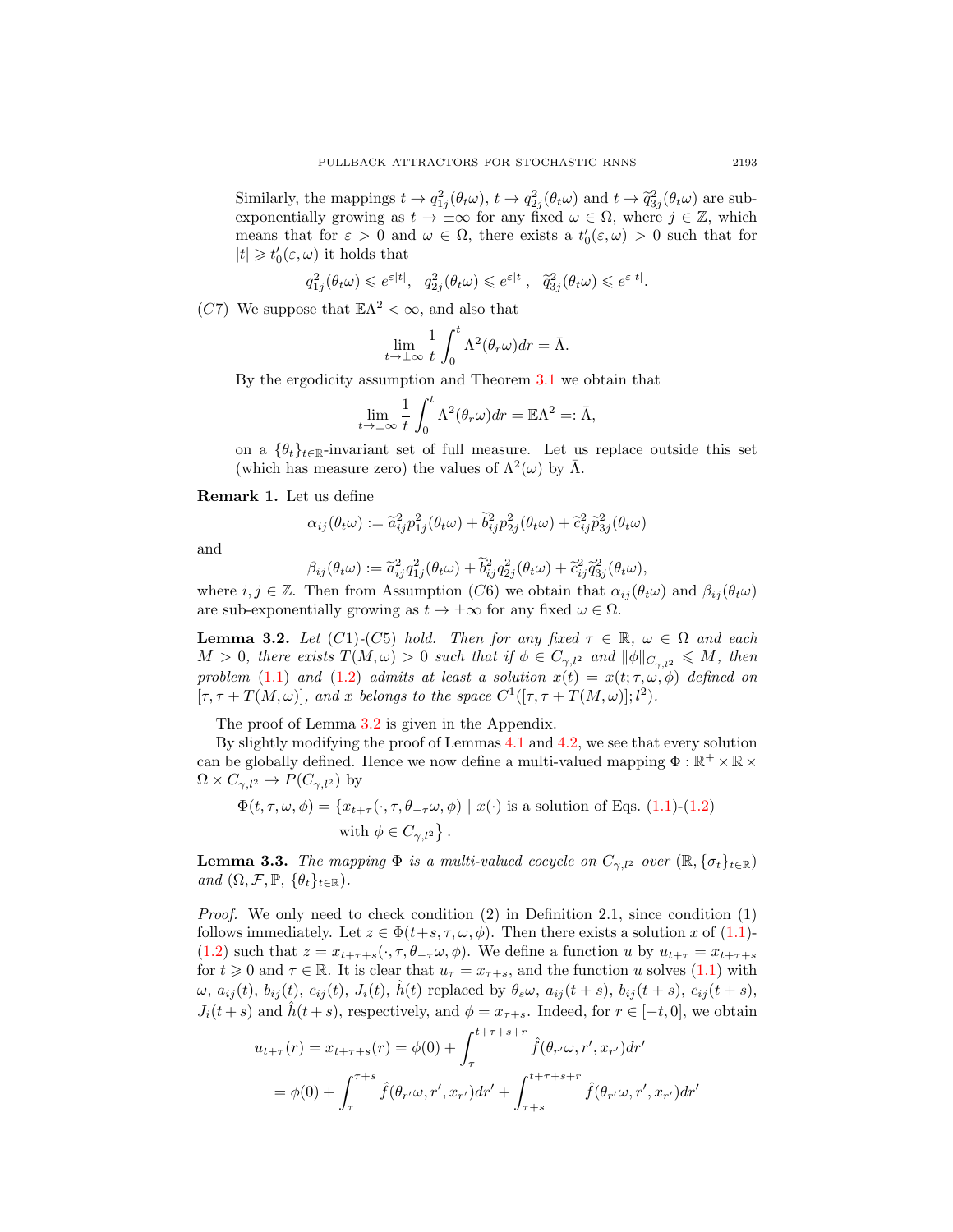$$
= x_{\tau+s}(0) + \int_{\tau+s}^{t+\tau+s+r} \hat{f}(\theta_{r'}\omega, r', x_{r'}) dr'
$$
  
=  $u_{\tau}(0) + \int_{\tau}^{t+\tau+r} \hat{f}(\theta_{r''+s}\omega, r'' + s, u_{r''}) dr'',$ 

where  $\hat{f}(\theta_{r'}\omega, r', x_{r'}) = (\hat{f}_i(\theta_{r'}\omega, r', x_{ir'}))$ and  $\hat{f}_i(\theta_{r'\omega}, r', x_{ir'}) = f_i(x_i(r'))$  $+\sum_{j=i-N}^{i+N} a_{ij}(r')g_{1j}(\theta_{r'}\omega, x_j(r')) + \sum_{j=i-N}^{i+N} b_{ij}(r')g_{2j}(\theta_{r'}\omega, x_j(r'-\hat{h}(r')))$  $+\sum_{j=i-N}^{i+N} c_{ij}(r') \int_{-\infty}^{0} g_{3j}(\theta_{r'}\omega, r''', x_j(r'+r''')) dr''' + J_i(r').$ Note that  $u_{t+\tau}(r) = x_s(t+\tau+r)$  for  $r < -t$ . Therefore

$$
z \in \Phi(t, \tau + s, \theta_s \omega, x_{\tau + s}) \subset \Phi(t, \tau + s, \theta_s \omega, \Phi(s, \tau, \omega, \phi)).
$$

Since z is arbitrary, we have  $\Phi(t + s, \tau, \omega, \phi) \subset \Phi(t, \tau + s, \theta_s \omega, \Phi(s, \tau, \omega, \phi)).$ 

On the other hand, let  $z \in \Phi(t, \tau + s, \theta_s \omega, \Phi(s, \tau, \omega, \phi))$ . Then there exist x solving [\(1.1\)](#page-1-0) and y solving  $(1.1)$ (with  $\omega$ ,  $a_{ij}(t)$ ,  $b_{ij}(t)$ ,  $c_{ij}(t)$ ,  $J_i(t)$  and  $h(t)$  replaced by  $\theta_s \omega$ ,  $a_{ij}(t + s)$ ,  $b_{ij}(t + s)$ ,  $c_{ij}(t + s)$ ,  $J_i(t + s)$  and  $\hat{h}(t + s)$ , respectively) and such that  $y_{\tau} = x_{s+\tau}$  and  $y_{t+\tau} = z$ . Define the function

$$
w_{t'} = \begin{cases} x_{t'}, & \text{if } \tau \leq t' \leq s + \tau, \\ y_{t'-s}, & \text{if } s + \tau \leq t', \end{cases}
$$

which is a solution to [\(1.1\)](#page-1-0). Indeed, for  $t' \leq s + \tau$  the equality  $w_{t'} = x_{t'}$  ensures that  $w(\cdot)$  is a solution. If  $t' \geqslant s + \tau$ , then for  $r \in [\tau + s - t', 0]$  we have

$$
w_{t'}(r) = y_{t'-s}(r) = y_{\tau}(0) + \int_{\tau}^{t'-s+r} \hat{f}(\theta_{r'+s}\omega, r' + s, y_{r'}) dr'
$$
  
=  $x_{s+\tau}(0) + \int_{\tau+s}^{t'+r} \hat{f}(\theta_{r''}\omega, r'', w_{r''}) dr'' = x_{\tau}(0) + \int_{\tau}^{t'+r} \hat{f}(\theta_{r''}\omega, r'', w_{r''}) dr''.$ 

Also, for  $r \in [\tau - t', \tau + s - t']$  we find that

$$
w_{t'}(r) = y_{t'-s}(r) = x_s(t' + r - s)
$$
  
=  $x_{\tau}(0) + \int_{\tau}^{t'+r} \hat{f}(\theta_{r'}\omega, r', x_{r'}) dr' = x_{\tau}(0) + \int_{\tau}^{t'+r} \hat{f}(\theta_{r'}\omega, r', w_{r'}) dr'.$ 

Finally, for  $r < \tau - t'$  it is easy to see that

$$
w_{t'}(r) = x_s(t' + r - s) = \phi(t' + r - \tau).
$$

Therefore,  $z = y_{t+\tau} = w_{t+\tau+s} \in \Phi(t+s,\tau,\omega,\phi)$ . Since z is arbitrary, we obtain that

$$
\Phi(t, \tau + s, \theta_s \omega, \Phi(s, \tau, \omega, \phi)) \subset \Phi(t + s, \tau, \omega, \phi). \quad \Box
$$

4. Uniform estimates of solutions. In this section, we establish uniform estimates of solutions of problem  $(1.1)-(1.2)$  $(1.1)-(1.2)$  $(1.1)-(1.2)$  which are needed for proving the existence of pullback absorbing sets of the system.

Let B be a bounded nonempty subset of  $C_{\gamma,l^2}$ , and denote by  $||B||_{C_{\gamma,l^2}} =$  $\sup_{\varphi\in B} \|\varphi\|_{C_{\gamma,l^2}}$ . Assume  $D = \{D(\tau,\omega) : \tau \in \mathbb{R}, \omega \in \Omega\}$  is a family of bounded nonempty subsets of  $C_{\gamma,l^2}$  satisfying, for every  $\tau \in \mathbb{R}$  and  $\omega \in \Omega$ ,

<span id="page-7-0"></span>
$$
\lim_{r \to -\infty} e^{\frac{h_1}{2}r} \|D(\tau + r, \theta_r \omega)\|_{C_{\gamma, l^2}}^2 = 0,
$$
\n(4.1)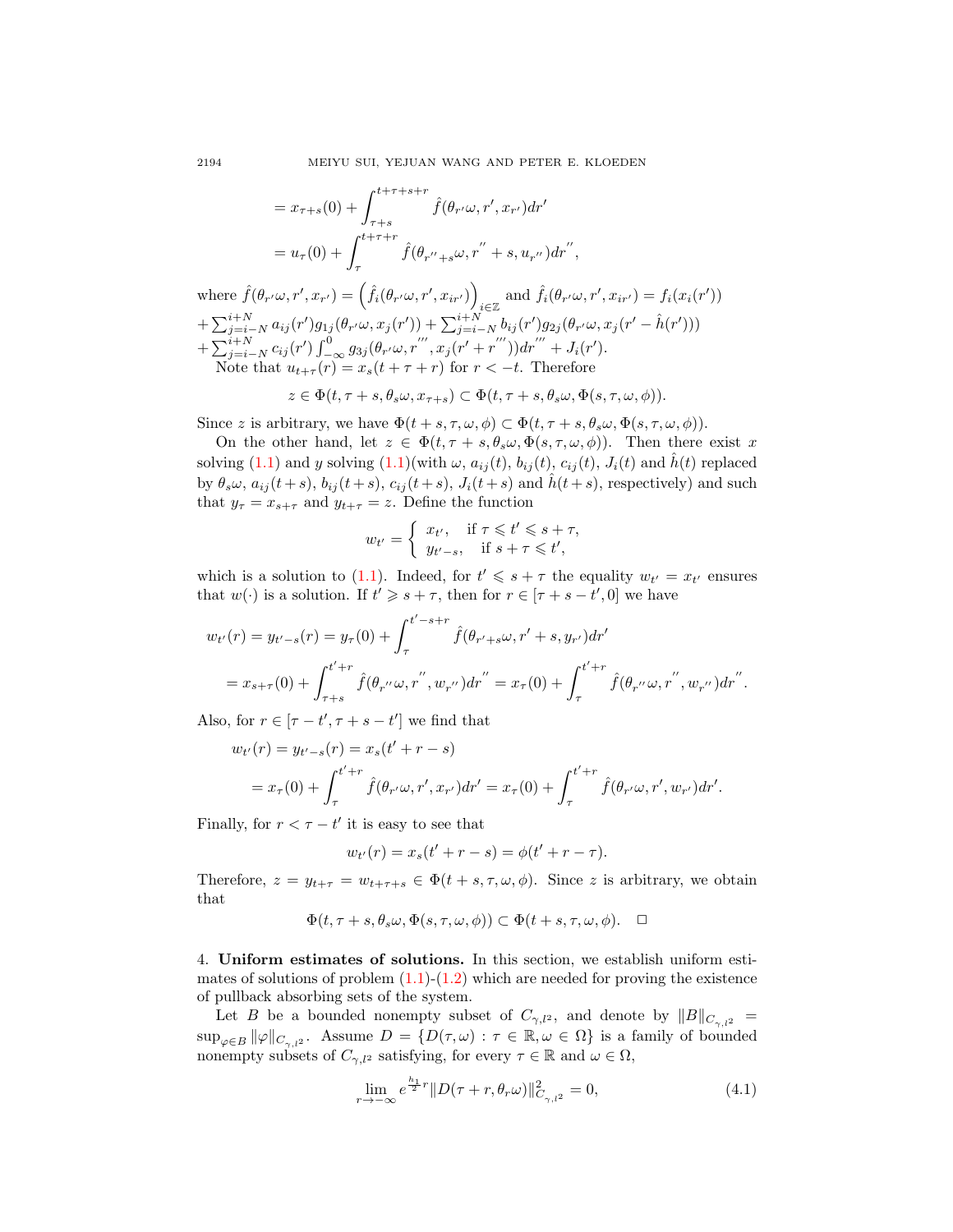where the constant  $h_1$  is the same as that of Assumption (C2). Denote by  $\mathcal D$  the collection of all families of bounded nonempty subsets of  $C_{\gamma,l^2}$  which fulfill condition  $(4.1)$ , i.e.,

$$
\mathcal{D} = \{ D = \{ D(\tau, \omega) : \tau \in \mathbb{R}, \omega \in \Omega \} : D \text{ satisfies (4.1)} \}.
$$

Obviously,  $D$  is neighborhood closed.

<span id="page-8-0"></span>**Lemma 4.1.** Suppose  $(C1)$ - $(C5)$  hold and assume that

<span id="page-8-2"></span>
$$
\frac{5}{8}h_1 < \gamma. \tag{4.2}
$$

Then for every  $\tau \in \mathbb{R}$  and  $\omega \in \Omega$ , any solution x of Eqs. [\(1.1\)](#page-1-0)-[\(1.2\)](#page-1-1) with  $\omega$  replaced by  $\theta_{-\tau}\omega$  satisfies for all  $t \geq 0$ ,

$$
\begin{aligned} &\|x_\tau(\cdot,\tau-t,\theta_{-\tau}\omega,\phi)\|^2_{C_{\gamma,l^2}}\leqslant Ce^{-h_1t+\frac{8}{h_1}(2N+1)^2e^{2\gamma h}\int_{-t}^0\sum_{i\in\mathbb{Z}}\sum_{j=i-N}^{i+N}\alpha_{ij}(\theta_s\omega)ds}\|\phi\|^2_{C_{\gamma,l^2}}\\&+C\int_{-t}^0\left(\sum_{i\in\mathbb{Z}}\sum_{j=i-N}^{i+N}\beta_{ij}(\theta_s\omega)+\|J(\tau+s)\|^2+\|h_2\|^2\right)\\&\times e^{h_1s+\int_s^0\frac{8}{h_1}(2N+1)^2e^{2\gamma h}\sum_{i\in\mathbb{Z}}\sum_{j=i-N}^{i+N}\alpha_{ij}(\theta_{s'}\omega)ds'}ds,\end{aligned}
$$

where  $\alpha_{ij}(\theta_s\omega)$  and  $\beta_{ij}(\theta_s\omega)$  are the same as those of Remark [1.](#page-6-1)

The proof of Lemma [4.1](#page-8-0) is given in the Appendix.

<span id="page-8-1"></span>**Lemma 4.2.** Let  $(C1)$ - $(C7)$  and  $(4.2)$  hold. Also, assume that

$$
8(2N+1)^2 e^{2\gamma h} \sum_{i \in \mathbb{Z}} \sum_{j=i-N}^{i+N} \left( \tilde{a}_{ij}^2 + \tilde{b}_{ij}^2 + \tilde{c}_{ij}^2 \right) \mathbb{E} \Lambda^2 < \frac{1}{2} h_1^2. \tag{4.3}
$$

Then the closed ball  $K(\tau,\omega)$  in  $C_{\gamma,l^2}$  with center zero and random radius  $R(\tau,\omega)$ where

$$
(R(\tau,\omega))^2 = C \int_{-\infty}^0 \left( \sum_{i \in \mathbb{Z}} \sum_{j=i-N}^{i+N} \beta_{ij}(\theta_s \omega) + ||J(\tau+s)||^2 + ||h_2||^2 \right)
$$
  
  $\times e^{h_1 s + \int_s^0 \frac{8}{h_1} (2N+1)^2 e^{2\gamma h} \sum_{i \in \mathbb{Z}} \sum_{j=i-N}^{i+N} \alpha_{ij}(\theta_{s'}\omega) ds'} ds$ 

is contained in  $\mathcal{D}$ , and  $K = \{K(\tau, \omega) : \tau \in \mathbb{R}, \omega \in \Omega\}$  is a measurable  $\mathcal{D}\text{-pullback}$ absorbing set for Φ.

*Proof.* It follows from Remark [1](#page-6-1) that for any fixed  $\omega \in \Omega$ , the mappings  $t \to \beta_{ij}(\theta_t\omega)$ are sub-exponentially growing for  $t \to \pm \infty$ , where  $i \in \mathbb{Z}$  and  $j = i - N, \dots, i + N$ . Hence for  $0 < \varepsilon < \frac{1}{12}h_1$  and  $\omega \in \Omega$ , there exists a  $t'_0(\varepsilon, \omega)$  such that for  $|t| \geq t'_0(\varepsilon, \omega)$ ,

$$
\beta_{ij}(\theta_t \omega) \leqslant \left(\widetilde{a}_{ij}^2 + \widetilde{b}_{ij}^2 + \widetilde{c}_{ij}^2\right) e^{\varepsilon|t|}
$$

<span id="page-8-3"></span>,

where  $i \in \mathbb{Z}$  and  $j = i - N, \dots, i + N$ .

Thanks to Assumptions  $(C4)-(C7)$ , in view of Remark [1,](#page-6-1) we deduce that

$$
Ce^{\frac{h_1 r}{2}} \int_{-\infty}^{0} \sum_{i \in \mathbb{Z}} \sum_{j=i-N}^{i+N} \beta_{ij} (\theta_{s+r} \omega) e^{h_1 s + \int_s^0 \frac{8}{h_1} (2N+1)^2 e^{2\gamma h} \sum_{i \in \mathbb{Z}} \sum_{j=i-N}^{i+N} \alpha_{ij} (\theta_{s'+r} \omega) ds'} ds
$$
  

$$
\leq Ce^{\frac{h_1 r}{2}} \int_{-\infty}^{0} e^{\varepsilon |s+r|} e^{h_1 s}
$$
  

$$
\times e^{\frac{8}{h_1} (2N+1)^2 e^{2\gamma h} \sum_{i \in \mathbb{Z}} \sum_{j=i-N}^{i+N} M_{ij} ((\int_{s+r}^0 - \int_r^0) (\Lambda^2 (\theta_{s''} \omega) - \bar{\Lambda}) ds'' - \bar{\Lambda} s)} ds
$$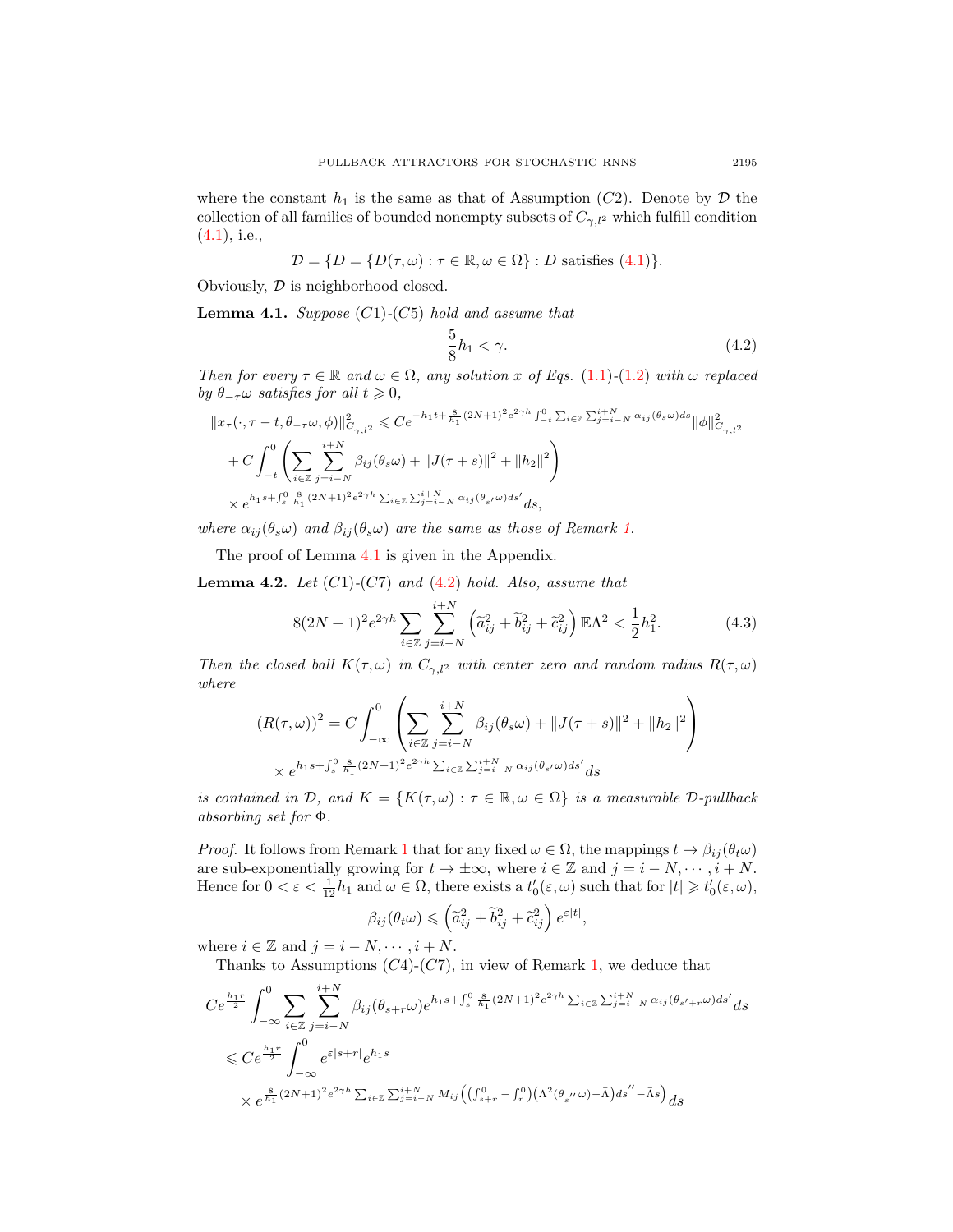2196 MEIYU SUI, YEJUAN WANG AND PETER E. KLOEDEN

$$
\leq C e^{\frac{h_1 r}{2}} \int_{-\infty}^{0} e^{3\varepsilon|s+r|} e^{h_1 s - \frac{8}{h_1}(2N+1)^2 e^{2\gamma h} \sum_{i \in \mathbb{Z}} \sum_{j=i-N}^{i+N} M_{ij} \bar{\Lambda} s} ds
$$
  

$$
\leq C e^{\left(\frac{1}{2}h_1 - 3\varepsilon\right)r} \int_{-\infty}^{0} e^{\left(\frac{1}{2}h_1 - 3\varepsilon\right)s} ds \leq C e^{\left(\frac{1}{2}h_1 - 3\varepsilon\right)r} \to 0
$$
 (4.4)

as  $r \to -\infty$ , where we have used the notations  $\bar{\Lambda} = \mathbb{E}\Lambda^2$  and

$$
M_{ij} := \widetilde{a}_{ij}^2 + \widetilde{b}_{ij}^2 + \widetilde{c}_{ij}^2,
$$

and in the similar way, we have

$$
Ce^{\frac{h_1r}{2}} \int_{-\infty}^{0} (||J(\tau + r + s)||^2 + ||h_2||^2)
$$
  
\n
$$
\times e^{h_1s + \int_s^0 \frac{8}{h_1}(2N+1)^2 e^{2\gamma h} \sum_{i \in \mathbb{Z}} \sum_{j=i-N}^{i+N} \alpha_{ij}(\theta_{s'+r}\omega)ds'} ds
$$
  
\n
$$
\leq Ce^{\frac{h_1r}{2}} \int_{-\infty}^{0} (||J(\tau + r + s)||^2 + ||h_2||^2)
$$
  
\n
$$
\times e^{h_1s + \frac{8}{h_1}(2N+1)^2 e^{2\gamma h} \sum_{i \in \mathbb{Z}} \sum_{j=i-N}^{i+N} M_{ij}((\int_{s+r}^0 - \int_r^0)(\Lambda^2(\theta_{s''}\omega) - \bar{\Lambda})ds'' - \bar{\Lambda}s}) ds
$$
  
\n
$$
\leq Ce^{\frac{h_1r}{2}} \int_{-\infty}^{0} (||J(\tau + r + s)||^2 + ||h_2||^2)
$$
  
\n
$$
\times e^{h_1s + 2\varepsilon|s+r| - \frac{8}{h_1}(2N+1)^2 e^{2\gamma h} \sum_{i \in \mathbb{Z}} \sum_{j=i-N}^{i+N} M_{ij} \bar{\Lambda}s} ds
$$
  
\n
$$
\leq Ce^{\left(\frac{1}{2}h_1 - 2\varepsilon\right)r} \int_{-\infty}^{0} (||J(\tau + r + s)||^2 + ||h_2||^2) e^{\left(\frac{1}{2}h_1 - 2\varepsilon\right)s} ds
$$
  
\n
$$
\leq Ce^{-(\frac{1}{2}h_1 - 2\varepsilon)r} \int_{-\infty}^{\tau + r} e^{\left(\frac{1}{2}h_1 - 2\varepsilon\right)s'} (\|J(s')\|^2 + ||h_2||^2) ds' \to 0
$$
 (4.5)

as  $r \to -\infty$ . Therefore,

$$
e^{\frac{h_1 r}{2}} (R(\tau + r, \theta_r \omega))^2
$$
  
=  $C e^{\frac{h_1 r}{2}} \int_{-\infty}^0 \left( \sum_{i \in \mathbb{Z}} \sum_{j=i-N}^{i+N} \beta_{ij} (\theta_{s+r} \omega) + ||J(\tau + r + s)||^2 + ||h_2||^2 \right)$   
 $\times e^{h_1 s + \int_s^0 \frac{8}{h_1} (2N+1)^2 e^{2\gamma h} \sum_{i \in \mathbb{Z}} \sum_{j=i-N}^{i+N} \alpha_{ij} (\theta_{s'+r} \omega) ds'} ds \to 0 \text{ as } r \to -\infty.$ 

This implies that

<span id="page-9-1"></span><span id="page-9-0"></span>
$$
\lim_{r \to -\infty} e^{\frac{h_1 r}{2}} \|K(\tau + r, \theta_r \omega)\|_{C_{\gamma, l^2}}^2 = 0,
$$
\n(4.6)

and thus  $K = \{K(\tau, \omega) : \tau \in \mathbb{R}, \omega \in \Omega\}$  belongs to D. By (C7), [\(4.3\)](#page-8-3) and the ergodic Theorem [3.1](#page-4-0) , we obtain that

$$
e^{-h_1 t + \frac{8}{h_1}(2N+1)^2 e^{2\gamma h} \int_{-t}^{0} \sum_{i \in \mathbb{Z}} \sum_{j=i-N}^{i+N} \alpha_{ij}(\theta_s \omega) ds} \|B(\tau - t, \theta_{-t} \omega)\|_{C_{\gamma, l^2}}^2
$$
  
\$\leqslant e^{-\frac{1}{2}h\_1 t} \|B(\tau - t, \theta\_{-t} \omega)\|\_{C\_{\gamma, l^2}}^2 \to 0\$ (4.7)

as  $t \to +\infty$ , where  $\phi \in B(\tau - t, \theta_{-t}\omega)$  and  $B \in \mathcal{D}$ . Note that for each  $\tau \in \mathbb{R}$ ,  $(R(\tau,\omega))^2 : \Omega \to \mathbb{R}$  is  $(\mathcal{F}, \mathcal{B}(\mathbb{R}))$ -measurable. Then it follows from Lemma [4.1,](#page-8-0) [\(4.6\)](#page-9-0) and [\(4.7\)](#page-9-1) that  $K = \{K(\tau,\omega): \tau \in \mathbb{R}, \omega \in \Omega\}$  is a closed measurable D-pullback absorbing set in  $D$  for  $\Phi$ . This completes the proof of the lemma.  $\Box$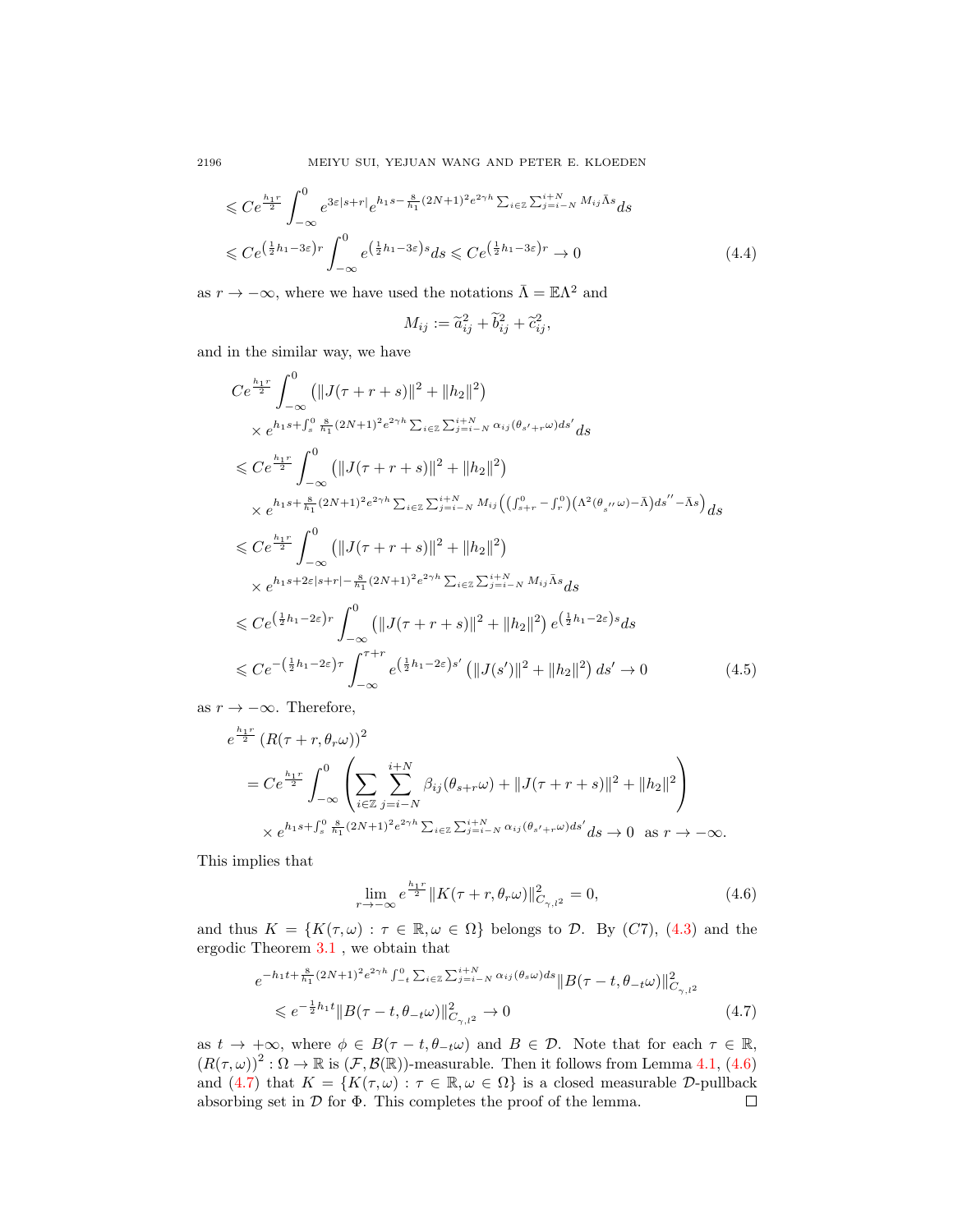5. Estimate of the tails. In order to prove the asymptotically upper semicompactness for the multi-valued cocycle  $\Phi$ , we need the following lemma.

<span id="page-10-1"></span>**Lemma 5.1.** Suppose (C1)-(C7), [\(4.2\)](#page-8-2) and [\(4.3\)](#page-8-3) hold. Let  $\tau \in \mathbb{R}$ ,  $\omega \in \Omega$  and  $B =$  ${B(\tau,\omega): \tau \in \mathbb{R}, \omega \in \Omega} \in \mathcal{D}$ . Then for every  $\varepsilon > 0$ , there exist  $T = T(\tau,\omega,B,\varepsilon) >$ 0 and  $\overline{N} = \overline{N}(\tau, \omega, B, \varepsilon) > 0$  such that any solution  $x(\cdot)$  of Eqs. [\(1.1\)](#page-1-0)-[\(1.2\)](#page-1-1), given by x with  $x_{\tau}(\cdot, \tau - t, \theta_{-\tau}\omega, \phi) \in \Phi(t, \tau - t, \theta_{-\tau}\omega, \phi)$  and  $\phi \in B(\tau - t, \theta_{-t}\omega)$ , satisfies

$$
\sum_{|i|\geqslant \bar{N}} \sup_{s\in (-\infty,0]} e^{2\gamma s} |x_{i\tau}(s,\tau-t,\theta_{-\tau}\omega,\phi)|^2 \leqslant \varepsilon, \quad \text{for all } t\geqslant T. \tag{5.1}
$$

*Proof.* Choose a smooth function  $\rho$  such that  $0 \leq \rho(r) \leq 1$  for  $r \in \mathbb{R}^+$ , and

$$
\rho(r) = 0 \quad \text{for } 0 \leq r \leq 1, \qquad \rho(r) = 1 \quad \text{for } r \geq 2.
$$

Then there exists a constant  $C_0$  such that  $|\rho'(r)| \leq C_0$  for  $r \in \mathbb{R}^+$ . Define  $\rho_M(|i|)$  $:=\rho\left(\frac{|i|}{M}\right)$  $\frac{|i|}{M}$ . Multiplying [\(1.1\)](#page-1-0) by  $\rho_M(|i|)x_i$  we have that

$$
\frac{1}{2} \frac{d}{dt} \rho_M(|i|)|x_i(t)|^2 = \rho_M(|i|) f_i(x_i(t))x_i(t) \n+ \sum_{j=i-N}^{i+N} \rho_M(|i|) a_{ij}(t) g_{1j}(\theta_t \omega, x_j(t))x_i(t) \n+ \sum_{j=i-N}^{i+N} \rho_M(|i|) b_{ij}(t) g_{2j}(\theta_t \omega, x_j(t - \hat{h}(t)))x_i(t) \n+ \sum_{j=i-N}^{i+N} \rho_M(|i|) c_{ij}(t) x_i(t) \int_{-\infty}^0 g_{3j}(\theta_t \omega, r, x_j(t+r)) dr + \rho_M(|i|) J_i(t) x_i(t).
$$

In a similar way as in Lemma [4.1,](#page-8-0) by Assumptions  $(C2)-(C4)$ , Young's inequality, and  $\left(\sum_{j=1}^N u_j\right)^2 \leq N \sum_{j=1}^N u_j^2$ , we obtain that

<span id="page-10-0"></span>
$$
\rho_M(|i|) f_i(x_i(t)) x_i(t) \leq -\rho_M(|i|) h_1 |x_i(t)|^2 + \rho_M(|i|) h_{2i}^2,
$$
\n(5.2)

$$
\sum_{j=i-N}^{i+N} \rho_M(|i|) a_{ij}(t) g_{1j}(\theta_t \omega, x_j(t)) x_i(t)
$$
\n
$$
\leq \frac{4}{h_1} (2N+1) \sum_{j=i-N}^{i+N} \rho_M(|i|) a_{ij}^2(t) g_{1j}^2(\theta_t \omega, x_j(t)) + \frac{1}{16} h_1 \rho_M(|i|) |x_i(t)|^2
$$
\n
$$
\leq \frac{4}{h_1} (2N+1) \sum_{j=i-N}^{i+N} \rho_M(|i|) \widetilde{a}_{ij}^2 p_{1j}^2(\theta_t \omega) \sup_{s \in (-\infty,0]} e^{2\gamma s} |x_{jt}(s)|^2
$$
\n
$$
+ \frac{1}{16} h_1 \rho_M(|i|) |x_i(t)|^2 + \frac{4}{h_1} (2N+1) \sum_{j=i-N}^{i+N} \rho_M(|i|) \widetilde{a}_{ij}^2 q_{1j}^2(\theta_t \omega), \qquad (5.3)
$$

$$
\sum_{j=i-N}^{i+N} \rho_M(|i|) b_{ij}(t) g_{2j}(\theta_t \omega, x_j(t - \hat{h}(t))) x_i(t)
$$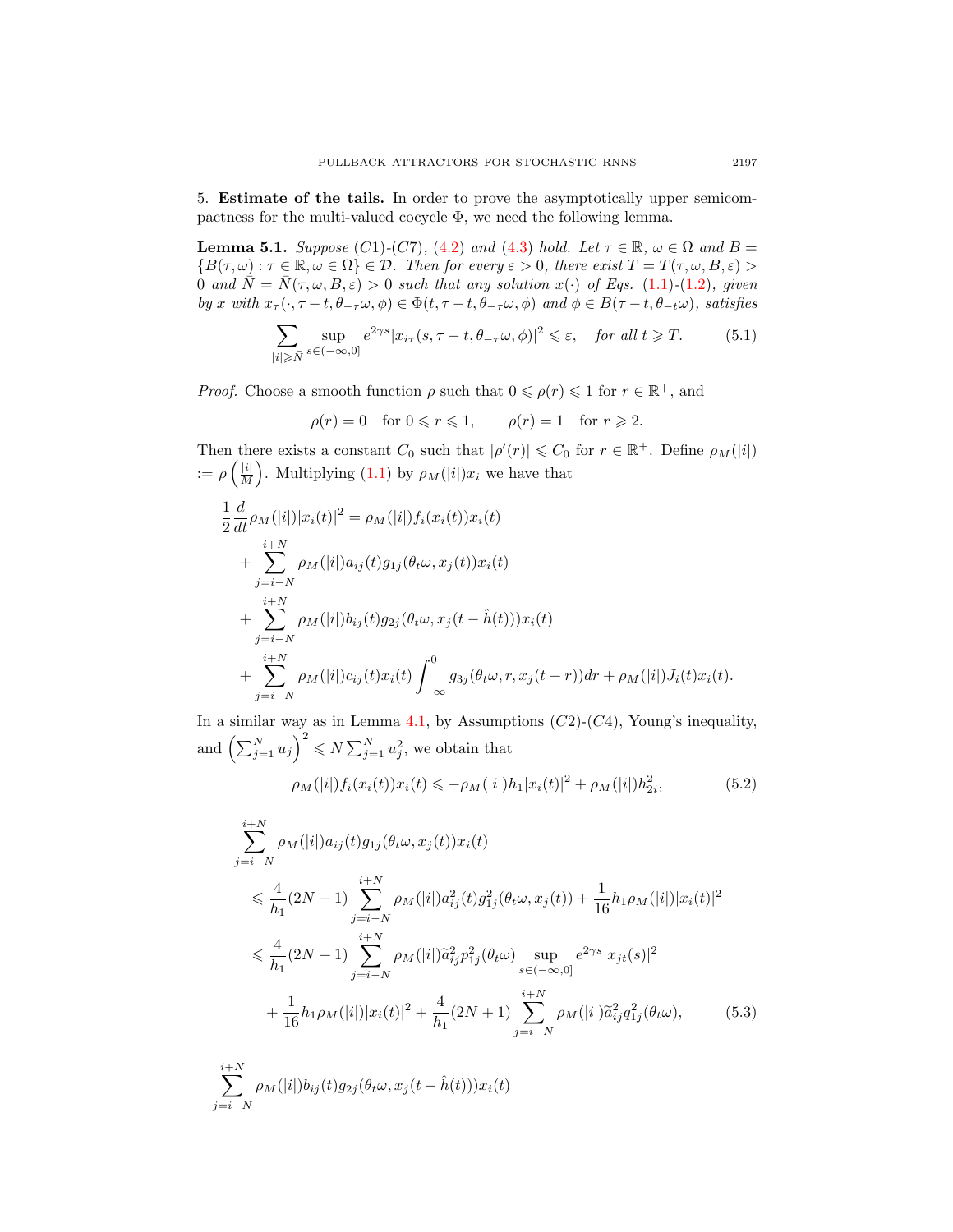$$
\leq \frac{4}{h_1} (2N+1) \sum_{j=i-N}^{i+N} \rho_M(|i|) b_{ij}^2(t) g_{2j}^2(\theta_t \omega, x_j(t - \hat{h}(t))) + \frac{1}{16} h_1 \rho_M(|i|) |x_i(t)|^2
$$
  

$$
\leq \frac{4}{h_1} (2N+1) \sum_{j=i-N}^{i+N} \rho_M(|i|) \tilde{b}_{ij}^2 p_{2j}^2(\theta_t \omega) e^{2\gamma h} \sup_{s \in (-\infty,0]} e^{2\gamma s} |x_{jt}(s)|^2
$$
  

$$
+ \frac{1}{16} h_1 \rho_M(|i|) |x_i(t)|^2 + \frac{4}{h_1} (2N+1) \sum_{j=i-N}^{i+N} \rho_M(|i|) \tilde{b}_{ij}^2 q_{2j}^2(\theta_t \omega), \qquad (5.4)
$$

$$
\begin{split}\n&\left|\sum_{j=i-N}^{i+N} \rho_M(|i|) c_{ij}(t) x_i(t) \int_{-\infty}^0 g_{3j}(\theta_t \omega, r, x_j(t+r)) dr \right| \\
&\leqslant \sum_{j=i-N}^{i+N} \rho_M(|i|) c_{ij}(t) |x_i(t)| \int_{-\infty}^0 (\hat{p}_{3j}(\theta_t \omega, r) |x_j(t+r)| + \hat{q}_{3j}(\theta_t \omega, r)) dr \\
&\leqslant \sum_{j=i-N}^{i+N} \rho_M(|i|) \widetilde{c}_{ij} \left( \widetilde{p}_{3j}(\theta_t \omega) \sup_{s \in (-\infty, 0]} e^{\gamma s} |x_{jt}(s)| + \widetilde{q}_{3j}(\theta_t \omega) \right) |x_i(t)| \\
&\leqslant \frac{4}{h_1} (2N+1) \sum_{j=i-N}^{i+N} \rho_M(|i|) \widetilde{c}_{ij}^2 \widetilde{p}_{3j}^2(\theta_t \omega) \sup_{s \in (-\infty, 0]} e^{2\gamma s} |x_{jt}(s)|^2 \\
&+ \frac{1}{8} h_1 \rho_M(|i|) |x_i(t)|^2 + \frac{4}{h_1} (2N+1) \sum_{j=i-N}^{i+N} \rho_M(|i|) \widetilde{c}_{ij}^2 \widetilde{q}_{3j}^2(\theta_t \omega), \end{split} \tag{5.5}
$$

and

<span id="page-11-0"></span>
$$
\rho_M(|i|)J_i(t)x_i(t) \leq \frac{1}{16}h_1\rho_M(|i|)|x_i(t)|^2 + \frac{4}{h_1}\rho_M(|i|)|J_i(t)|^2.
$$
 (5.6)

Note that  $e^{2\gamma h} > 1$ . Then, from  $(5.2)-(5.6)$  $(5.2)-(5.6)$  $(5.2)-(5.6)$  it follows that

$$
\frac{d}{dt} \left( \rho_M(|i|) |x_i(t)|^2 \right) \leq -\frac{11}{8} h_1 \rho_M(|i|) |x_i(t)|^2 \n+ \frac{8}{h_1} (2N+1) \rho_M(|i|) \sum_{j=i-N}^{i+N} \alpha_{ij} (\theta_t \omega) e^{2\gamma h} \sup_{s \in (-\infty,0]} e^{2\gamma s} |x_{jt}(s)|^2 \n+ \frac{8}{h_1} \rho_M(|i|) |J_i(t)|^2 + \frac{8}{h_1} (2N+1) \rho_M(|i|) \sum_{j=i-N}^{i+N} \beta_{ij} (\theta_t \omega) + 2\rho_M(|i|) h_{2i}^2, \quad (5.7)
$$

where  $\alpha_{ij}(\theta_t \omega)$  and  $\beta_{ij}(\theta_t \omega)$  are given in Remark [1.](#page-6-1) And consequently,

<span id="page-11-1"></span>
$$
\frac{d}{dt} \left( e^{\frac{5}{4}h_1 t} \rho_M(|i|) |x_i(t)|^2 \right) = \frac{5}{4} h_1 e^{\frac{5}{4}h_1 t} \rho_M(|i|) |x_i(t)|^2 + e^{\frac{5}{4}h_1 t} \frac{d}{dt} \left( \rho_M(|i|) |x_i(t)|^2 \right)
$$
\n
$$
\leq -\frac{1}{8} h_1 e^{\frac{5}{4}h_1 t} \rho_M(|i|) |x_i(t)|^2 + \frac{8}{h_1} (2N+1) \rho_M(|i|) e^{\frac{5}{4}h_1 t} \sum_{j=i-N}^{i+N} \beta_{ij}(\theta_t \omega)
$$
\n
$$
+ \frac{8}{h_1} \rho_M(|i|) e^{\frac{5}{4}h_1 t} |J_i(t)|^2 + 2\rho_M(|i|) e^{\frac{5}{4}h_1 t} h_{2i}^2
$$
\n
$$
+ \frac{8}{h_1} (2N+1) e^{2\gamma h} \rho_M(|i|) \sum_{j=i-N}^{i+N} \alpha_{ij}(\theta_t \omega) e^{\frac{5}{4}h_1 t} \sup_{s \in (-\infty,0]} e^{2\gamma s} |x_{jt}(s)|^2. \tag{5.8}
$$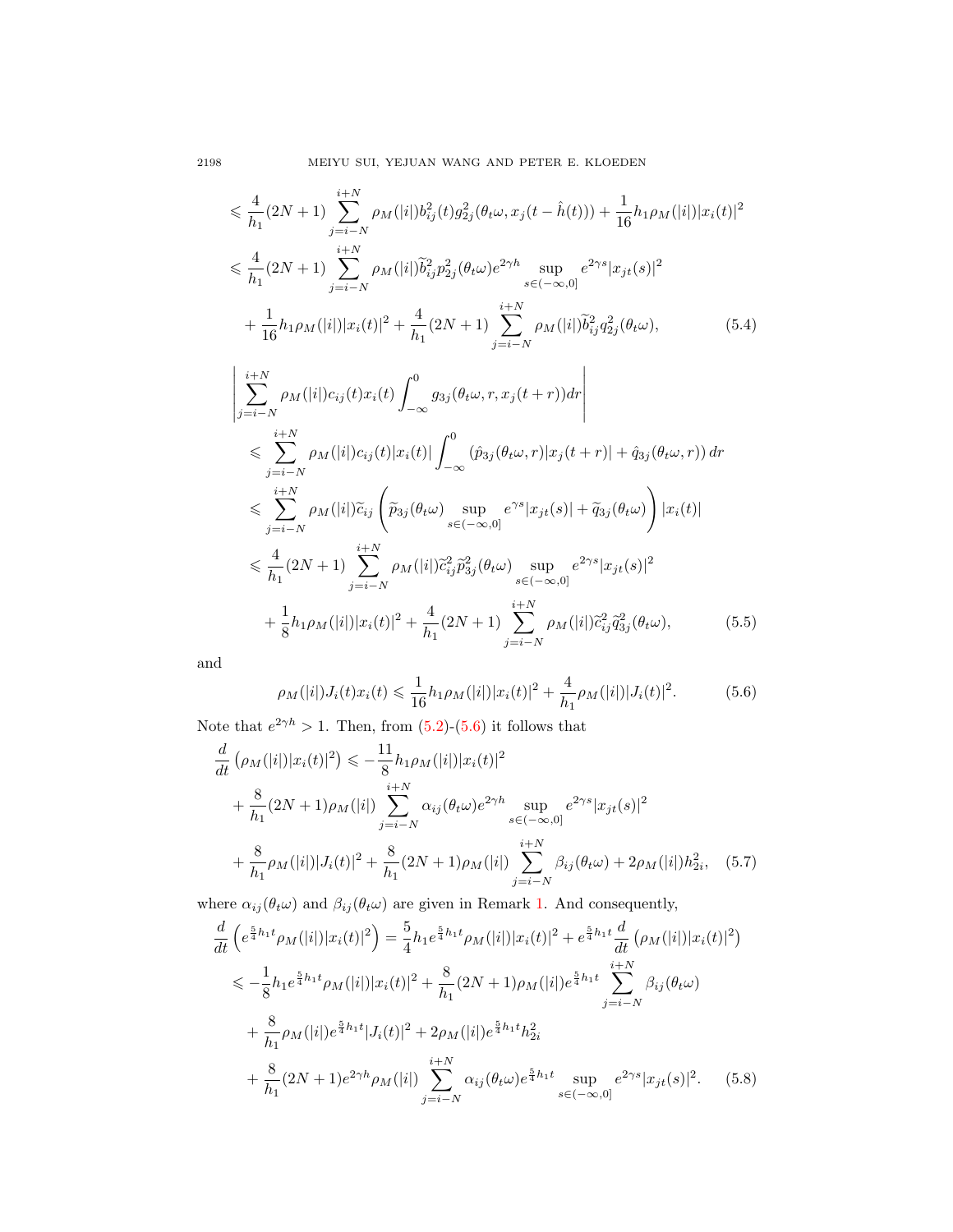Integrating [\(5.8\)](#page-11-1) over  $[\tau - t, t^*]$  with  $t \ge 0$  and  $t^* \ge \tau$ , we find that for every  $\omega \in \Omega$ ,

$$
e^{\frac{5}{4}h_1t^*}\rho_M(|i|)|x_i(t^*,\tau-t,\omega,\phi)|^2 \leqslant e^{\frac{5}{4}h_1(\tau-t)}\rho_M(|i|)|x_i(\tau-t,\tau-t,\omega,\phi)|^2 -\frac{1}{8}h_1\int_{\tau-t}^{t^*} e^{\frac{5}{4}h_1\tau}\rho_M(|i|)|x_i(\tau,\tau-t,\omega,\phi)|^2 d\tau +\frac{8}{h_1}(2N+1)e^{2\gamma h}\rho_M(|i|)\int_{\tau-t}^{t^*}\sum_{j=i-N}^{i+N} \alpha_{ij}(\theta_r\omega)e^{\frac{5}{4}h_1\tau} \times \sup_{s\in(-\infty,0]} e^{2\gamma s}|x_{jr}(s,\tau-t,\omega,\phi)|^2 d\tau +\frac{8}{h_1}(2N+1)\rho_M(|i|)\int_{\tau-t}^{t^*}\sum_{j=i-N}^{i+N} \beta_{ij}(\theta_r\omega)e^{\frac{5}{4}h_1\tau} d\tau +\rho_M(|i|)\int_{\tau-t}^{t^*} e^{\frac{5}{4}h_1\tau}\left(\frac{8}{h_1}|J_i(\tau)|^2+2h_{2i}^2\right) d\tau.
$$
 (5.9)

Neglecting the second term on the right-hand side of [\(5.9\)](#page-12-0). Note that  $\frac{5}{8}h_1 < \gamma$ , so  $e^{(2\gamma - \frac{5}{4}h_1)s} \leq 1$  for  $s \leq 0$ . Setting  $t^* + s$  instead of  $t^*$ , multiplying [\(5.9\)](#page-12-0) by  $e^{-\frac{5}{4}h_1(t^*+s)}e^{2\gamma s}$  and replacing  $\omega$  by  $\theta_{-\tau}\omega$ , we have that for all  $s \in [\tau-t-t^*,0],$ 

<span id="page-12-0"></span>
$$
\rho_{M}(|i|)e^{2\gamma s}|x_{it^{*}}(s,\tau-t,\theta_{-\tau}\omega,\phi)|^{2}
$$
\n
$$
\leq e^{-\frac{5}{4}h_{1}(t^{*}+t-\tau)}\rho_{M}(|i|)|x_{i}(\tau-t,\tau-t,\theta_{-\tau}\omega,\phi)|^{2}
$$
\n
$$
+\frac{8}{h_{1}}(2N+1)e^{2\gamma h}e^{-\frac{5}{4}h_{1}t^{*}}\rho_{M}(|i|)\int_{\tau-t}^{t^{*}}\sum_{j=i-N}^{i+N}\alpha_{ij}(\theta_{\tau-\tau}\omega)e^{\frac{5}{4}h_{1}r}
$$
\n
$$
\times \sup_{s\in(-\infty,0]}e^{2\gamma s}|x_{j\tau}(s,\tau-t,\theta_{-\tau}\omega,\phi)|^{2}dr
$$
\n
$$
+\frac{8}{h_{1}}(2N+1)e^{-\frac{5}{4}h_{1}t^{*}}\rho_{M}(|i|)\int_{\tau-t}^{t^{*}}\sum_{j=i-N}^{i+N}\beta_{ij}(\theta_{\tau-\tau}\omega)e^{\frac{5}{4}h_{1}r}dr
$$
\n
$$
+e^{-\frac{5}{4}h_{1}t^{*}}\rho_{M}(|i|)\int_{\tau-t}^{t^{*}}e^{\frac{5}{4}h_{1}r}\left(\frac{8}{h_{1}}|J_{i}(r)|^{2}+2h_{2i}^{2}\right)dr.
$$
\n(5.10)

Note that for all  $s \in (-\infty, \tau - t - t^*],$ 

$$
\begin{split} & \sum_{i\in\mathbb{Z}} \rho_M(|i|)e^{2\gamma s}|x_{it^*}(s,\tau-t,\theta_{-\tau}\omega,\phi)|^2\\ &=\sum_{i\in\mathbb{Z}} \rho_M(|i|)e^{-2\gamma(t^*+t-\tau)}e^{2\gamma(s+t^*-\tau+t)}|x_i(t^*+s,\tau-t,\theta_{-\tau}\omega,\phi)|^2\\ &\leqslant e^{-\frac{5}{4}h_1(t^*+t-\tau)}\sum_{i\in\mathbb{Z}}e^{2\gamma(s+t^*-\tau+t)}|x_i(t^*+s,\tau-t,\theta_{-\tau}\omega,\phi)|^2\\ &\leqslant e^{-\frac{5}{4}h_1(t^*+t-\tau)}\|\phi\|^2_{C_{\gamma,l^2}}, \end{split}
$$

and

$$
\sum_{i\in\mathbb{Z}}\sum_{j=i-N}^{i+N} \rho_M(|i|)\alpha_{ij}(\theta_{r-\tau}\omega)\sup_{s\in(-\infty,0]}e^{2\gamma s}|x_{jr}(s,\tau-t,\theta_{-\tau}\omega,\phi)|^2
$$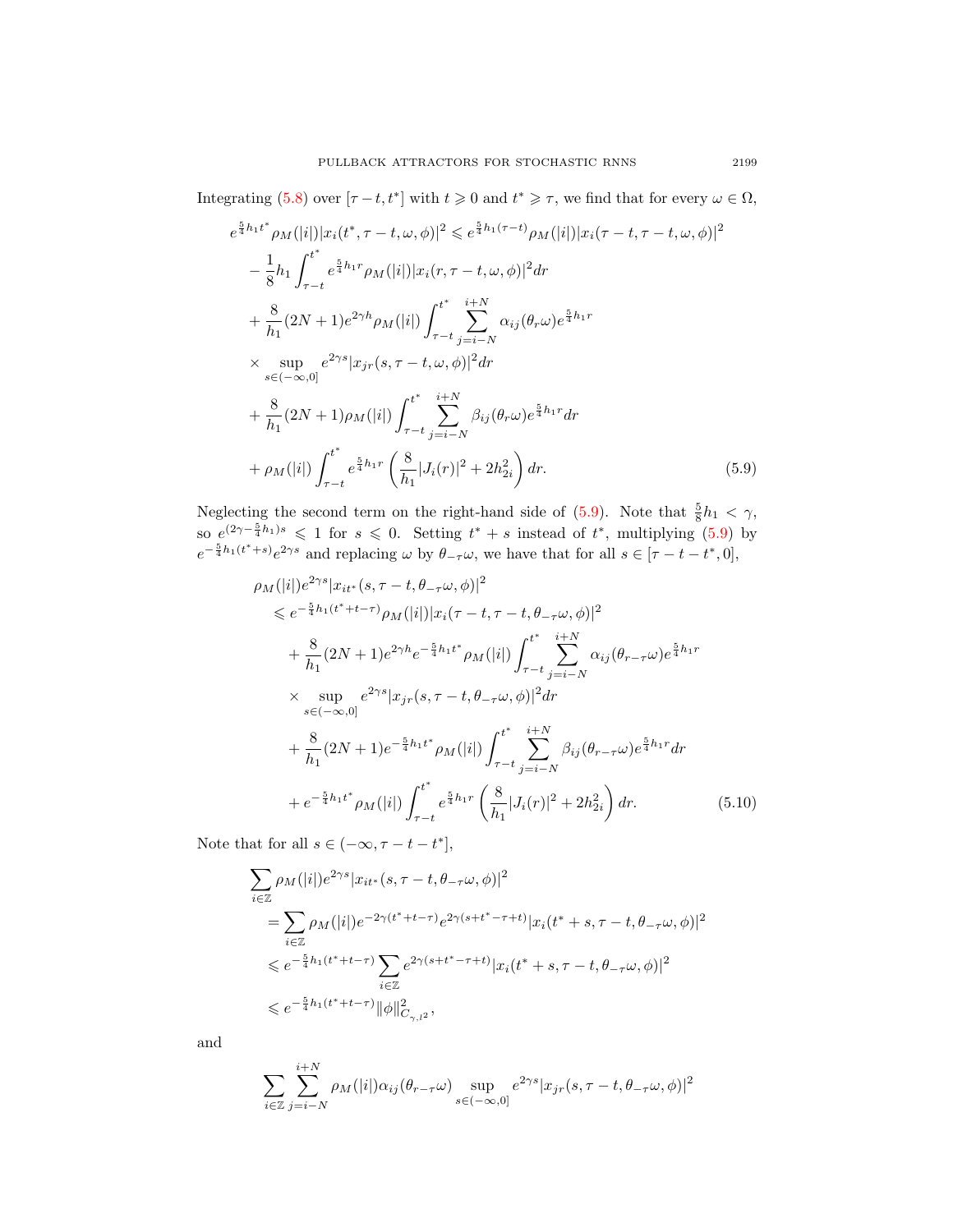$$
\leq \left( \sum_{i \in \mathbb{Z}} \sum_{j=i-N}^{i+N} \sup_{s \in (-\infty,0]} e^{2\gamma s} |x_{jr}(s, \tau - t, \theta_{-\tau}\omega, \phi)|^2 \right) \times \left( \sum_{i \in \mathbb{Z}} \sum_{j=i-N}^{i+N} \rho_M(|i|) \alpha_{ij}(\theta_{r-\tau}\omega) \right) \leq (2N+1) \left( \sum_{i \in \mathbb{Z}} \sup_{s \in (-\infty,0]} e^{2\gamma s} |x_{ir}(s, \tau - t, \theta_{-\tau}\omega, \phi)|^2 \right) \times \left( \sum_{i \in \mathbb{Z}} \sum_{j=i-N}^{i+N} \rho_M(|i|) \alpha_{ij}(\theta_{r-\tau}\omega) \right).
$$
\n(5.11)

Let  $t^* = \tau$ . Then it follows that for all  $t \geq 0$ ,

$$
\sum_{i\in\mathbb{Z}} \rho_M(|i|) \sup_{s\in(-\infty,0]} e^{2\gamma s} |x_{i\tau}(s,\tau - t, \theta_{-\tau}\omega,\phi)|^2 \leq C e^{-\frac{5}{4}h_1 t} ||\phi||^2_{C_{\gamma,l^2}} \n+ C e^{-\frac{5}{4}h_1 \tau} \int_{\tau-t}^{\tau} \sum_{i\in\mathbb{Z}} \sum_{j=i-N}^{i+N} \rho_M(|i|) \beta_{ij} (\theta_{r-\tau}\omega) e^{\frac{5}{4}h_1 r} dr \n+ C e^{-\frac{5}{4}h_1 \tau} \int_{\tau-t}^{\tau} \sum_{i\in\mathbb{Z}} \rho_M(|i|) e^{\frac{5}{4}h_1 r} (|J_i(r)|^2 + h_{2i}^2) dr \n+ C e^{-\frac{5}{4}h_1 \tau} \int_{\tau-t}^{\tau} \sum_{i\in\mathbb{Z}} \sum_{j=i-N}^{i+N} \rho_M(|i|) \alpha_{ij} (\theta_{r-\tau}\omega) e^{\frac{5}{4}h_1 r} ||x_r||^2_{C_{\gamma,l^2}} dr.
$$
\n(5.12)

Now we estimate each term on the right-hand side of  $(5.12)$ . For the first term, since  $\phi \in B(\tau - t, \theta_{-t}\omega)$  and  $B \in \mathcal{D}$ , we see that

$$
\limsup_{t \to +\infty} C e^{-\frac{5}{4}h_1 t} ||\phi||_{C_{\gamma,l^2}}^2 \leq \limsup_{t \to +\infty} C e^{-\frac{5}{4}h_1 t} ||B(\tau - t, \theta_{-t}\omega)||_{C_{\gamma,l^2}}^2 = 0. \tag{5.13}
$$

For the third term, Assumption (C5) ensures that we can find  $N''$  large enough such that for all  $t \geqslant 0$ ,

$$
Ce^{-\frac{5}{4}h_1\tau} \int_{\tau-t}^{\tau} \sum_{i \in \mathbb{Z}} \rho_M(|i|) e^{\frac{5}{4}h_1\tau} \left( |J_i(r)|^2 + h_{2i}^2 \right) dr
$$
  
\$\leqslant Ce^{-\frac{5}{4}h\_1\tau} \int\_{-\infty}^{\tau} \sum\_{i \in \mathbb{Z}} \rho\_M(|i|) e^{\frac{5}{4}h\_1\tau} \left( |J\_i(r)|^2 + h\_{2i}^2 \right) dr \leqslant C\varepsilon\$, if  $M \geqslant N^{''}$ . (5.14)

Let  $\varepsilon > 0$  be given arbitrarily. Then there is  $N' = N'(\varepsilon)$  such that for all  $M \ge N'$ ,

<span id="page-13-3"></span><span id="page-13-2"></span><span id="page-13-1"></span><span id="page-13-0"></span>
$$
\sum_{i \in \mathbb{Z}} \sum_{j=i-N}^{i+N} \rho_M(|i|) M_{ij} \leq \varepsilon. \tag{5.15}
$$

where  $M_{ij} = \tilde{a}_{ij}^2 + \tilde{b}_{ij}^2 + \tilde{c}_{ij}^2$  is given in Lemma [4.2.](#page-8-1) By Assumption (C6) and Remark [1,](#page-6-1) we see that for  $0 < \eta < \min\left\{\frac{h_1}{8}, \frac{\frac{1}{2}h_1 - \frac{8}{h_1}(2N+1)^2e^{2\gamma h}\sum_{i\in\mathbb{Z}}\sum_{j=i-N}^{i+N}M_{ij}\bar{\Lambda}_j\right\}$ 2  $\mathcal{L}$ and  $\omega \in \Omega$ , there exists a  $t_0'' = t_0''(\eta, \omega)$  such that for  $|t| \geq t_0''$ ,

$$
\alpha_{ij}(\theta_t \omega) \leqslant M_{ij} e^{\eta |t|}, \ \beta_{ij}(\theta_t \omega) \leqslant M_{ij} e^{\eta |t|}, \tag{5.16}
$$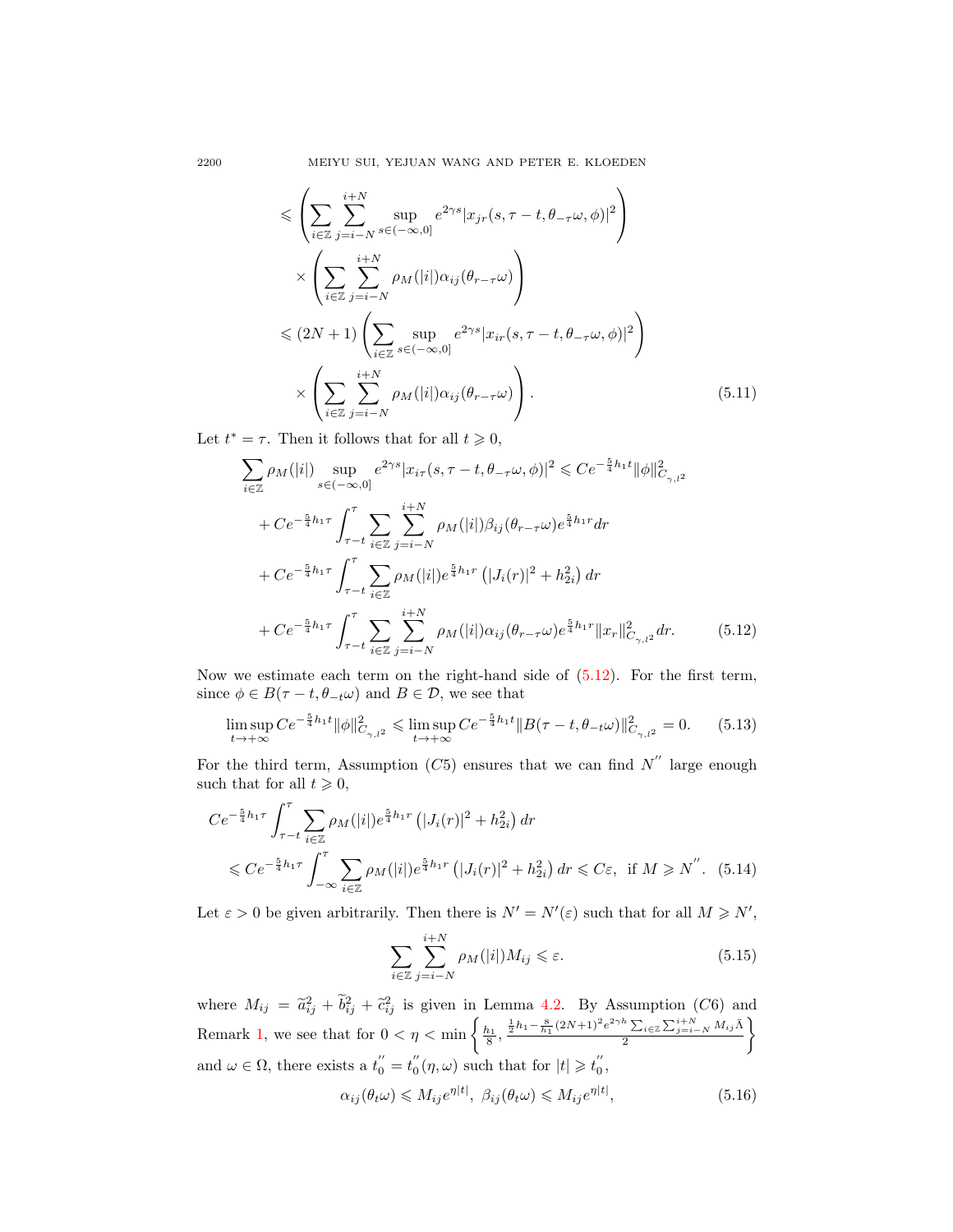where  $i \in \mathbb{Z}$  and  $j = i - N, \dots, i + N$ . Hence, for the second term, using Assumption (C6) and [\(5.16\)](#page-13-1), we have that for all  $M \ge N'$  and  $t \ge 0$ ,

$$
Ce^{-\frac{5}{4}h_1\tau} \int_{\tau-t}^{\tau} \sum_{i \in \mathbb{Z}} \sum_{j=i-N}^{i+N} \rho_M(|i|) \beta_{ij} (\theta_{r-\tau} \omega) e^{\frac{5}{4}h_1r} dr
$$
  
\n
$$
= C \int_{-t}^{0} \sum_{i \in \mathbb{Z}} \sum_{j=i-N}^{i+N} \rho_M(|i|) \beta_{ij} (\theta_{r'} \omega) e^{\frac{5}{4}h_1r'} dr'
$$
  
\n
$$
\leq C \int_{-\infty}^{0} \sum_{i \in \mathbb{Z}} \sum_{j=i-N}^{i+N} \rho_M(|i|) M_{ij} e^{-\eta r'} e^{\frac{5}{4}h_1r'} dr'
$$
  
\n
$$
\leq C \sum_{i \in \mathbb{Z}} \sum_{j=i-N}^{i+N} \rho_M(|i|) M_{ij} \leq C \varepsilon.
$$
 (5.17)

Now we estimate the last term in  $(5.12)$ . Similar to  $(5.17)$ , we find that for all  $M \geq N'$  and  $t \geq 0$ ,

<span id="page-14-3"></span><span id="page-14-0"></span>
$$
Ce^{-\frac{1}{4}h_1\tau} \int_{\tau-t}^{\tau} \sum_{i \in \mathbb{Z}} \sum_{j=i-N}^{i+N} \rho_M(|i|) \alpha_{ij} (\theta_{r-\tau}\omega) e^{\frac{1}{4}h_1r} dr
$$
  
\n
$$
= C \int_{-t}^{0} \sum_{i \in \mathbb{Z}} \sum_{j=i-N}^{i+N} \rho_M(|i|) \alpha_{ij} (\theta_{r'}\omega) e^{\frac{1}{4}h_1r'} dr'
$$
  
\n
$$
\leq C \int_{-\infty}^{0} \sum_{i \in \mathbb{Z}} \sum_{j=i-N}^{i+N} \rho_M(|i|) M_{ij} e^{-\eta r'} e^{\frac{1}{4}h_1r'} dr'
$$
  
\n
$$
\leq C \sum_{i \in \mathbb{Z}} \sum_{j=i-N}^{i+N} \rho_M(|i|) M_{ij} \leq C \varepsilon.
$$
 (5.18)

Note that  $\phi \in B(\tau - t, \theta_{-t}\omega)$  and  $B \in \mathcal{D}$ , using Assumptions (C4), (C7) and the ergodic Theorem [3.1,](#page-4-0) in view of [\(4.3\)](#page-8-3), we deduce that

$$
e^{-h_1t + \int_{-t}^{0} \frac{8}{h_1}(2N+1)^2 e^{2\gamma h} \sum_{i \in \mathbb{Z}} \sum_{j=i-N}^{i+N} \alpha_{ij}(\theta_s \omega) ds} ||\phi||^2_{C_{\gamma,1^2}}\n\leq e^{-h_1t + \int_{-t}^{0} \frac{8}{h_1}(2N+1)^2 e^{2\gamma h} \sum_{i \in \mathbb{Z}} \sum_{j=i-N}^{i+N} M_{ij} \Lambda^2(\theta_s \omega) ds} ||\phi||^2_{C_{\gamma,1^2}}\n= e^{-h_1t + \frac{8}{h_1}(2N+1)^2 e^{2\gamma h} \sum_{i \in \mathbb{Z}} \sum_{j=i-N}^{i+N} M_{ij} (\int_{-t}^{0} (\Lambda^2(\theta_s \omega) - \bar{\Lambda}) ds + \bar{\Lambda}t)} ||\phi||^2_{C_{\gamma,1^2}}\n\leq e^{-\frac{1}{2}h_1t} ||B(\tau - t, \theta_{-t} \omega)||^2_{C_{\gamma,1^2}}\n\times e^{-\frac{1}{2}h_1t + \frac{8}{h_1}(2N+1)^2 e^{2\gamma h} \sum_{i \in \mathbb{Z}} \sum_{j=i-N}^{i+N} M_{ij} (\int_{-t}^{0} (\Lambda^2(\theta_s \omega) - \bar{\Lambda}) ds + \bar{\Lambda}t)} \rightarrow 0
$$
\n(5.19)

as  $t \to +\infty$ . In a similar way as in [\(5.19\)](#page-14-1), by Assumptions (C4) and (C7), [\(4.3\)](#page-8-3),  $(5.16)$  and Theorem [4.1,](#page-8-0) we have

<span id="page-14-2"></span><span id="page-14-1"></span>
$$
\frac{8}{h_1}(2N+1)\sum_{i\in\mathbb{Z}}\sum_{j=i-N}^{i+N}\beta_{ij}(\theta_s\omega)e^{h_1s+\int_s^0\frac{8}{h_1}(2N+1)^2e^{2\gamma h}\sum_{i\in\mathbb{Z}}\sum_{j=i-N}^{i+N}\alpha_{ij}(\theta_{s'}\omega)ds'}\leq Ce^{-\eta s+h_1s+\frac{8}{h_1}(2N+1)^2e^{2\gamma h}\sum_{i\in\mathbb{Z}}\sum_{j=i-N}^{i+N}M_{ij}(\int_s^0(\Lambda^2(\theta_{s'}\omega)-\bar{\Lambda})ds'-\bar{\Lambda}s)}\leq Ce^{h_1s-2\eta s-\frac{8}{h_1}(2N+1)^2e^{2\gamma h}\sum_{i\in\mathbb{Z}}\sum_{j=i-N}^{i+N}M_{ij}\bar{\Lambda}s},
$$
\n(5.20)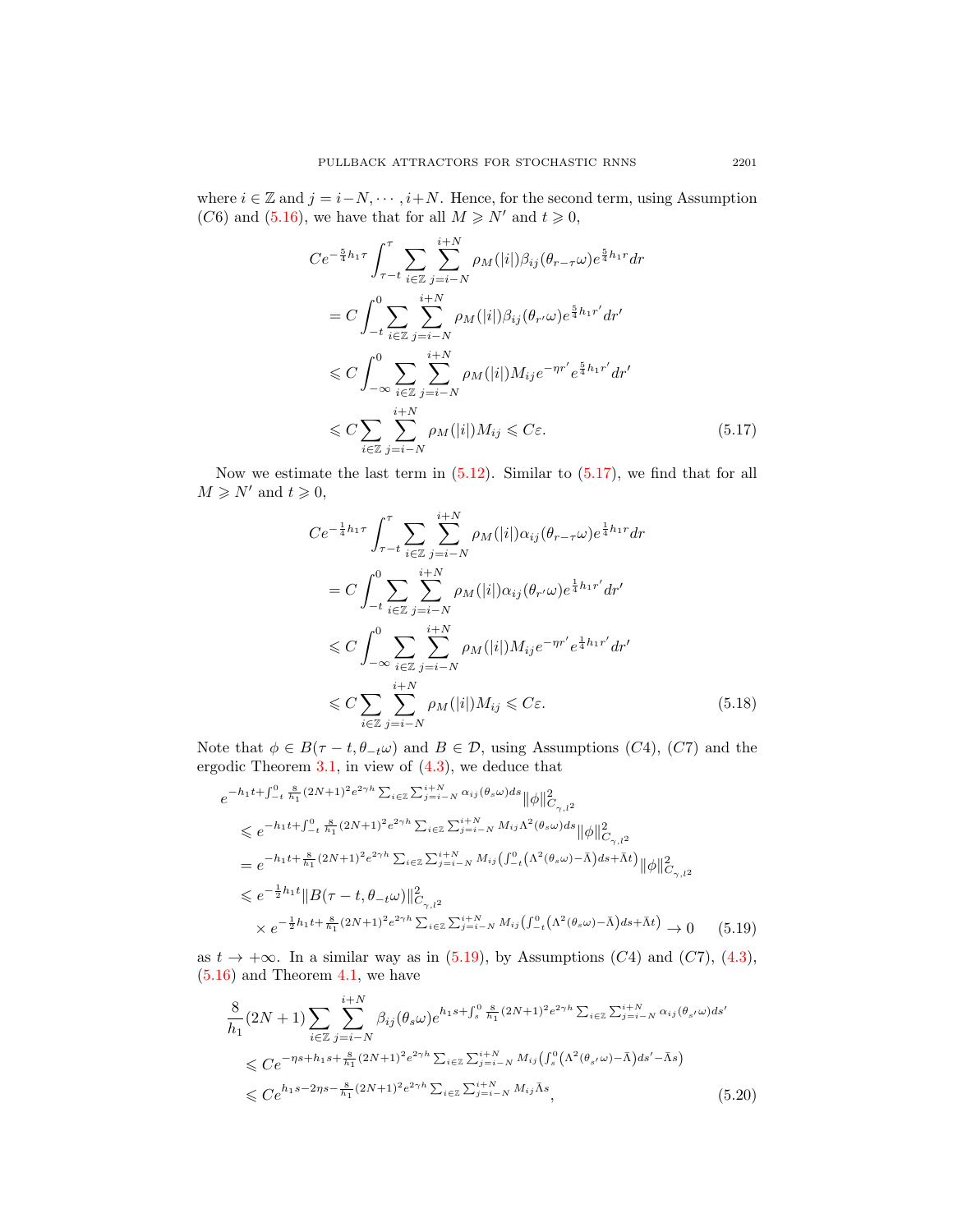where we have used

$$
\frac{8}{h_1}(2N+1)^2 e^{2\gamma h} \sum_{i \in \mathbb{Z}} \sum_{j=i-N}^{i+N} M_{ij} \int_s^0 \left(\Lambda^2(\theta_{s'}\omega) - \bar{\Lambda}\right) ds' \leq -\eta s
$$

for sufficiently large |s|. This and  $(5.20)$  ensure that for all  $t \ge 0$ ,

$$
\int_{-t}^{0} \frac{8}{h_1} (2N+1) \sum_{i \in \mathbb{Z}} \sum_{j=i-N}^{i+N} \beta_{ij} (\theta_s \omega) e^{h_1 s + \int_s^0 \frac{8}{h_1} (2N+1)^2 e^{2\gamma h} \sum_{i \in \mathbb{Z}} \sum_{j=i-N}^{i+N} \alpha_{ij} (\theta_{s'} \omega) ds'} ds
$$
  
\$\leq C\$,\n
$$
(5.21)
$$

thanks to  $\eta < \frac{\frac{1}{2}h_1 - \frac{8}{h_1}(2N+1)^2 e^{2\gamma h} \sum_{i \in \mathbb{Z}} \sum_{j=i-N}^{i+N} M_{ij} \bar{\Lambda}}{2}$  $\frac{\sum_{i\in\mathbb{Z}}\sum_{j=i-N}M_{ij}\Lambda}{2}$ . From  $(4.3)$  we see that  $\frac{8}{h_1}(2N+$  $(1)^2 e^{2\gamma h} \sum_{i \in \mathbb{Z}} \sum_{j=i-N}^{i+N} M_{ij} \bar{\Lambda} \langle \frac{1}{2} h_1 \rangle$ . Then similar to  $(5.20)$ , we obtain that  $e^{h_1 s + \int_s^0 \frac{8}{h_1} (2N+1)^2 e^{2\gamma h} \sum_{i \in \mathbb{Z}} \sum_{j=i-N}^{i+N} \alpha_{ij} (\theta_{s'} \omega) ds'}$ 

<span id="page-15-1"></span><span id="page-15-0"></span>
$$
\leqslant e^{h_1s-\eta s-\frac{8}{h_1}(2N+1)^2e^{2\gamma h}\sum_{i\in\mathbb{Z}}\sum_{j=i-N}^{i+N}M_{ij}\bar{\Lambda}s}
$$

for sufficiently large |s| and  $h_1 - \eta - \frac{8}{h_1}(2N+1)^2 e^{2\gamma h} \sum_{i \in \mathbb{Z}} \sum_{j=i-N}^{i+N} M_{ij} \bar{\Lambda} > \frac{1}{2} h_1$ . Hence it follows from Assumption  $(C5)$  that for all  $t \geq 0$ ,

$$
\int_{-t}^{0} \left(\frac{8}{h_1} \|J(\tau+s)\|^2 + 2\|h_2\|^2\right) e^{h_1 s + \int_{s}^{0} \frac{8}{h_1} (2N+1)^2 e^{2\gamma h} \sum_{i \in \mathbb{Z}} \sum_{j=i-N}^{i+N} \alpha_{ij}(\theta_{s'}\omega) ds'} ds \leq C.
$$
\n(5.22)

Hence for the last term in  $(5.12)$ , by  $(F.43)$ ,  $(5.18)$ - $(5.19)$  and  $(5.21)$ - $(5.22)$ , we can choose  $M$  and  $t$  sufficiently large such that

$$
Ce^{-\frac{5}{4}h_{1}\tau} \int_{\tau-t}^{\tau} \sum_{i\in\mathbb{Z}} \sum_{j=i-N}^{i+N} \rho_{M}(|i|) \alpha_{ij} (\theta_{r-\tau}\omega) e^{\frac{5}{4}h_{1}r} \|x_{r}\|_{C_{\gamma,l^{2}}}^{2} dr
$$
  
\n
$$
\leq Ce^{-\frac{1}{4}h_{1}\tau} e^{-h_{1}t+\int_{-t}^{0} \frac{8}{h_{1}} (2N+1)^{2} e^{2\gamma h} \sum_{i\in\mathbb{Z}} \sum_{j=i-N}^{i+N} \alpha_{ij}(\theta_{s}\omega) ds} \|\phi\|_{C_{\gamma,l^{2}}}^{2}
$$
  
\n
$$
\times \int_{\tau-t}^{\tau} \sum_{i\in\mathbb{Z}} \sum_{j=i-N}^{i+N} \rho_{M}(|i|) \alpha_{ij} (\theta_{r-\tau}\omega) e^{\frac{1}{4}h_{1}r} dr
$$
  
\n
$$
+ Ce^{-\frac{1}{4}h_{1}\tau} \int_{\tau-t}^{\tau} \sum_{i\in\mathbb{Z}} \sum_{j=i-N}^{i+N} \rho_{M}(|i|) \alpha_{ij} (\theta_{r-\tau}\omega) e^{\frac{1}{4}h_{1}r} dr
$$
  
\n
$$
\times \int_{-t}^{0} \left( \frac{8}{h_{1}} (2N+1) \sum_{i\in\mathbb{Z}} \sum_{j=i-N}^{i+N} \beta_{ij} (\theta_{s}\omega) + \frac{8}{h_{1}} \|J(\tau+s)\|^{2} + 2\|h_{2}\|^{2} \right)
$$
  
\n
$$
\times e^{h_{1}s+\int_{s}^{0} \frac{8}{h_{1}} (2N+1)^{2} e^{2\gamma h} \sum_{i\in\mathbb{Z}} \sum_{j=i-N}^{i+N} \alpha_{ij}(\theta_{s'}\omega) ds' ds \leq C \varepsilon.
$$
 (5.23)

Finally, if we take  $M$  and  $t$  sufficiently large, then we deduce from  $(5.12)-(5.13)$  $(5.12)-(5.13)$  $(5.12)-(5.13)$ , [\(5.14\)](#page-13-3), [\(5.17\)](#page-14-0) and [\(5.23\)](#page-15-2) that for all  $\phi \in B(\tau - t, \theta_{-t}\omega)$ ,

$$
\sum_{|i|>2M} \sup_{s \in (-\infty,0]} e^{2\gamma s} |x_{i\tau}(s,\tau - t, \theta_{-\tau}\omega, \phi)|^2
$$
  
\$\leqslant \sum\_{i \in \mathbb{Z}} \rho\_M(|i|) \sup\_{s \in (-\infty,0]} e^{2\gamma s} |x\_{i\tau}(s,\tau - t, \theta\_{-\tau}\omega, \phi)|^2 \leqslant C\epsilon\$. (5.24)

Thus the proof of this lemma is complete.

<span id="page-15-2"></span> $\Box$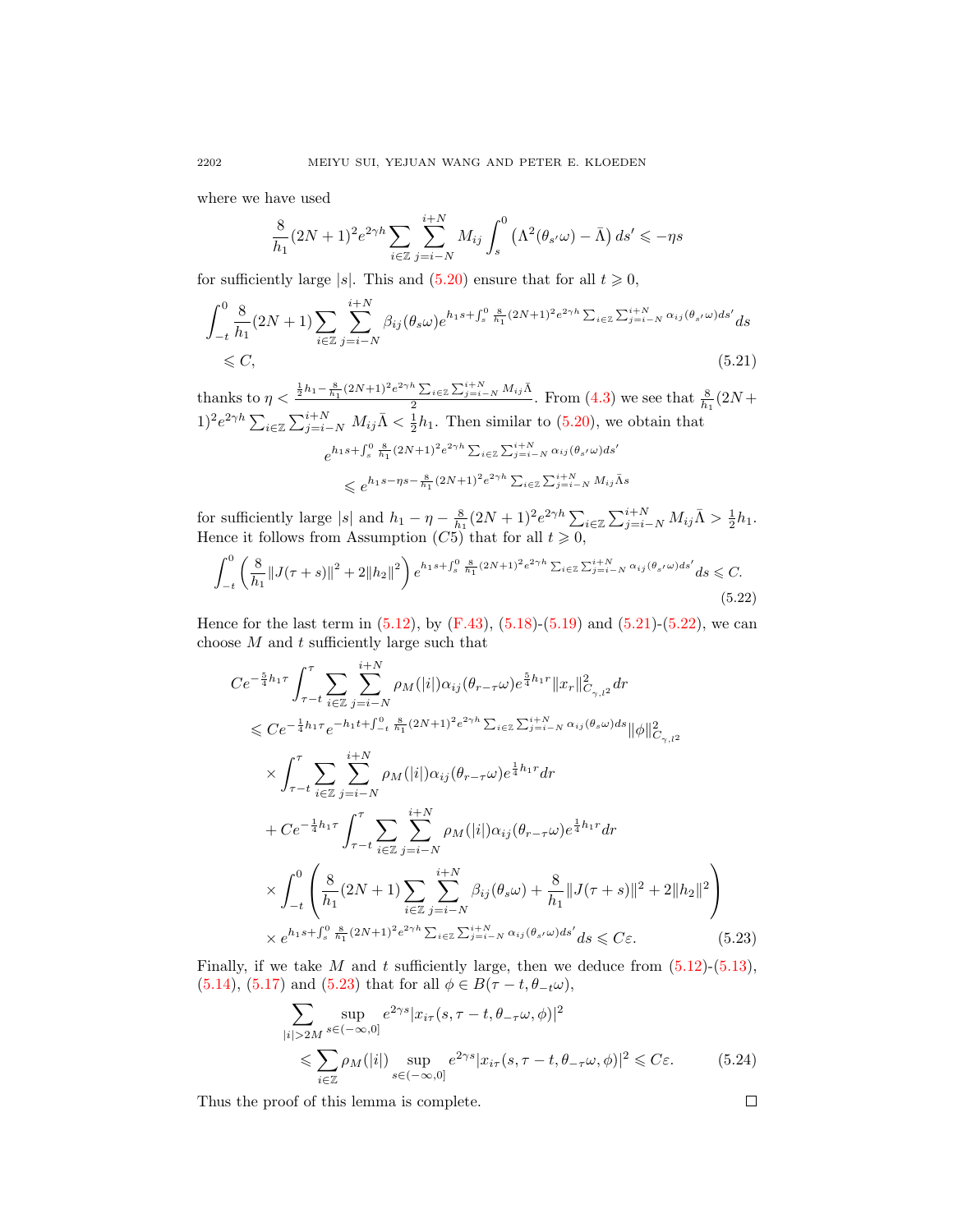6. Existence of pullback attractors. First, let us prove some properties of the multi-valued cocycle Φ.

<span id="page-16-4"></span>**Lemma 6.1.** Suppose  $(C1)$ - $(C5)$ ,  $(4.2)$  and  $(4.3)$  hold. Let  $\phi^n$  be a sequence converging to  $\phi$  in  $C_{\gamma,l^2}$  and fix  $T > 0$ . Then for any  $\tau \in \mathbb{R}$ ,  $\omega \in \Omega$  and  $\varepsilon > 0$ , there exist  $K^*(\varepsilon)$  and  $\tilde{N}^*(\varepsilon,\omega)$  such that for any solution  $x^n(\cdot)=(x_i^n(\cdot,\tau,\theta_{-\tau}\omega,\phi))_{i\in\mathbb{Z}}$ of problem [\(1.1\)](#page-1-0) with  $\omega$  replaced by  $\theta_{-\tau}\omega$  and  $n \geq K^*(\varepsilon)$  it follows

<span id="page-16-2"></span>
$$
\sum_{|i|\geqslant 2N^*(\varepsilon,\omega)} |x_i^n(r)|^2 \leqslant \varepsilon, \quad \forall r \in [\tau, \tau + T]. \tag{6.1}
$$

Moreover, there exist  $x_{t+\tau}(\cdot) \in \Phi(t, \tau, \omega, \phi)$  and a subsequence  $x^{n_k}$  satisfying

<span id="page-16-3"></span>
$$
x^{n_k} \to x \text{ in } C([\tau, \tau + T]; l^2) \quad \text{as } k \to \infty. \tag{6.2}
$$

*Proof.* For any  $\varepsilon > 0$ , there exist  $\widetilde{K}^{\prime}(\varepsilon)$  and  $\widetilde{N}^{\prime}(\varepsilon)$  such that

$$
\sum_{i\in\mathbb{Z}}\sup_{s\in(-\infty,0]}e^{2\gamma s}|\phi_i^n(s)-\phi_i(s)|^2<\frac{\varepsilon}{8},\quad\forall n\geqslant\widetilde{K}'(\varepsilon),
$$

and

$$
\sum_{i\in\mathbb{Z}} \rho_M(|i|) \sup_{s\in(-\infty,0]} e^{2\gamma s} |\phi_i(s)|^2 < \frac{\varepsilon}{8}, \quad \forall M \geqslant \widetilde{N}'(\varepsilon).
$$

Hence,

$$
\sum_{i\in\mathbb{Z}} \rho_M(|i|) \sup_{s\in(-\infty,0]} e^{2\gamma s} |\phi_i^n(s)|^2
$$
\n
$$
\leq 2 \left( \sum_{i\in\mathbb{Z}} \rho_M(|i|) \sup_{s\in(-\infty,0]} e^{2\gamma s} |\phi_i^n(s) - \phi_i(s)|^2 + \sum_{i\in\mathbb{Z}} \rho_M(|i|) \sup_{s\in(-\infty,0]} e^{2\gamma s} |\phi_i(s)|^2 \right)
$$
\n
$$
\leq \frac{\varepsilon}{2},\tag{6.3}
$$

if  $n \geqslant \widetilde{K}$  and  $M \geqslant \widetilde{N}'$ . On the other hand, by slightly modifying the proof of Lemma [4.1,](#page-8-0) in view of  $\phi^n \to \phi$  in  $C_{\gamma,l^2}$  and Assumptions (C1)-(C5), there exists  $R'(\tau,\omega) > 0$  such that

<span id="page-16-1"></span><span id="page-16-0"></span>
$$
\sum_{i\in\mathbb{Z}}|x_i^n(r)|^2\leqslant\widetilde{R}'(\tau,\omega),\ \forall r\in[\tau,\tau+T],\quad\forall n\in\mathbb{N}.\tag{6.4}
$$

Integrating [\(5.8\)](#page-11-1) over  $[\tau, \tau + t]$  with  $t \in [0, T]$ , by [\(6.3\)](#page-16-0)-[\(6.4\)](#page-16-1), the continuity of  $\Lambda(\theta_r\omega)$ , we can choose n and M sufficiently large such that for all  $t \in [0, T]$ ,

$$
\sum_{i\in\mathbb{Z}} \rho_M(|i|)|x_i^n(\tau+t)|^2
$$
\n
$$
\leq e^{-\frac{5}{4}h_1t} \sum_{i\in\mathbb{Z}} \rho_M(|i|)|\phi_i^n(0)|^2 + \frac{8}{h_1}(2N+1)e^{2\gamma h}e^{-\frac{5}{4}h_1(\tau+t)} \sum_{i\in\mathbb{Z}} \rho_M(|i|)
$$
\n
$$
\times \int_{\tau}^{\tau+t} \sum_{j=i-N}^{i+N} \left(\tilde{a}_{ij}^2 + \tilde{b}_{ij}^2 + \tilde{c}_{ij}^2\right) \Lambda^2(\theta_r\omega)e^{\frac{5}{4}h_1r} \sup_{s\in(-\infty,0]} e^{2\gamma s}|x_{jr}^n(s)|^2 dr
$$
\n
$$
+ \frac{8}{h_1}(2N+1)e^{-\frac{5}{4}h_1(\tau+t)} \sum_{i\in\mathbb{Z}} \rho_M(|i|) \int_{\tau}^{\tau+t} \sum_{j=i-N}^{i+N} \left(\tilde{a}_{ij}^2 + \tilde{b}_{ij}^2 + \tilde{c}_{ij}^2\right) \Lambda^2(\theta_r\omega)e^{\frac{5}{4}h_1r} dr
$$
\n
$$
+ e^{-\frac{5}{4}h_1(\tau+t)} \sum_{i\in\mathbb{Z}} \rho_M(|i|) \int_{\tau}^{\tau+t} e^{\frac{5}{4}h_1r} \left(\frac{8}{h_1}|J_i(r)|^2 + 2h_{2i}^2\right) dr
$$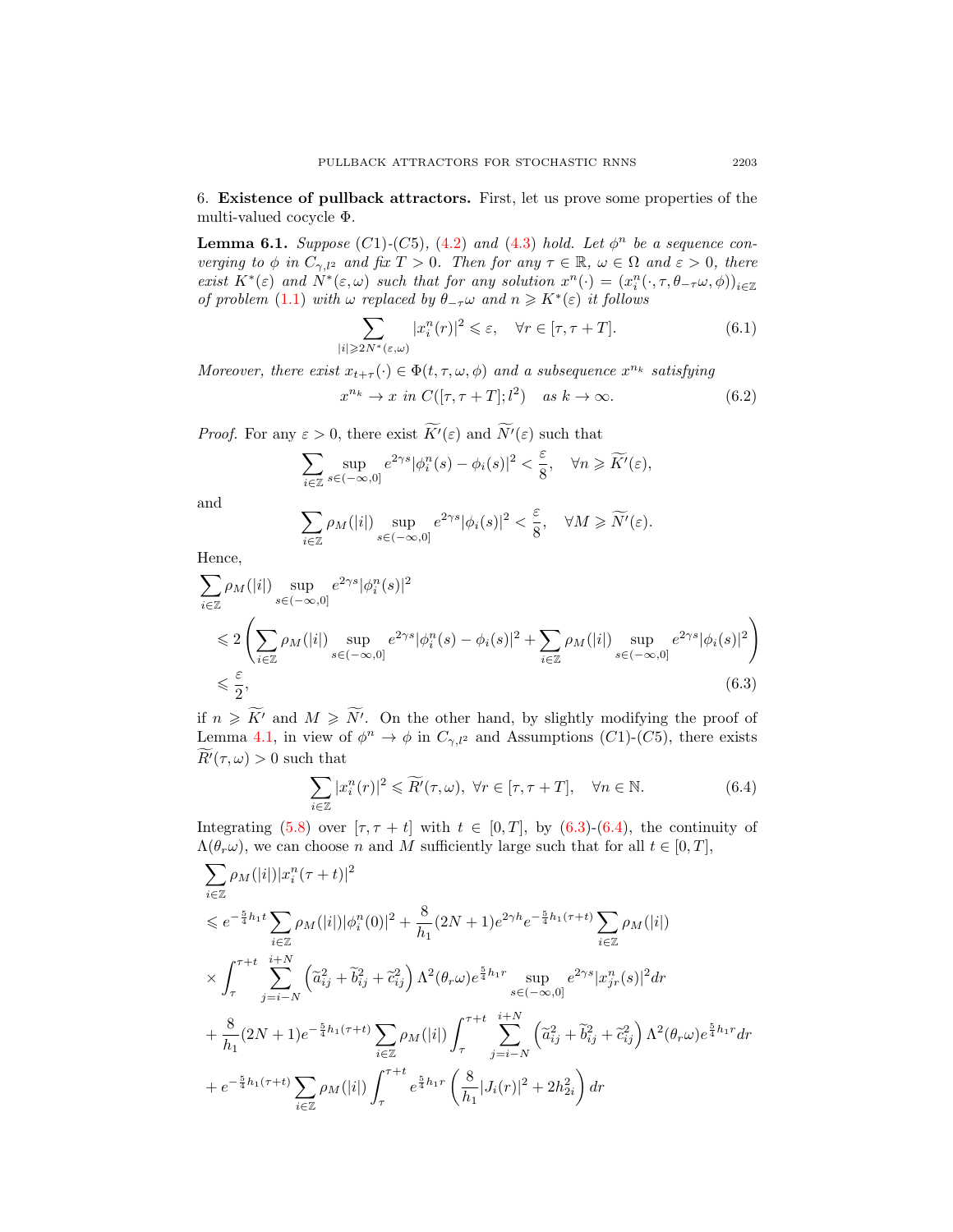$$
\leq \frac{\varepsilon}{2} + C \sum_{i \in \mathbb{Z}} \rho_M(|i|) \sum_{j=i-N}^{i+N} \left( \tilde{a}_{ij}^2 + \tilde{b}_{ij}^2 + \tilde{c}_{ij}^2 \right)
$$
  
+ 
$$
C \int_{\tau}^{\tau+t} \sum_{i \in \mathbb{Z}} \rho_M(|i|) e^{\frac{1}{3}h_1 r} \left( |J_i(r)|^2 + h_{2i}^2 \right) dr \leq \varepsilon,
$$
 (6.5)

thanks to Assumptions  $(C4)$  and  $(C5)$ . From  $(6.3)$  and  $(6.5)$ , the conclusion  $(6.1)$ follows immediately.

Now it only remains to prove [\(6.2\)](#page-16-3). Fix now  $r \in [\tau, \tau + T]$ . Taking into account [\(6.4\)](#page-16-1), passing to a subsequence, we can state that  $x^n(r) \to y$  weakly in  $l^2$ . This and  $(6.1)$  imply that for any  $\eta > 0$ , there exist  $K^{**}(\eta)$  and  $N^{**}(\eta)$  such that

<span id="page-17-0"></span>
$$
\sum_{i \in \mathbb{Z}} |x_i^n(r) - y_i|^2 \leqslant \sum_{|i| \leqslant N^{**}} |x_i^n(r) - y_i|^2 + \sum_{|i| > N^{**}} |x_i^n(r) - y_i|^2
$$
  

$$
\leqslant \sum_{|i| \leqslant N^{**}} |x_i^n(r) - y_i|^2 + 2 \sum_{|i| > N^{**}} |x_i^n(r)|^2 + 2 \sum_{|i| > N^{**}} |y_i|^2 < \eta,
$$
 (6.6)

if  $n \geq K^{**}(\eta)$ . Therefore,  $x^n(r) \to y$  strongly in  $l^2$ , and consequently,  $x^n(r)$  is precompact for any r.

On the other hand, in view of [\(6.4\)](#page-16-1) and  $\phi^n \to \phi$  in  $C_{\gamma,l^2}$ , by Assumptions (C1)-(C4) we deduce that there exists  $R^{**}(\tau,\omega)$  such that for all  $r \in [\tau,\tau+T]$  and  $n \in \mathbb{N}$ ,

$$
\left\| \frac{d}{dr} x_i^n(r) \right\|^2 = \sum_{i \in \mathbb{Z}} |\dot{x}_i^n(r)|^2 \leqslant 5 \sum_{i \in \mathbb{Z}} |f_i(x_i^n(r))|^2 \n+ 5 \sum_{i \in \mathbb{Z}} \left| \sum_{j=i-N}^{i+N} a_{ij}(r) g_{1j} \left( \theta_r \omega, x_j^n(r) \right) \right|^2 \n+ 5 \sum_{i \in \mathbb{Z}} \left| \sum_{j=i-N}^{i+N} b_{ij}(r) g_{2j} \left( \theta_r \omega, x_j^n(r - \hat{h}(r)) \right) \right|^2 \n+ 5 \sum_{i \in \mathbb{Z}} \left| \sum_{j=i-N}^{N} c_{ij}(r) \int_{-\infty}^0 g_{3j} \left( \theta_r \omega, r', x_j^n(r + r') \right) dr' \right|^2 + 5 \sum_{i \in \mathbb{Z}} |J_i(r)|^2 \n\leq 10l_1^2 \sum_{i \in \mathbb{Z}} |x_i^n(r)|^2 + 5(2N + 1) \sum_{i \in \mathbb{Z}} \sum_{j=i-N}^{i+N} \tilde{a}_{ij}^2 \Lambda^2 \left( \theta_r \omega \right) |x_{jr}^n(0)|^2 \n+ 5(2N + 1)e^{2\gamma h} \sum_{i \in \mathbb{Z}} \sum_{j=i-N}^{i+N} \tilde{b}_{ij}^2 \Lambda^2 \left( \theta_r \omega \right) \sup_{s \in (-\infty, 0]} e^{2\gamma s} |x_{jr}^n(s)|^2 \n+ 10(2N + 1) \sum_{i \in \mathbb{Z}} \sum_{j=i-N}^{i+N} \tilde{c}_{ij}^2 \Lambda^2 \left( \theta_r \omega \right) \sup_{s \in (-\infty, 0]} e^{2\gamma s} |x_{jr}^n(s)|^2 \n+ 5(2N + 1) \sum_{i \in \mathbb{Z}} \sum_{j=i-N}^{i+N} \tilde{a}_{ij}^2 \Lambda^2 \left( \theta_r \omega \right) + 5(2N + 1) \sum_{i \in \mathbb{Z}} \sum_{j=i-N}^{i+N} \tilde{b}_{ij}^2 \Lambda^2 \left( \theta_r \omega \right)
$$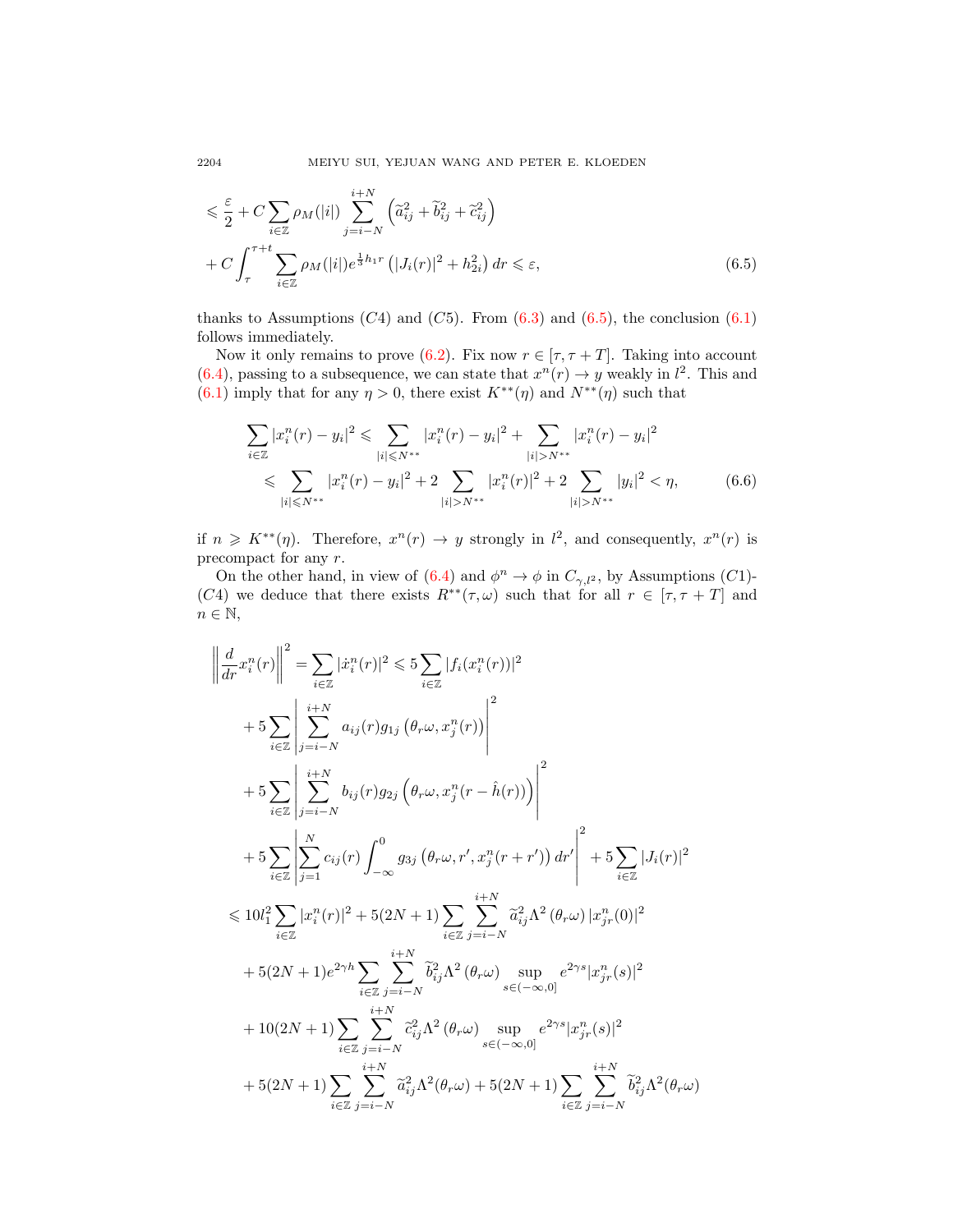$$
+10(2N+1)\sum_{i\in\mathbb{Z}}\sum_{j=i-N}^{i+N}\tilde{c}_{ij}^2\Lambda^2(\theta_r\omega)+5||J(r)||^2+10||l_2||^2\leq R^{**}(\tau,\omega),\tag{6.7}
$$

thanks to [\(6.4\)](#page-16-1),  $J \in C(\mathbb{R}; l^2)$  and the continuity of  $\Lambda(\theta_r \omega)$ . This implies that the sequence  $x^n$  is equi-continuous. Then the Arzelà-Ascoli theorem ensures the existence of a subsequence  $x^{n_k}$  converging in  $C([\tau, \tau + T]; l^2)$  to some function  $x(\cdot)$ . It is easy to show that x is a solution of [\(1.1\)](#page-1-0). Also, it is clear that  $x(\tau) = \phi(0)$ .  $\Box$ 

From Lemma [6.1](#page-16-4) we have the following two results.

**Corollary 1.** Suppose (C1)-(C5), [\(4.2\)](#page-8-2) and [\(4.3\)](#page-8-3) hold. Then for any  $\tau \in \mathbb{R}$ ,  $\omega \in \Omega$ and  $t \geq 0$ , the map  $\Phi(t, \tau, \omega, \cdot)$  has compact values.

<span id="page-18-0"></span>**Corollary 2.** Suppose (C1)-(C5), [\(4.2\)](#page-8-2) and [\(4.3\)](#page-8-3) hold. Then for any  $\tau \in \mathbb{R}$ ,  $\omega \in \Omega$ and  $t \geq 0$ , the map  $\phi \to \Phi(t, \tau, \omega, \phi)$  is upper semi-continuous, i.e., if  $\phi^n \to \phi$  in  $C_{\gamma,l^2}$ , then for any  $x_{t+\tau}^n(\cdot) \in \Phi(t,\tau,\omega,\phi^n)$ , there exists a subsequence  $x^{n_k}$  and a  $x_{t+\tau}(\cdot) \in \Phi(t,\tau,\omega,\phi)$  such that  $x_{t+\tau}^{n_k}(\cdot) \to x_{t+\tau}(\cdot)$  in  $C_{\gamma,l^2}$ .

We are now ready to show the existence of pullback attractors for Φ.

**Theorem 6.2.** Suppose  $(C1)$ - $(C7)$ ,  $(4.2)$  and  $(4.3)$  hold. Then the multi-valued cocycle  $\Phi$  associated with problem [\(1.1\)](#page-1-0)-[\(1.2\)](#page-1-1) has a unique D-pullback attractor  $\mathcal{A} \in$  $\mathcal{D}$  in  $C_{\gamma,l^2}$ .

Proof. Note that by Lemma [4.2,](#page-8-1) Corollary [2](#page-18-0) and Theorem [2.7,](#page-3-0) it only remains to prove the asymptotically upper semicompactness for Φ.

In order to prove the asymptotically upper semicompactness for  $\Phi$ , arguing as in Theorem 2.5 in [\[34\]](#page-34-6), we only need to show that for any fixed  $\tau \in \mathbb{R}$ ,  $\omega \in \Omega$ , every  $B \in \mathcal{D}$  and any  $\varepsilon > 0$ , there exist  $T_0^* = T_0^*(\tau, \omega, B, \varepsilon) > 0$ ,  $T^* = T^*(\tau, \omega, B, \varepsilon) > 0$ , a  $m > 0$  and a  $\delta > 0$  such that

(1) for all  $t \geqslant T^*, x_\tau(\cdot) \in \Phi(t, \tau - t, \theta_{-t}\omega, B(\tau - t, \theta_{-t}\omega)),$ 

$$
\sum_{i \in \mathbb{Z}} \sup_{s \in (-\infty, -T_0^*]} e^{2\gamma s} |x_i(\tau + s)|^2 < \varepsilon;
$$

(2) for each fixed  $s \in [-T_0^*, 0],$ 

 $\alpha$ 

$$
\left\|\bigcup_{t\geq T^*}\bigcup_{x_{\tau}(\cdot)\in\Phi(t,\tau-t,\theta_{-t}\omega,B(\tau-t,\theta_{-t}\omega))} (x_i(\tau+s))_{|i|\leqslant m}\right\|_{\mathbb{R}^{2m+1}}
$$
 is bounded;

(3) for all  $t \geq T^*$ ,  $x_\tau(\cdot) \in \Phi(t, \tau - t, \theta_{-t}\omega, B(\tau - t, \theta_{-t}\omega))$ ,  $s_1, s_2 \in [-T_0^*, 0]$  with  $|s_2 - s_1| < \delta$ ,

$$
||(x_i(\tau + s_1) - x_i(\tau + s_2))_{|i| \leq m}||^2_{\mathbb{R}^{2m+1}} < \varepsilon;
$$

(4) for all 
$$
t \geq T^*
$$
,  $x_{\tau}(\cdot) \in \Phi(t, \tau - t, \theta_{-t}\omega, B(\tau - t, \theta_{-t}\omega)),$   

$$
\sum_{|i|>m} \left( \sup_{s \in [-T_0^*, 0]} e^{2\gamma s} |x_i(\tau + s)|^2 \right) < \varepsilon.
$$

 $s{\in}[-T_0^{\ast},0]$ 

We divide the proof into two steps.

**Step 1.** For (1), by making use of  $(F.41)$  with  $t^*$  replaced by  $\tau + s$ , we deduce that for all  $t \geqslant 0$  and s with  $-t \leqslant s \leqslant 0$ ,

$$
e^{2\gamma s}|x_i(\tau+s,\tau-t,\theta_{-\tau}\omega,\phi)|^2 \leqslant e^{2\gamma s}\sup_{r\in(-\infty,0]}e^{2\gamma r}|x_{i(\tau+s)}(r,\tau-t,\theta_{-\tau}\omega,\phi)|^2
$$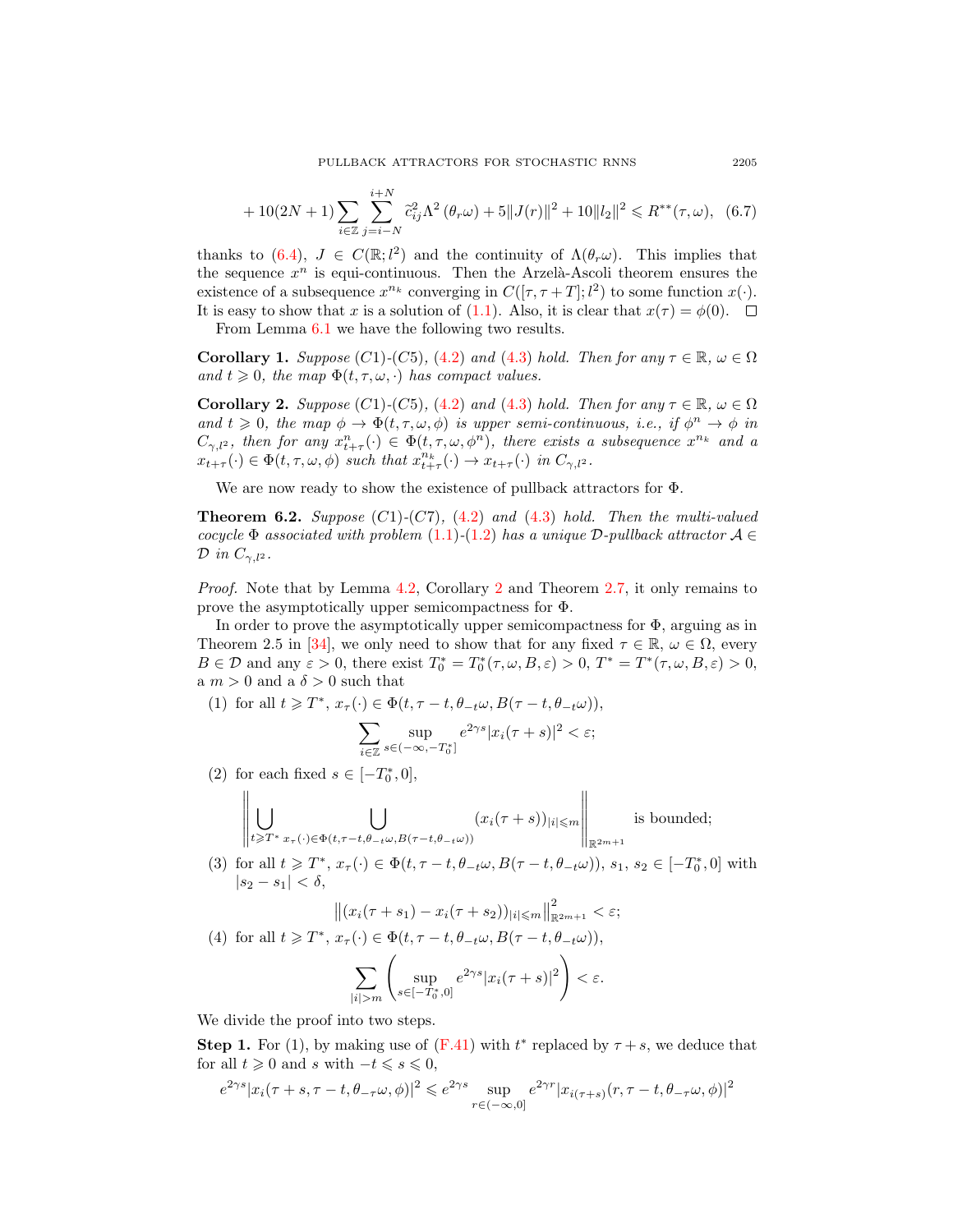$$
\leq e^{(2\gamma - h_1)s} e^{-h_1 t} |x_i(\tau - t, \tau - t, \theta_{-\tau}\omega, \phi)|^2
$$
  
+  $C e^{(2\gamma - h_1)s} e^{-h_1 \tau} \int_{\tau - t}^{\tau + s} \sum_{j=i-N}^{i+N} \alpha_{ij} (\theta_{r-\tau}\omega) e^{h_1 r}$   
  $\times \sup_{s' \in (-\infty, 0]} e^{2\gamma s'} |x_{jr}(s', \tau - t, \theta_{-\tau}\omega, \phi)|^2 dr$   
+  $C e^{(2\gamma - h_1)s} e^{-h_1 \tau} \int_{\tau - t}^{\tau + s} \sum_{j=i-N}^{i+N} \beta_{ij} (\theta_{r-\tau}\omega) e^{h_1 r} dr$   
+  $C e^{(2\gamma - h_1)s} e^{-h_1 \tau} \int_{\tau - t}^{\tau + s} e^{h_1 r} (|J_i(r)|^2 + h_{2i}^2) dr$ ,

and further by  $(F.43)$  with  $t^*$  replaced by r, we obtain

$$
e^{2\gamma s}|x_i(\tau+s,\tau-t,\theta_{-\tau}\omega,\phi)|^2 \leq e^{(2\gamma-h_1)s}e^{-h_1t}|x_i(\tau-t,\tau-t,\theta_{-\tau}\omega,\phi)|^2 + Ce^{(2\gamma-h_1)s}\int_{-t}^{s}\sum_{j=i-N}^{i+N}\alpha_{ij}(\theta_r\omega) \times \left(e^{-h_1t}e^{\int_{-t}^{r}\sum_{h_1}^{8}(2N+1)^2e^{2\gamma h}\sum_{i\in\mathbb{Z}}\sum_{j=i-N}^{i+N}\alpha_{ij}(\theta_{s'}\omega)ds'}\|\phi\|_{C_{\gamma,1}^2}^2 + \int_{-t}^{r}\left(\sum_{i\in\mathbb{Z}}\sum_{j=i-N}^{i+N}\beta_{ij}(\theta_{s'}\omega)+\|J(\tau+s')\|^2+\|h_2\|^2\right) \times e^{h_1s'}e^{\int_{s'}^{r}\sum_{h_1}^{8}(2N+1)^2e^{2\gamma h}\sum_{i\in\mathbb{Z}}\sum_{j=i-N}^{i+N}\alpha_{ij}(\theta_{s''}\omega)ds''}ds'\right)dr + Ce^{(2\gamma-h_1)s}\int_{-t}^{s}\sum_{j=i-N}^{i+N}\beta_{ij}(\theta_r\omega)e^{h_1r}dr + Ce^{(2\gamma-h_1)s}\int_{-t}^{s}e^{h_1r}\left(|J_i(\tau+\tau)|^2+h_{2i}^2\right)dr.
$$
 (6.8)

Note that for all  $s \leqslant -t,$ 

<span id="page-19-1"></span>
$$
e^{2\gamma s} |x_i(\tau + s, \tau - t, \theta_{-\tau}\omega, \phi)|^2 = e^{-2\gamma t} e^{2\gamma(s+t)} |x_i(\tau + s, \tau - t, \theta_{-\tau}\omega, \phi)|^2
$$
  
\$\leq e^{-h\_1 t} e^{2\gamma(s+t)} |x\_i(\tau + s, \tau - t, \theta\_{-\tau}\omega, \phi)|^2\$, \t(6.9)

thanks to  $h_1 < 2\gamma$ . Note that  $\phi \in B(\tau - t, \theta_{-t}\omega)$  and  $B \in \mathcal{D}$ , by Assumption (C4),  $(C7)$ , and the ergodic Theorem [3.1,](#page-4-0) in view of  $(4.2)$ ,  $(4.3)$  and  $(5.16)$ , we find that there exists a  $T^* > 0$  and then we can choose  $T_0^*$  large enough such that for all  $t \geqslant T^*,$ 

<span id="page-19-2"></span>
$$
\sum_{i \in \mathbb{Z}} \sup_{s \in (-\infty, -T_0^*]} e^{-h_1 t} e^{2\gamma(s+t)} |x_i(\tau+s, \tau-t, \theta_{-\tau}\omega, \phi)|^2 \leqslant e^{-h_1 t} ||\phi||_{C_{\gamma, l^2}}^2 < \frac{\varepsilon}{8},\tag{6.10}
$$

<span id="page-19-0"></span>
$$
\sum_{i \in \mathbb{Z}} \sup_{s \in (-\infty, -T_0^*]} e^{(2\gamma - h_1)s} e^{-h_1 t} |x_i(\tau - t, \tau - t, \theta_{-\tau}\omega, \phi)|^2 \leq e^{-h_1 t} ||\phi||_{C_{\gamma, l^2}}^2 < \frac{\varepsilon}{8},\tag{6.11}
$$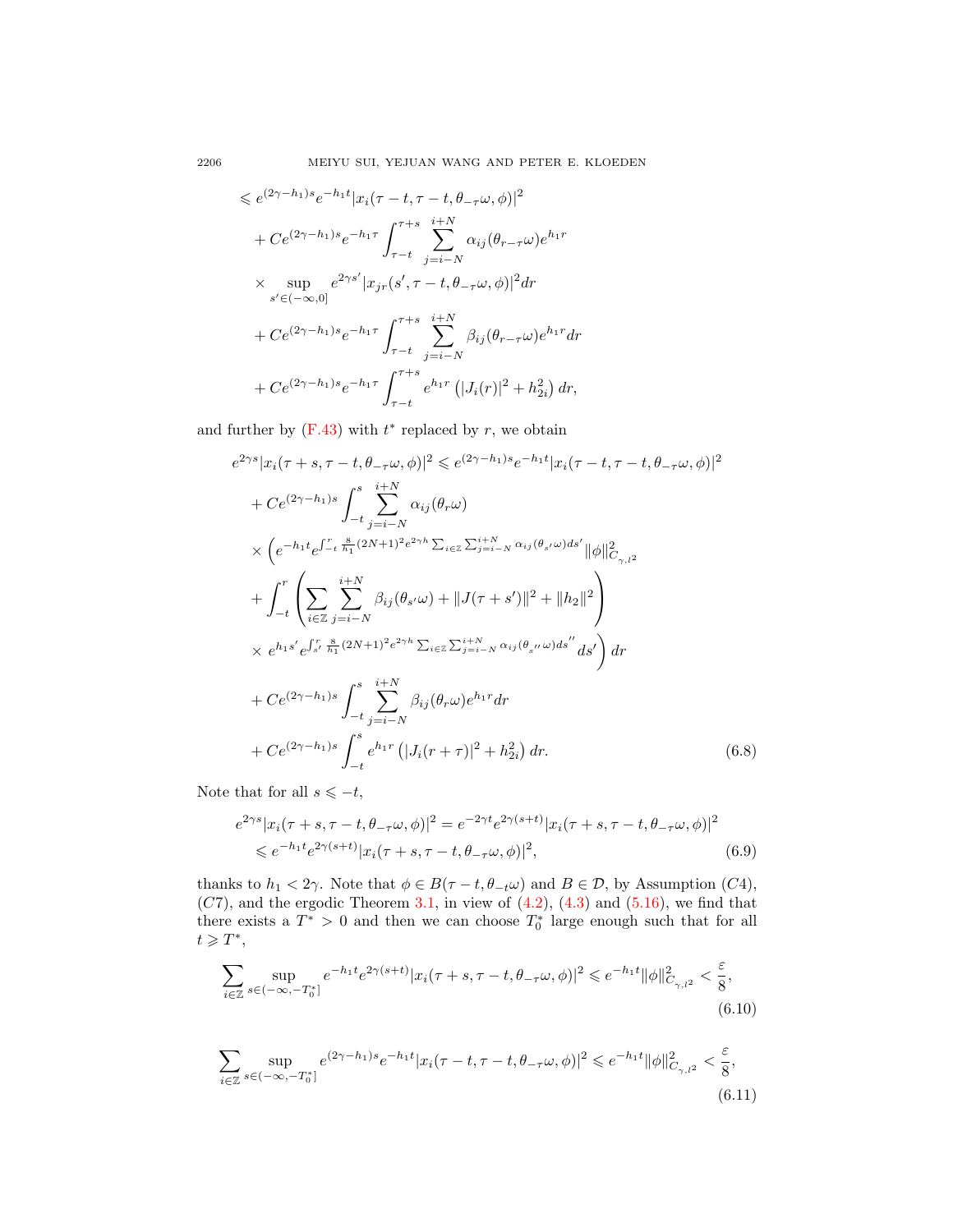$$
\sum_{i\in\mathbb{Z}} \sup_{s\in(-\infty,-T_0^*]} Ce^{(2\gamma-h_1)s} \int_{-t}^{s} \sum_{j=i-N}^{i+N} \alpha_{ij}(\theta_r \omega) e^{-h_1 t} \times e^{\int_{-t}^{t} \prod_{n_1}^{8} (2N+1)^2 e^{2\gamma h} \sum_{i\in\mathbb{Z}} \sum_{j=i-N}^{i+N} \alpha_{ij}(\theta_{s'}\omega) ds'} ||\phi||_{C_{\gamma,l^2}}^2 dr \n\leq \sum_{i\in\mathbb{Z}} \sup_{s\in(-\infty,-T_0^*]} Ce^{(2\gamma-h_1)s} \int_{-t}^{s} \sum_{j=i-N}^{i+N} M_{ij} e^{-\eta r} e^{-h_1 t} \times e^{\frac{8}{h_1}(2N+1)^2 e^{2\gamma h} \sum_{i\in\mathbb{Z}} \sum_{j=i-N}^{i+N} M_{ij}((\int_{-t}^{0} - \int_{r}^{0})(\Lambda^2(\theta_{s'}\omega) - \bar{\Lambda}) ds' + \bar{\Lambda}(r+t))} ||\phi||_{C_{\gamma,l^2}}^2 dr \n\leq \sum_{i\in\mathbb{Z}} \sup_{s\in(-\infty,-T_0^*]} Ce^{(2\gamma-h_1)s} \times \int_{-t}^{s} \sum_{j=i-N}^{i+N} M_{ij} e^{-2\eta r - h_1 t + \eta t + \frac{8}{h_1}(2N+1)^2 e^{2\gamma h} \sum_{i\in\mathbb{Z}} \sum_{j=i-N}^{i+N} M_{ij} \bar{\Lambda}(r+t)} ||\phi||_{C_{\gamma,l^2}}^2 dr \n\leq \sum_{i\in\mathbb{Z}} \sup_{s\in(-\infty,-T_0^*]} Ce^{(2\gamma-h_1)s} \sum_{j=i-N}^{i+N} M_{ij} e^{(-\eta - \frac{1}{2}h_1)t} \int_{-t}^{s} e^{(\frac{1}{2}h_1 - 4\eta)r} dr ||\phi||_{C_{\gamma,l^2}}^2 \n\leq C e^{-(\frac{1}{2}h_1 + \eta)t} ||\phi||_{C_{\gamma,l^2}}^2 < \frac{\varepsilon}{8},
$$
\n(6.12)

where  $M_{ij} = \tilde{a}_{ij}^2 + \tilde{b}_{ij}^2 + \tilde{c}_{ij}^2$ , and in a similar way, we have

$$
\sum_{i\in\mathbb{Z}} \sup_{s\in(-\infty,-T_0^*)} Ce^{(2\gamma-h_1)s} \int_{-t}^{s} \sum_{j=i-N}^{i+N} \alpha_{ij}(\theta_r \omega) \times \int_{-t}^{r} \sum_{i\in\mathbb{Z}} \sum_{j=i-N}^{i+N} \beta_{ij}(\theta_{s'}\omega) e^{h_1s' + \int_{s'}^{r} \frac{8}{h_1}(2N+1)^2 e^{2\gamma h} \sum_{i\in\mathbb{Z}} \sum_{j=i-N}^{i+N} \alpha_{ij}(\theta_{s''}\omega) ds''} ds'dr \n\leqslant \sum_{i\in\mathbb{Z}} \sup_{s\in(-\infty,-T_0^*)} Ce^{(2\gamma-h_1)s} \int_{-t}^{s} \sum_{j=i-N}^{i+N} M_{ij}e^{-\eta r} \int_{-t}^{r} \sum_{i\in\mathbb{Z}} \sum_{j=i-N}^{i+N} M_{ij}e^{-\eta s' + h_1s'} \times e^{\frac{8}{h_1}(2N+1)^2 e^{2\gamma h} \sum_{i\in\mathbb{Z}} \sum_{j=i-N}^{i+N} M_{ij}((\int_{s'}^{0} - \int_{r}^{0})(\Lambda^2(\theta_{s''}\omega) - \bar{\Lambda})ds'' + \bar{\Lambda}(r-s'))} ds'dr \n\leqslant \sum_{i\in\mathbb{Z}} \sup_{s\in(-\infty,-T_0^*)} Ce^{(2\gamma-h_1)s} \int_{-t}^{s} \sum_{j=i-N}^{i+N} M_{ij}e^{-\eta r} \times \int_{-t}^{r} e^{(h_1-2\eta)s'-\eta r + \frac{8}{h_1}(2N+1)^2 e^{2\gamma h} \sum_{i\in\mathbb{Z}} \sum_{j=i-N}^{i+N} M_{ij} \bar{\Lambda}(r-s') ds'dr \n\leqslant \sum_{i\in\mathbb{Z}} \sup_{s\in(-\infty,-T_0^*)} Ce^{(2\gamma-h_1)s} \sum_{j=i-N}^{i+N} M_{ij} \int_{-t}^{s} e^{(\frac{1}{2}h_1-2\eta)r} \int_{-t}^{r} e^{(\frac{1}{2}h_1-2\eta)s'} ds'dr \n\leqslant Ce^{-(2\gamma-4\eta)T_0^*} < \frac{\varepsilon}{8},
$$

$$
\sum_{i \in \mathbb{Z}} \sup_{s \in (-\infty, -T_0^*]} Ce^{(2\gamma - h_1)s} \int_{-t}^s \sum_{j=i-N}^{i+N} \alpha_{ij}(\theta_r \omega) \int_{-t}^r (||J(\tau + s')||^2 + ||h_2||^2) \times e^{h_1s' + \int_{s'}^r \frac{8}{h_1}(2N+1)^2 e^{2\gamma h} \sum_{i \in \mathbb{Z}} \sum_{j=i-N}^{i+N} \alpha_{ij}(\theta_{s''} \omega) ds''} ds' dr
$$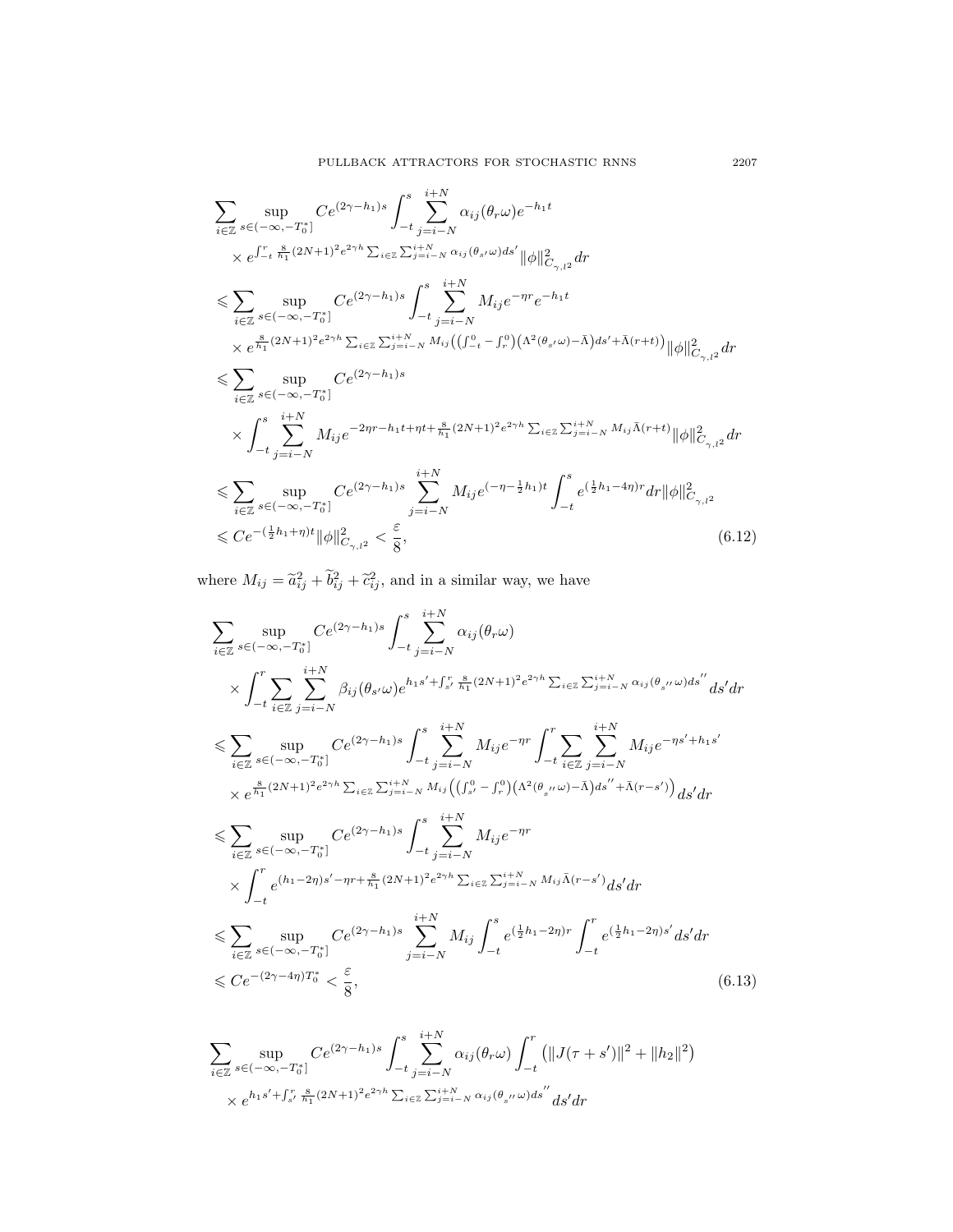$$
\leq \sum_{i\in\mathbb{Z}} \sup_{s\in(-\infty,-T_0^*]} Ce^{(2\gamma-h_1)s} \int_{-t}^{s} \sum_{j=i-N}^{i+N} M_{ij} e^{-\eta r} \int_{-t}^{r} (||J(\tau+s')||^2 + ||h_2||^2) e^{h_1s'}
$$
\n
$$
\times e^{\frac{8}{h_1}(2N+1)^2 e^{2\gamma h} \sum_{i\in\mathbb{Z}} \sum_{j=i-N}^{i+N} M_{ij} ((\int_{s'}^{0} - \int_{r}^{0})(\Lambda^2(\theta_{s''}\omega) - \bar{\Lambda})ds'' + \bar{\Lambda}(r-s'))} ds' dr
$$
\n
$$
\leq \sum_{i\in\mathbb{Z}} \sup_{s\in(-\infty,-T_0^*]} Ce^{(2\gamma-h_1)s} \int_{-t}^{s} \sum_{j=i-N}^{i+N} M_{ij} e^{(\frac{1}{2}h_1-2\eta)r}
$$
\n
$$
\times \int_{-t}^{r} (||J(\tau+s')||^2 + ||h_2||^2) e^{(\frac{1}{2}h_1-\eta)s'} ds' dr
$$
\n
$$
\leq C \left( \int_{-\infty}^{0} e^{\frac{h_1s'}{3}} ||J(\tau+s')||^2 + ||h_2||^2 \right) e^{-(2\gamma-\frac{1}{2}h_1-2\eta)T_0^*} < \frac{\varepsilon}{8}, \qquad (6.14)
$$
\n
$$
\sum_{i\in\mathbb{Z}} \sup_{s\in(-\infty,-T_0^*]} Ce^{(2\gamma-h_1)s} \int_{-t}^{s} \sum_{j=i-N}^{i+N} \beta_{ij}(\theta_r\omega) e^{h_1r} dr
$$
\n
$$
\leq \sum_{i\in\mathbb{Z}} \sup_{s\in(-\infty,-T_0^*]} Ce^{(2\gamma-h_1)s} \int_{-t}^{s} \sum_{j=i-N}^{i+N} M_{ij} e^{(h_1-\eta)r} dr
$$
\n
$$
\leq C e^{-(2\gamma-\eta)T_0^*} < \frac{\varepsilon}{8}, \qquad (6.15)
$$

$$
\sum_{i \in \mathbb{Z}} \sup_{s \in (-\infty, -T_0^*]} Ce^{(2\gamma - h_1)s} \int_{-t}^s e^{h_1 r} \left( |J_i(r + \tau)|^2 + h_{2i}^2 \right) dr
$$
  
\$\leqslant Ce^{-(2\gamma - h\_1)T\_0^\*} \left( \int\_{-\infty}^0 e^{\frac{h\_1 r}{3}} ||J(r + \tau)||^2 + ||h\_2||^2 \right) < \frac{\varepsilon}{8}\$. (6.16)

Inserting [\(6.11\)](#page-19-0)-[\(6.16\)](#page-21-0) into [\(6.8\)](#page-19-1), in view of [\(6.10\)](#page-19-2), we deduce that for all  $t \geq T^*$ and  $x_{\tau}(\cdot) \in \Phi(\tau, \tau - t, \theta_{-t}\omega, B(\tau - t, \theta_{-t}\omega)),$ 

<span id="page-21-0"></span>
$$
\sum_{i\in\mathbb{Z}}\sup_{s\in(-\infty,-T_0^*]}e^{2\gamma s}|x_i(\tau+s,\tau-t,\theta_{-\tau}\omega,\phi)|^2<\varepsilon,
$$

which implies that (1) holds true.

Step 2. Thanks to Lemmas [4.1](#page-8-0)[-4.2](#page-8-1) and [5.1,](#page-10-1) (2) and (4) follow immediately.

For (3), without loss of generality, we assume that  $s_1, s_2 \in [-T_0^*, 0]$  with  $0 <$  $s_1 - s_2 < 1$ , by  $(C1)-(C4)$  we have that for all  $r \in [\tau + s_2, \tau + s_1]$ ,

$$
\left\| (\dot{x}_i(r, \tau - t, \theta_{-\tau}\omega, \phi))_{|i| \le m} \right\|_{\mathbb{R}^{2m+1}}^2 = \sum_{|i| \le m} |\dot{x}_i(r, \tau - t, \theta_{-\tau}\omega, \phi)|^2
$$
  
\n
$$
\le 5 \sum_{|i| \le m} (f_i(x_i(r, \tau - t, \theta_{-\tau}\omega, \phi)))^2
$$
  
\n
$$
+ 5 \sum_{|i| \le m} \left| \sum_{j=i-N}^{i+N} a_{ij}(r) g_{1j}(\theta_{r-\tau}\omega, x_j(r, \tau - t, \theta_{-\tau}\omega, \phi)) \right|^2
$$
  
\n
$$
+ 5 \sum_{|i| \le m} \left| \sum_{j=i-N}^{i+N} b_{ij}(r) g_{2j}(\theta_{r-\tau}\omega, x_j(r - \hat{h}(r), \tau - t, \theta_{-\tau}\omega, \phi)) \right|^2
$$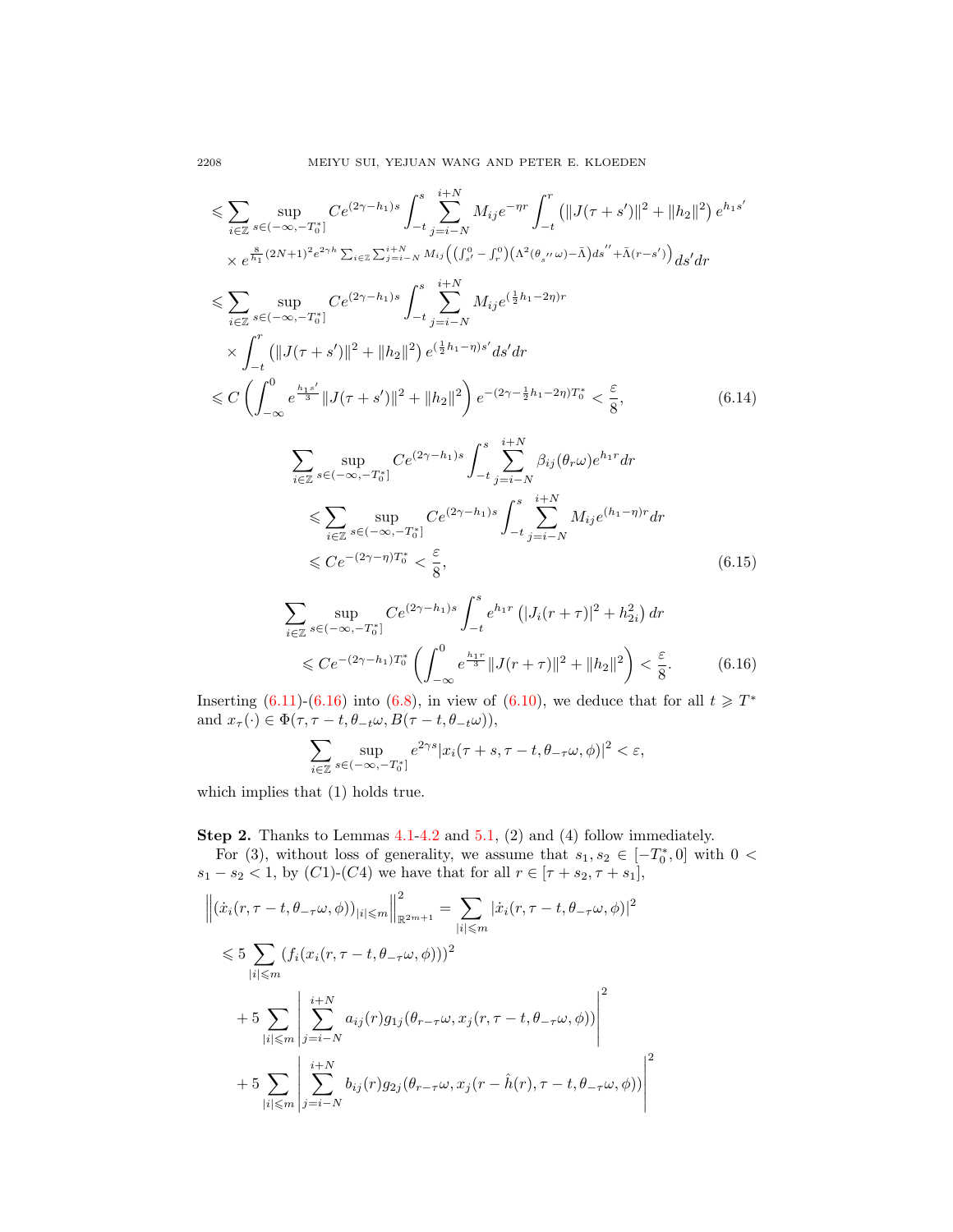$$
+ 5 \sum_{|i| \le m} \left| \sum_{j=i-N}^{i+N} c_{ij}(r) \int_{-\infty}^{0} g_{3j}(\theta_{r-\tau}\omega, r', x_j(r+r')) dr' \right|^2 + 5 \sum_{|i| \le m} |J_i(r)|^2
$$
  
\n
$$
\le 10l_1^2 \sum_{|i| \le m} |x_i(r, \tau - t, \theta_{-\tau}\omega, \phi)|^2
$$
  
\n
$$
+ 10(2N+1)e^{2\gamma h} \sum_{|i| \le m} \sum_{j=i-N}^{i+N} \alpha_{ij}(\theta_{r-\tau}\omega) \sup_{s \in (-\infty,0]} e^{2\gamma s} |x_{jr}(s, \tau - t, \theta_{-\tau}\omega, \phi)|^2
$$
  
\n
$$
+ 10(2N+1) \sum_{|i| \le m} \sum_{j=i-N}^{i+N} \beta_{ij}(\theta_{r-\tau}\omega) + 5 \sum_{|i| \le m} |J_i(r)|^2 + 10 \sum_{|i| \le m} l_{2i}^2, \qquad (6.17)
$$

where  $\alpha_{ij}(\theta_{r-\tau}\omega)$  and  $\beta_{ij}(\theta_{r-\tau}\omega)$  are given in Lemma [4.1.](#page-8-0) Using [\(F.43\)](#page-32-2), [\(5.19\)](#page-14-1),  $(5.21)-(5.22)$  $(5.21)-(5.22)$  $(5.21)-(5.22)$  and  $(6.17)$ , we obtain that for t sufficiently large,

$$
\begin{split} &\left\| \left(x_{i}(\tau+s_{1},\tau-t,\theta_{-\tau}\omega,\phi)-x_{i}(\tau+s_{2},\tau-t,\theta_{-\tau}\omega,\phi)\right)_{|i|\leqslant m}\right\|_{\mathbb{R}^{2m+1}}\\ &\leqslant \int_{\tau+s_{2}}^{\tau+s_{1}}\left\| \left(\dot{x}_{i}(\tau,\tau-t,\theta_{-\tau}\omega,\phi))_{|i|\leqslant m}\right\|_{\mathbb{R}^{2m+1}}d r\\ &\leqslant C(s_{1}-s_{2})+C\int_{\tau+s_{2}}^{\tau+s_{1}}\sum_{|i|\leqslant m}| \left|\dot{x}_{i}(\tau,\tau-t,\theta_{-\tau}\omega,\phi)\right|^{2}dr\\ &\leqslant C(s_{1}-s_{2})+C\int_{\tau+s_{2}}^{\tau+s_{1}}\sum_{|i|\leqslant m}| \left(|x_{i}(\tau,\tau-t,\theta_{-\tau}\omega,\phi)|^{2}+l_{2i}^{2}\right)dr\\ &+C\int_{\tau+s_{2}}^{\tau+s_{1}}\sum_{|i|\leqslant m}\sum_{j=i-N}^{i+N}\alpha_{ij}(\theta_{r-\tau}\omega)\sup_{s\in(-\infty,0]}e^{2\gamma s}|x_{j\tau}(s,\tau-t,\theta_{-\tau}\omega,\phi)|^{2}dr\\ &+C\int_{\tau+s_{2}}^{\tau+s_{1}}\sum_{|i|\leqslant m}\sum_{j=i-N}^{i+N}\alpha_{ij}(\theta_{r-\tau}\omega)dr+C\int_{\tau+s_{2}}^{\tau+s_{1}}\sum_{|i|\leqslant m}|J_{i}(r)|^{2}dr\\ &\leqslant C(s_{1}-s_{2})+C\sum_{|i|\leqslant m}\sum_{j=i-N}^{i+N}\sup_{r\in[\tau+s_{2},\tau+s_{1}]}\beta_{ij}(\theta_{r-\tau}\omega)(s_{1}-s_{2})\\ &+C\sup_{|i|\leqslant m}\| |J(r)||^{2}(s_{1}-s_{2})\\ &+C\left(1+\sum_{|i|\leqslant m}\sum_{j=i-N}^{i+N}\sup_{r\in[\tau+s_{2},\tau+s_{1}]}\alpha_{ij}(\theta_{r-\tau}\omega)\right)\int_{\tau+s_{2}}^{\tau+s_{1}}\|x_{r}\|_{C_{\gamma,l^{2}}}^{2}dr\\ &\leqslant C(s_{1}-s_{2})+C\sum_{|i|\leqslant m}\sum_{j=i-N}
$$

<span id="page-22-0"></span>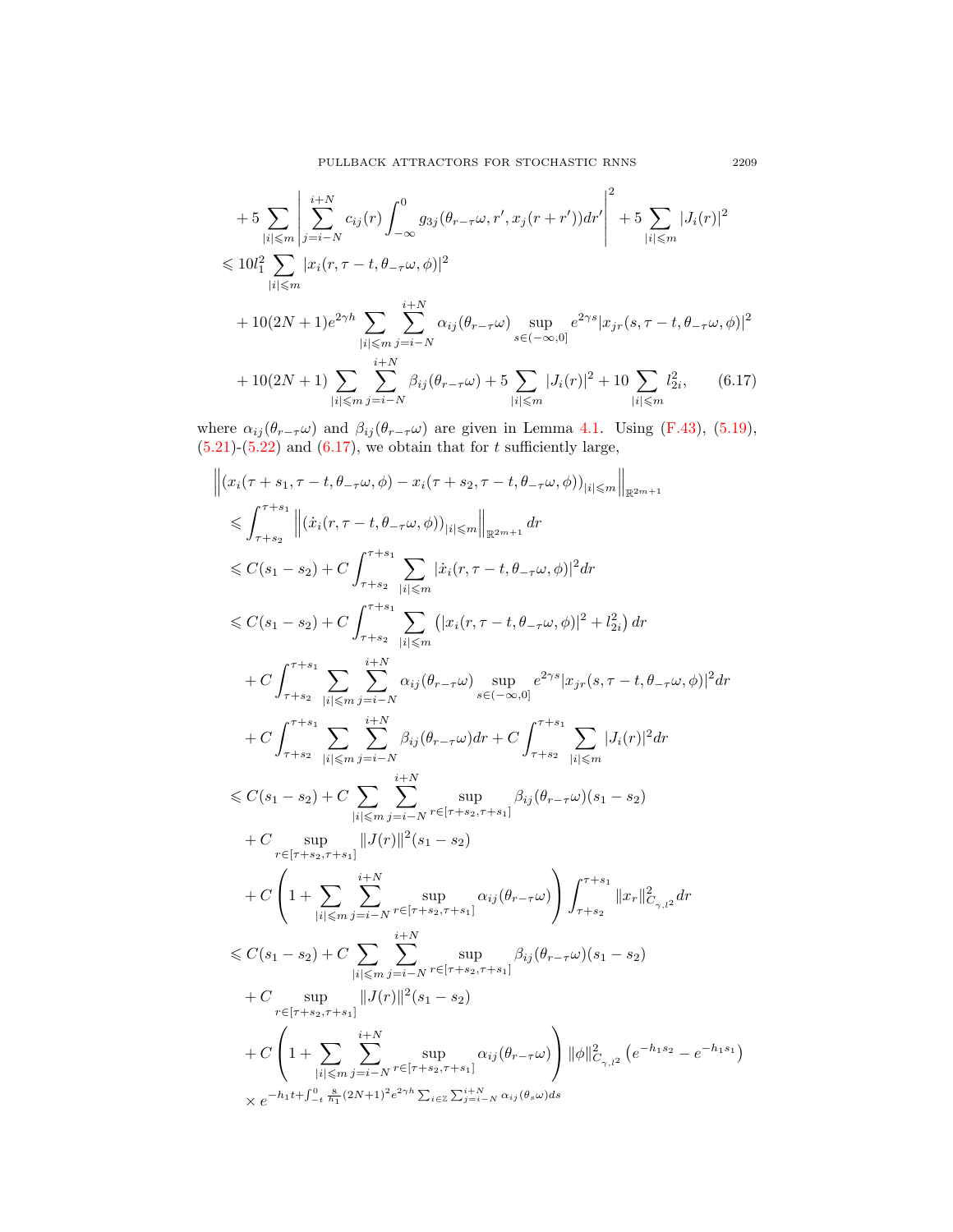$$
+ C \left( 1 + \sum_{|i| \leq m} \sum_{j=i-N}^{i+N} \sup_{r \in [\tau+s_2, \tau+s_1]} \alpha_{ij}(\theta_{r-\tau}\omega) \right) \left( e^{-h_1s_2} - e^{-h_1s_1} \right)
$$
  
\n
$$
\times \int_{-t}^{0} \left( \sum_{i \in \mathbb{Z}} \sum_{j=i-N}^{i+N} \beta_{ij}(\theta_s\omega) + ||J(\tau+s)||^2 + ||h_2||^2 \right)
$$
  
\n
$$
\times e^{h_1s + \int_s^0 \frac{s}{h_1}(2N+1)^2 e^{2\gamma h} \sum_{i \in \mathbb{Z}} \sum_{j=i-N}^{i+N} \alpha_{ij}(\theta_{s'}\omega) ds'} ds
$$
  
\n
$$
\leq C(s_1 - s_2) + C \left( e^{-h_1s_2} - e^{-h_1s_1} \right), \tag{6.18}
$$

thanks to the continuity of  $\alpha_{ij}(\theta_{r-\tau}\omega)$ ,  $\beta_{ij}(\theta_{r-\tau}\omega)$  and  $J \in C(\mathbb{R}; l^2)$ , and thus (3) holds. The proof is complete.  $\Box$ 

By a similar argument as in  $[31]$ , the following result can be obtained immediately by using Theorem [2.8.](#page-3-1)

**Theorem 6.3.** Suppose (C1)-(C7), [\(4.2\)](#page-8-2) and [\(4.3\)](#page-8-3) hold. If there exists  $T > 0$  such that for all  $t \in \mathbb{R}$ ,

$$
a_{ij}(t+T) = a_{ij}(t), \, b_{ij}(t+T) = b_{ij}(t), \, c_{ij}(t+T) = c_{ij}(t), \tag{6.19}
$$

$$
J_i(t+T) = J_i(t), \,\hat{h}(t+T) = \hat{h}(t),\tag{6.20}
$$

where  $i \in \mathbb{Z}$  and  $j = i - N, \dots, i + N$ , then the multi-valued cocycle  $\Phi$  associated with problem [\(1.1\)](#page-1-0)-[\(1.2\)](#page-1-1) has a unique periodic D-pullback attractor  $A \in \mathcal{D}$  in  $C_{\gamma,l^2}$ .

## Appendix.

**Proof of Lemma [3.2.](#page-6-0)** Proof. Let us fix some  $\omega \in \Omega$ . We can rewrite Eq. [\(1.1\)](#page-1-0) as  $\dot{x}(t) = \tilde{f}(t, x_t),$ 

where 
$$
\tilde{f}(t, x_t) := (\tilde{f}_i(t, x_{it}))_{i \in \mathbb{Z}}
$$
 and  
\n
$$
\tilde{f}_i(t, x_{it}) = f_i(x_i(t)) + \sum_{j=i-N}^{i+N} a_{ij}(t)g_{1j}(\theta_t \omega, x_j(t)) + J_i(t) + \sum_{j=i-N}^{i+N} b_{ij}(t)g_{2j}(\theta_t \omega, x_j(t - \hat{h}(t))) + \sum_{j=i-N}^{i+N} c_{ij}(t) \int_{-\infty}^{0} g_{3j}(\theta_t \omega, r, x_j(t + r)) dr.
$$

We divide the proof into two steps.

**Step 1.**  $\tilde{f} : \mathbb{R} \times C_{\gamma, l^2} \to l^2$  is well defined and bounded.

We note that  $\tilde{f}(t, v) = (\tilde{f}_i(t, v_i))$ and  $\lim_{i\in\mathbb{Z}}$ 

$$
\tilde{f}_i(t, v_i) = f_i(v_i(0)) + \sum_{j=i-N}^{i+N} a_{ij}(t)g_{1j}(\theta_t \omega, v_j(0)) + \sum_{j=i-N}^{i+N} b_{ij}(t)g_{2j}(\theta_t \omega, v_j(-\hat{h}(t))) \n+ \sum_{j=i-N}^{i+N} c_{ij}(t) \int_{-\infty}^0 g_{3j}(\theta_t \omega, r, v_j(r)) dr + J_i(t).
$$

In view of the Assumption (C2) and the trivial bound  $||v(r)|| \le ||v_r||_{C_{\gamma,l^2}}$ , we can obtain that

<span id="page-23-0"></span>
$$
||f(v(0))||^{2} \le 2l_{1}^{2}||v||_{C_{\gamma,l^{2}}}^{2} + 2||l_{2}||^{2}.
$$
 (F.21)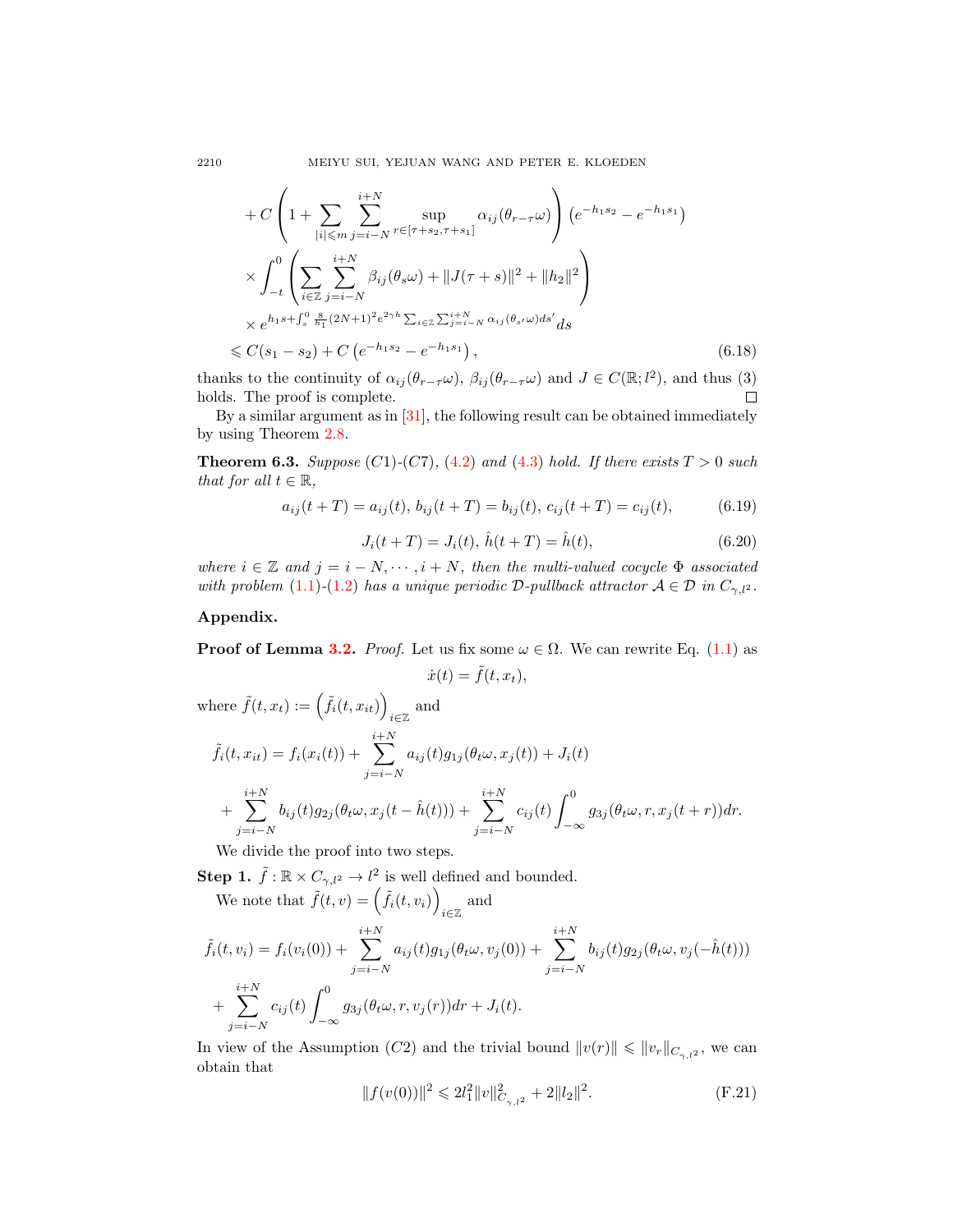By (C3) and using the fact that  $\left(\sum_{j=1}^N u_j\right)^2 \leq N \sum_{j=1}^N u_j^2$ , we have

$$
\left\| \sum_{j=i-N}^{i+N} a_{ij}(t) g_{1j}(\theta_t \omega, v_j(0)) \right\|^2
$$
  
\n
$$
\leq (2N+1) \sum_{i \in \mathbb{Z}} \sum_{j=i-N}^{i+N} a_{ij}^2(t) (p_{1j}^2(\theta_t \omega) |v_j(0)|^2 + q_{1j}^2(\theta_t \omega))
$$
  
\n
$$
\leq (2N+1)^2 \left( \sum_{i \in \mathbb{Z}} \sum_{j=i-N}^{i+N} a_{ij}^2(t) p_{1j}^2(\theta_t \omega) \right) ||v||^2_{C_{\gamma,1}^2}
$$
  
\n
$$
+ (2N+1) \sum_{i \in \mathbb{Z}} \sum_{j=i-N}^{i+N} a_{ij}^2(t) q_{1j}^2(\theta_t \omega).
$$
 (F.22)

In a similar way as above, by  $(C3)$  we deduce that

$$
\left\| \sum_{j=i-N}^{i+N} b_{ij}(t) g_{2j}(\theta_t \omega, v_j(-\hat{h}(t))) \right\|^2
$$
  
\n
$$
\leq (2N+1) \sum_{i \in \mathbb{Z}} \sum_{j=i-N}^{i+N} b_{ij}^2(t) \left( p_{2j}^2(\theta_t \omega) |v_j(-\hat{h}(t))|^2 + q_{2j}^2(\theta_t \omega) \right)
$$
  
\n
$$
\leq (2N+1)^2 \left( \sum_{i \in \mathbb{Z}} \sum_{j=i-N}^{i+N} b_{ij}^2(t) p_{2j}^2(\theta_t \omega) \right) e^{2\gamma h} ||v||_{C_{\gamma,1^2}}^2
$$
  
\n
$$
+ (2N+1) \sum_{i \in \mathbb{Z}} \sum_{j=i-N}^{i+N} b_{ij}^2(t) q_{2j}^2(\theta_t \omega), \qquad (F.23)
$$

and

$$
\left\| \sum_{j=i-N}^{i+N} c_{ij}(t) \int_{-\infty}^{0} g_{3j}(\theta_t \omega, r, v_j(r)) dr \right\|^2
$$
  
\n
$$
\leqslant \sum_{i \in \mathbb{Z}} \left( \sum_{j=i-N}^{i+N} c_{ij}(t) \int_{-\infty}^{0} (\hat{p}_{3j}(\theta_t \omega, r)|v_j(r)| + \hat{q}_{3j}(\theta_t \omega, r)) dr \right)^2
$$
  
\n
$$
\leqslant \sum_{i \in \mathbb{Z}} \left( \sum_{j=i-N}^{i+N} c_{ij}(t) \left( \tilde{p}_{3j}(\theta_t \omega) \sup_{s \in (-\infty, 0]} e^{\gamma s} |v_j(s)| + \tilde{q}_{3j}(\theta_t \omega) \right) \right)^2
$$
  
\n
$$
\leqslant 2(2N+1) \sum_{i \in \mathbb{Z}} \sum_{j=i-N}^{i+N} c_{ij}^2(t) \tilde{p}_{3j}^2(\theta_t \omega) \sup_{s \in (-\infty, 0]} e^{2\gamma s} |v_j(s)|^2
$$
  
\n
$$
+ 2(2N+1) \sum_{i \in \mathbb{Z}} \sum_{j=i-N}^{i+N} c_{ij}^2(t) \tilde{q}_{3j}^2(\theta_t \omega)
$$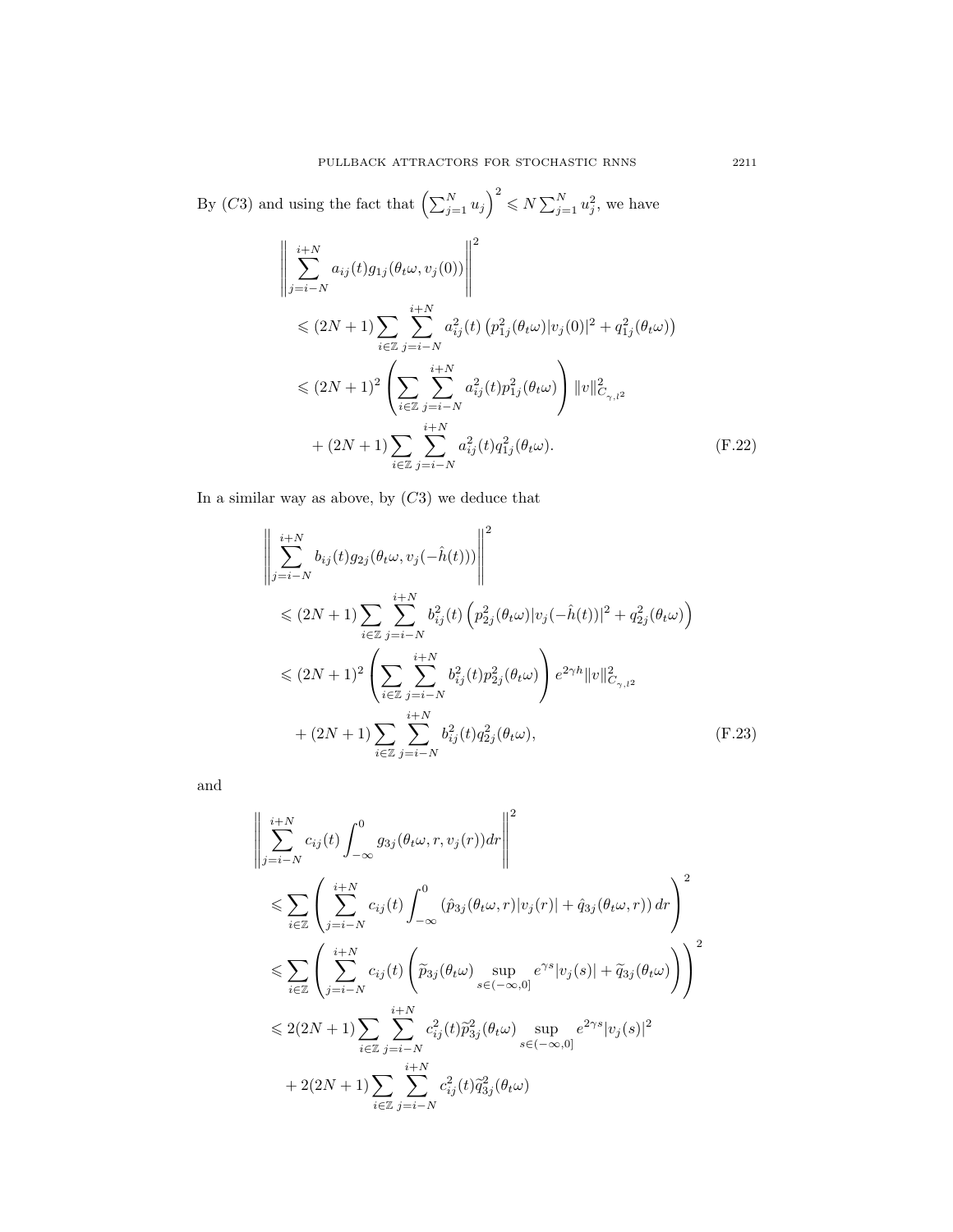<span id="page-25-0"></span>
$$
\leq 2(2N+1)^2 \left( \sum_{i \in \mathbb{Z}} \sum_{j=i-N}^{i+N} c_{ij}^2(t) \tilde{p}_{3j}^2(\theta_t \omega) \right) ||v||^2_{C_{\gamma,l^2}} + 2(2N+1) \sum_{i \in \mathbb{Z}} \sum_{j=i-N}^{i+N} c_{ij}^2(t) \tilde{q}_{3j}^2(\theta_t \omega).
$$
 (F.24)

Then, using  $(F.21)-(F.24)$  $(F.21)-(F.24)$  $(F.21)-(F.24)$  and the assumption on  $\Lambda$  we obtain that

$$
\|\tilde{f}(t,v)\|^2 \leq 5 \left( 2l_1^2 \|v\|_{C_{\gamma,l^2}}^2 + 2\|l_2\|^2 \right) + 5 \sum_{i \in \mathbb{Z}} \left( \sum_{j=i-N}^{i+N} a_{ij}(t) g_{1j}(\theta_t \omega, v_j(0)) \right)^2
$$
  
+  $5 \sum_{i \in \mathbb{Z}} \left( \sum_{j=i-N}^{i+N} b_{ij}(t) g_{2j}(\theta_t \omega, v_j(-\hat{h}(t))) \right)^2$   
+  $5 \sum_{i \in \mathbb{Z}} \left( \sum_{j=i-N}^{i+N} c_{ij}(t) \int_{-\infty}^0 g_{3j}(\theta_t \omega, r, v_j(r)) dr \right)^2 + 5 \sum_{i \in \mathbb{Z}} |J_i(t)|^2$   
 $\leq 10l_1^2 \|v\|_{C_{\gamma,l^2}}^2 + 5(2N+1)^2 \left( \sum_{i \in \mathbb{Z}} \sum_{j=i-N}^{i+N} \tilde{a}_{ij}^2 \right) \Lambda^2(\theta_t \omega) \|v\|_{C_{\gamma,l^2}}^2$   
+  $5(2N+1)^2 \left( \sum_{i \in \mathbb{Z}} \sum_{j=i-N}^{i+N} \tilde{b}_{ij}^2 \right) \Lambda^2(\theta_t \omega) e^{2\gamma h} \|v\|_{C_{\gamma,l^2}}^2$   
+  $10(2N+1)^2 \left( \sum_{i \in \mathbb{Z}} \sum_{j=i-N}^{i+N} \tilde{c}_{ij}^2 \right) \Lambda^2(\theta_t \omega) \|v\|_{C_{\gamma,l^2}}^2$   
+  $5(2N+1) \sum_{i \in \mathbb{Z}} \sum_{j=i-N}^{i+N} \tilde{a}_{ij}^2 \Lambda^2(\theta_t \omega) + 5(2N+1) \sum_{i \in \mathbb{Z}} \sum_{j=i-N}^{i+N} \tilde{b}_{ij}^2 \Lambda^2(\theta_t \omega)$   
+  $10(2N+1) \sum_{i \in \mathbb{Z}} \sum_{j=i-N}^{i+N} \tilde{c}_{ij}^2 \Lambda^2(\theta_t \omega) + 5 \|J(t)\|^2 + 10 \|l_2\|^2.$  (F.25)

Since  $\Lambda^2(\theta_t \omega)$  belongs to  $C(\mathbb{R}; \mathbb{R}^+)$  for any fixed  $\omega \in \Omega$ , in view of  $J(t) \in C(\mathbb{R}; l^2)$ , it follows from  $(F.25)$  and  $\sum_{i\in\mathbb{Z}}\sum_{j=i-N}^{i+N} (\tilde{a}_{ij}^2+\tilde{b}_{ij}^2+\tilde{c}_{ij}^2) < \infty$  that  $\tilde{f}$  maps the bounded sets of  $\mathbb{R} \times C_{\gamma,l^2}$  into the bounded set of  $l^2$ .

**Step 2.**  $\tilde{f} : \mathbb{R} \times C_{\gamma,l^2} \to l^2$  is continuous.

We consider  $\{t_n\}_{n\in\mathbb{N}}\subset\mathbb{R}$  and  $t\in\mathbb{R}$  such that  $t_n\to t$ , and  $\{v^n\}_{n\in\mathbb{N}}\subset C_{\gamma,l^2}$ and  $v^0 \in C_{\gamma,l^2}$  such that  $v^n \to v^0$ . Let  $\varepsilon > 0$  be given arbitrarily. Then there exists  $k = k(\varepsilon)$  such that for all  $n \in \mathbb{N}$ ,

$$
\sum_{|i|>k} l_{2i}^2 \leqslant \varepsilon, \sum_{|i|>k} \sup_{s \in (-\infty,0]} e^{2\gamma s} |v_i^0(s)|^2 \leqslant \varepsilon, \quad \sum_{|i|>k} \sup_{s \in (-\infty,0]} e^{2\gamma s} |v_i^n(s)|^2 \leqslant \varepsilon, \quad \text{(F.26)}
$$

<span id="page-25-2"></span><span id="page-25-1"></span>
$$
\sum_{|i|>k} \sum_{j=i-N}^{i+N} \left( \tilde{a}_{ij}^2 + \tilde{b}_{ij}^2 + \tilde{c}_{ij}^2 \right) \leq \varepsilon.
$$
 (F.27)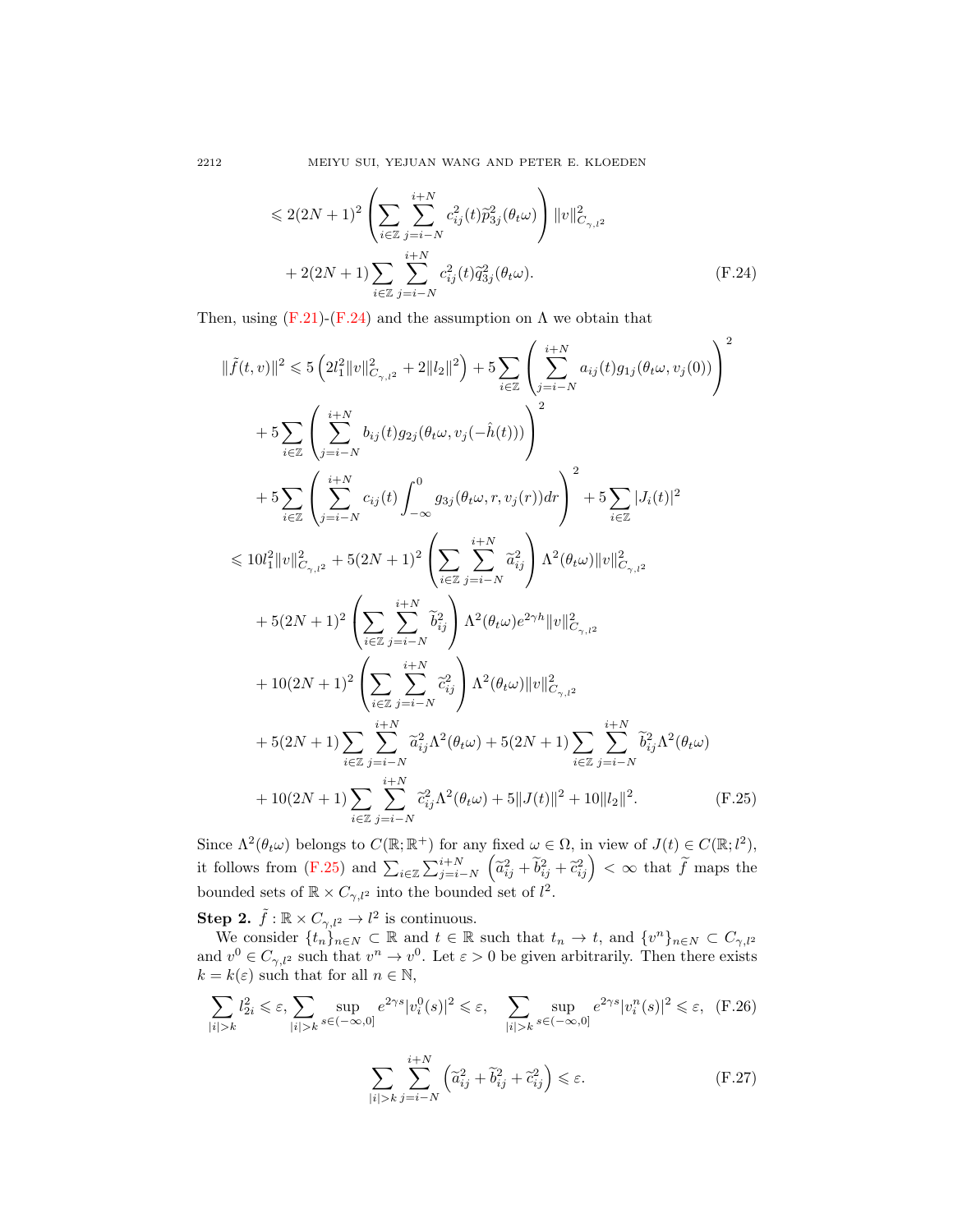Due to the continuity of  $f_i$  and  $v^n \to v^0$ , in view of the Assumption (C2), for any  $\varepsilon > 0$  and sufficiently large *n*, we have

$$
\sum_{i \in \mathbb{Z}} |f_i(v_i^n(0)) - f_i(v_i^0(0))|^2
$$
\n
$$
\leq \sum_{|i| \leq k} |f_i(v_i^n(0)) - f_i(v_i^0(0))|^2 + 2 \sum_{|i| > k} |f_i(v_i^n(0))|^2 + 2 \sum_{|i| > k} |f_i(v_i^0(0))|^2
$$
\n
$$
\leq \sum_{|i| \leq k} |f_i(v_i^n(0)) - f_i(v_i^0(0))|^2 + 4 \sum_{|i| > k} (l_1|v_i^n(0)|^2 + l_{2i}^2) + 4 \sum_{|i| > k} (l_1|v_i^0(0)|^2 + l_{2i}^2)
$$
\n
$$
\leq C\varepsilon.
$$
\n(F.28)

By  $(C1)$ ,  $(C3)-(C4)$  and  $(F.27)$ , in view of the continuity of  $a_{ij}(t)$ , we find that for all  $n$  sufficiently large,

<span id="page-26-0"></span>
$$
\left\| \sum_{j=i-N}^{i+N} a_{ij}(t_n) g_{1j}(\theta_{t_n} \omega, v_j^n(0)) - \sum_{j=i-N}^{i+N} a_{ij}(t) g_{1j}(\theta_{t} \omega, v_j^0(0)) \right\|^2
$$
  
\n
$$
\leq 2 \left\| \sum_{j=i-N}^{i+N} a_{ij}(t_n) g_{1j}(\theta_{t_n} \omega, v_j^n(0)) - \sum_{j=i-N}^{i+N} a_{ij}(t) g_{1j}(\theta_{t_n} \omega, v_j^n(0)) \right\|^2
$$
  
\n
$$
+ 2 \left\| \sum_{j=i-N}^{i+N} a_{ij}(t) g_{1j}(\theta_{t_n} \omega, v_j^n(0)) - \sum_{j=i-N}^{i+N} a_{ij}(t) g_{1j}(\theta_{t} \omega, v_j^0(0)) \right\|^2
$$
  
\n
$$
\leq 2(2N+1) \sum_{i \in \mathbb{Z}} \sum_{j=i-N}^{i+N} (a_{ij}(t_n) - a_{ij}(t))^2 g_{1j}^2(\theta_{t_n} \omega, v_j^n(0))
$$
  
\n
$$
+ 2(2N+1) \sum_{i \in \mathbb{Z}} \sum_{j=i-N}^{i+N} a_{ij}^2(t) (g_{1j}(\theta_{t_n} \omega, v_j^n(0)) - g_{1j}(\theta_t \omega, v_j^0(0)))^2
$$
  
\n
$$
\leq 2(2N+1) \sum_{|i| \leq k} \sum_{j=i-N}^{i+N} (a_{ij}(t_n) - a_{ij}(t))^2 (\Lambda^2(\theta_{t_n} \omega) |v_j^n(0)|^2 + \Lambda^2(\theta_{t_n} \omega))
$$
  
\n
$$
+ 4(2N+1) \sum_{|i| > k} \sum_{j=i-N}^{i+N} 2\tilde{a}_{ij}^2 (\Lambda^2(\theta_{t_n} \omega) (2N+1) ||v^n||_{C_{\gamma,1}^2}^2 + \Lambda^2(\theta_{t_n} \omega))
$$
  
\n
$$
+ 2(2N+1) \sum_{|i| > k} \sum_{j=i-N}^{i+N} \tilde{a}_{ij}^2 (g_{1j}(\theta_{t_n} \omega, v_j^n(0)) - g_{1j}(\theta_t \omega, v_j^0(0)))^2
$$
  
\n

Arguing in the similar way as above, we deduce from  $(C1)$ ,  $(C3)-(C4)$ ,  $(F.27)$  and the continuity of  $b_{ij}(t)$ ,  $c_{ij}(t)$ ,  $\Lambda(\theta_t \omega)$  and  $\hat{h}(t)$  that for all n sufficiently large,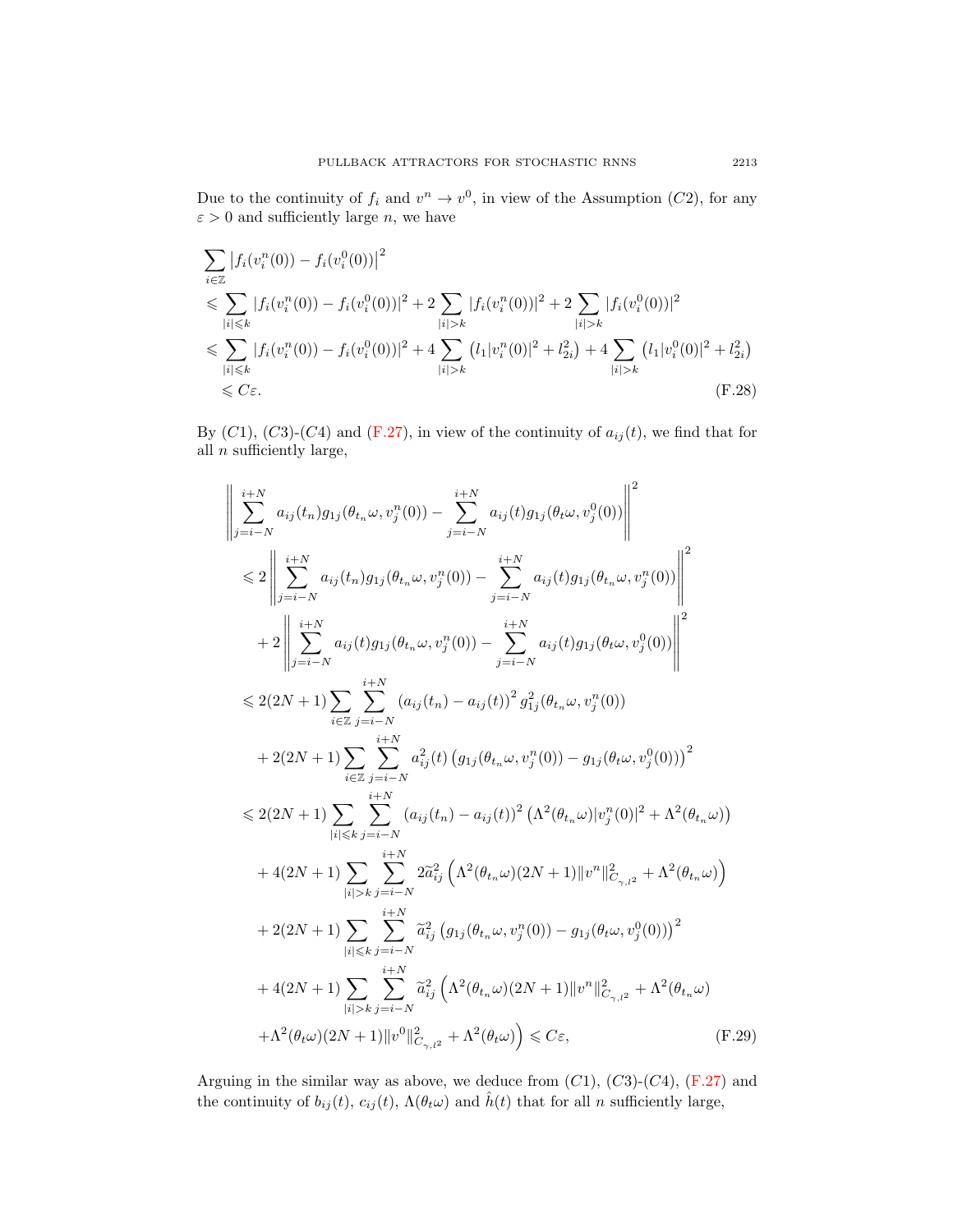$$
\left\|\sum_{j=i-N}^{i+N} b_{ij}(t_n) g_{2j}(\theta_{t_n}\omega, v_j^n(-\hat{h}(t_n))) - \sum_{j=i-N}^{i+N} b_{ij}(t) g_{2j}(\theta_{t}\omega, v_j^0(-\hat{h}(t)))\right\|^2
$$
\n
$$
\leq 2 \left\|\sum_{j=i-N}^{i+N} b_{ij}(t_n) g_{2j}(\theta_{t_n}\omega, v_j^n(-\hat{h}(t_n))) - \sum_{j=i-N}^{i+N} b_{ij}(t) g_{2j}(\theta_{t_n}\omega, v_j^n(-\hat{h}(t_n)))\right\|^2
$$
\n
$$
+ 2 \left\|\sum_{j=i-N}^{i+N} b_{ij}(t) g_{2j}(\theta_{t_n}\omega, v_j^n(-\hat{h}(t_n))) - \sum_{j=i-N}^{i+N} b_{ij}(t) g_{2j}(\theta_{t}\omega, v_j^0(-\hat{h}(t)))\right\|^2
$$
\n
$$
\leq 2(2N+1) \sum_{i\in\mathbb{Z}} \sum_{j=i-N}^{i+N} (b_{ij}(t_n) - b_{ij}(t))^2 g_{1j}^2(\theta_{t_n}\omega, v_j^n(-\hat{h}(t_n)))
$$
\n
$$
+ 2(2N+1) \sum_{i\in\mathbb{Z}} \sum_{j=i-N}^{i+N} b_{ij}^2(t) \left(g_{2j}(\theta_{t_n}\omega, v_j^n(-\hat{h}(t_n))) - g_{2j}(\theta_t\omega, v_j^0(-\hat{h}(t)))\right)^2
$$
\n
$$
\leq 2(2N+1) \sum_{|i|\leq k} \sum_{j=i-N}^{i+N} (b_{ij}(t_n) - b_{ij}(t))^2 \left(\Lambda^2(\theta_{t_n}\omega)|v_j^n(-\hat{h}(t_n))|^2 + \Lambda^2(\theta_{t_n}\omega)\right)
$$
\n
$$
+ 4(2N+1) \sum_{|i|\leq k} \sum_{j=i-N}^{i+N} 2\tilde{b}_{ij}^2 \left(\Lambda^2(\theta_{t_n}\omega)e^{2\gamma h}(2N+1) ||v^n||_{C_{\gamma,1}2}^2 + \Lambda^2(\theta_{t_n}\omega)\right)
$$
\n
$$
+ 4(2N+1) \sum_{|i|\leq k} \sum_{j=i-N}^{i+N} \tilde{b}_{ij}^2 \left(g_{2j}
$$

and

$$
\left\| \sum_{j=i-N}^{i+N} c_{ij}(t_n) \int_{-\infty}^{0} g_{3j}(\theta_{t_n} \omega, r, v_j^n(r)) dr - \sum_{j=i-N}^{i+N} c_{ij}(t) \int_{-\infty}^{0} g_{3j}(\theta_t \omega, r, v_j^0(r)) dr \right\|^2
$$
  
\n
$$
\leq 2 \left\| \sum_{j=i-N}^{i+N} (c_{ij}(t_n) - c_{ij}(t)) \int_{-\infty}^{0} g_{3j}(\theta_{t_n} \omega, r, v_j^n(r)) dr \right\|^2
$$
  
\n
$$
+ 2 \left\| \sum_{j=i-N}^{i+N} c_{ij}(t) \left( \int_{-\infty}^{0} g_{3j}(\theta_{t_n} \omega, r, v_j^n(r)) dr - \int_{-\infty}^{0} g_{3j}(\theta_t \omega, r, v_j^0(r)) dr \right) \right\|^2
$$
  
\n
$$
\leq 2(2N+1) \sum_{i \in \mathbb{Z}} \sum_{j=i-N}^{i+N} (c_{ij}(t_n) - c_{ij}(t))^2
$$
  
\n
$$
\times \left( \int_{-\infty}^{0} (\hat{p}_{3j}(\theta_{t_n} \omega, r) |v_j^n(r)| + \hat{q}_{3j}(\theta_{t_n} \omega, r)) dr \right)^2
$$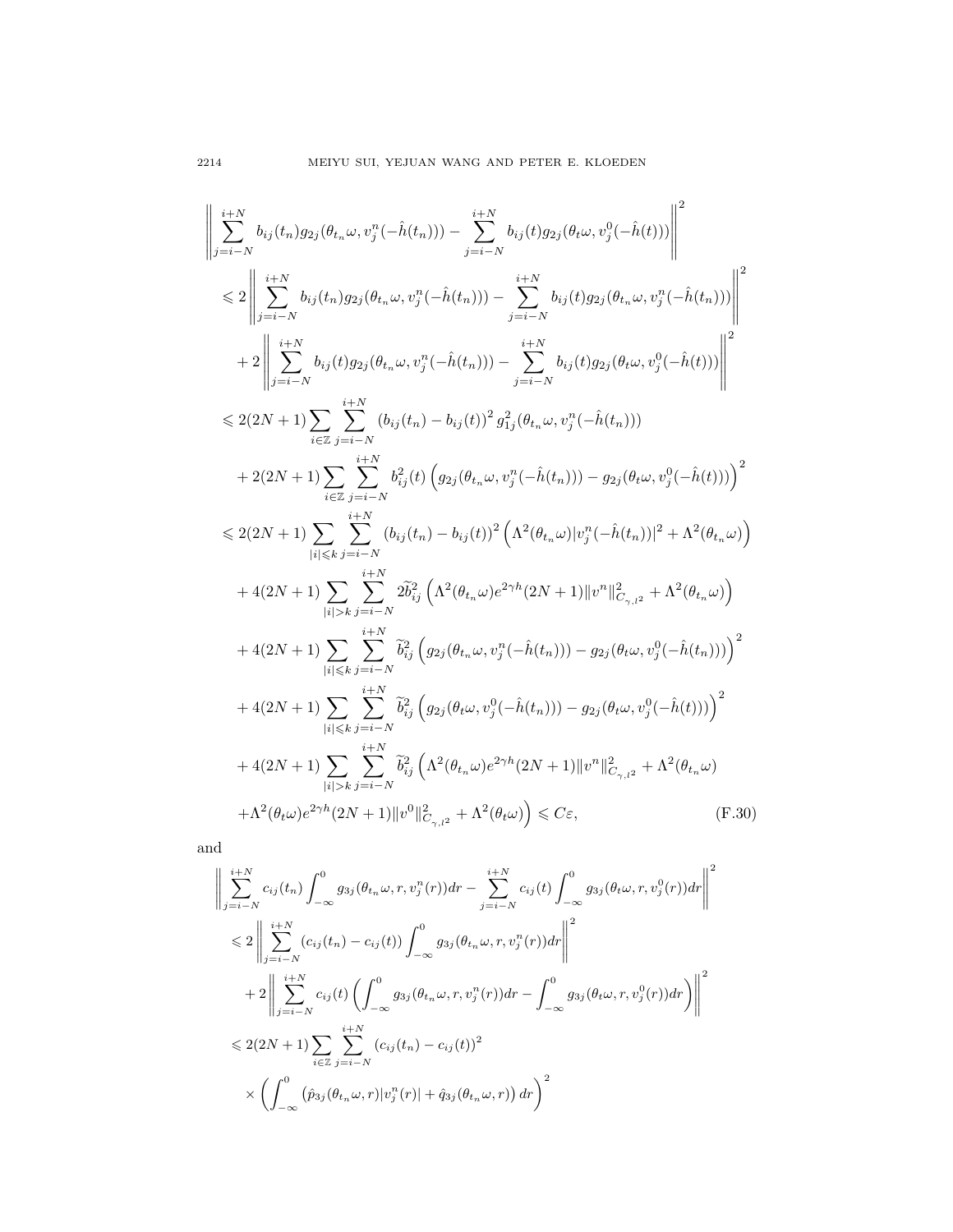$$
+ 2(2N + 1) \sum_{i \in \mathbb{Z}} \sum_{j=i-N}^{i+N} c_{ij}^{2}(t) \left( \int_{-\infty}^{0} (g_{3j}(\theta_{t_{n}}\omega, r, v_{j}^{n}(r)) - g_{3j}(\theta_{t}\omega, r, v_{j}^{0}(r))) dr \right)^{2}
$$
  
\n
$$
\leq 4(2N + 1) \sum_{|i| \leq k} \sum_{j=i-N}^{i+N} (c_{ij}(t_{n}) - c_{ij}(t))^{2}
$$
  
\n
$$
\times \left( \Lambda^{2}(\theta_{t_{n}}\omega)(2N + 1) ||v^{n}||_{C_{\gamma,1}2}^{2} + \Lambda^{2}(\theta_{t_{n}}\omega) \right)
$$
  
\n
$$
+ 8(2N + 1) \sum_{|i| > k} \sum_{j=i-N}^{i+N} 2\tilde{c}_{ij}^{2} \left( \Lambda^{2}(\theta_{t_{n}}\omega)(2N + 1) ||v^{n}||_{C_{\gamma,1}2}^{2} + \Lambda^{2}(\theta_{t_{n}}\omega) \right)
$$
  
\n
$$
+ 2(2N + 1) \sum_{|i| \leq k} \sum_{j=i-N}^{i+N} \tilde{c}_{ij}^{2} \left( \int_{-\infty}^{0} (g_{3j}(\theta_{t_{n}}\omega, r, v_{j}^{n}(r)) - g_{3j}(\theta_{t}\omega, r, v_{j}^{0}(r))) dr \right)^{2}
$$
  
\n
$$
+ 8(2N + 1) \sum_{|i| > k} \sum_{j=i-N}^{i+N} \tilde{c}_{ij}^{2} \left( \Lambda^{2}(\theta_{t_{n}}\omega)(2N + 1) ||v^{n}||_{C_{\gamma,1}2}^{2} + \Lambda^{2}(\theta_{t_{n}}\omega) \right)
$$
  
\n
$$
+ 8(2N + 1) \sum_{|i| > k} \sum_{j=i-N}^{i+N} \tilde{c}_{ij}^{2} \left( \Lambda^{2}(\theta_{t}\omega)(2N + 1) ||v^{0}||_{C_{\gamma,1}2}^{2} + \Lambda^{2}(\theta_{t}\omega) \right) \leq C\varepsilon, \quad \text{(F.31)}
$$

thanks to Assumption (C1) and Lebesgue's dominated convergence theorem.

Note that  $J(t) \in C(\mathbb{R}; l^2)$ , hence for sufficiently large n, we can deduce that

<span id="page-28-0"></span>
$$
\sum_{i \in \mathbb{Z}} |J_i(t_n) - J_i(t)|^2 = ||J(t_n) - J(t)||^2 < \varepsilon. \tag{F.32}
$$

Then it follows from  $(F.28)-(F.32)$  $(F.28)-(F.32)$  $(F.28)-(F.32)$  that for all n sufficiently large,

$$
\|\tilde{f}(t_n, v^n) - \tilde{f}(t, v^0)\|^2 \leq \frac{1}{2} \sum_{i \in \mathbb{Z}} |f_i(v_i^n(0)) - f_i(v_i^0(0))|^2 + \frac{1}{2} \sum_{i \in \mathbb{Z}} |J_i(t_n) - J_i(t)|^2
$$
  
+ 
$$
\frac{1}{2} \sum_{i \in \mathbb{Z}} \left| \sum_{j=i-N}^{i+N} a_{ij}(t_n) g_{1j}(\theta_{t_n} \omega, v_j^n(0)) - \sum_{j=i-N}^{i+N} a_{ij}(t) g_{1j}(\theta_t \omega, v_j^0(0)) \right|^2
$$
  
+ 
$$
\frac{1}{2} \sum_{i \in \mathbb{Z}} \left| \sum_{j=i-N}^{i+N} b_{ij}(t_n) g_{2j}(\theta_{t_n} \omega, v_j^n(-\hat{h}(t_n))) - \sum_{j=i-N}^{i+N} b_{ij}(t) g_{2j}(\theta_t \omega, v_j^0(-\hat{h}(t))) \right|^2
$$
  
+ 
$$
\frac{1}{2} \sum_{i \in \mathbb{Z}} \left| \sum_{j=i-N}^{i+N} c_{ij}(t_n) \int_{-\infty}^0 g_{3j}(\theta_{t_n} \omega, r, v_j^n(r)) dr - \sum_{j=i-N}^{i+N} c_{ij}(t) \int_{-\infty}^0 g_{3j}(\theta_t \omega, r, v_j^0(r)) dr \right|^2 \leq C \varepsilon.
$$
 (F.33)

This implies that  $\tilde{f} : \mathbb{R} \times C_{\gamma,l^2} \to l^2$  is continuous. Thus, Theorem 4 in [\[5\]](#page-33-22) ensures that for any  $\omega \in \Omega$  and  $\phi \in C_{\gamma,l^2}$ , there exists at least one solution  $x(\cdot) \in C^1([\tau, \tau +$  $T(M,\omega)]; l^2$ .  $\Box$ 

**Proof of Lemma [4.1.](#page-8-0)** *Proof.* Multiplying  $(1.1)$  by  $x_i$  we obtain

$$
\frac{1}{2}\frac{d}{dt}|x_i(t)|^2 = f_i(x_i(t))x_i(t) + \sum_{j=i-N}^{i+N} a_{ij}(t)g_{1j}(\theta_t\omega, x_j(t))x_i(t)
$$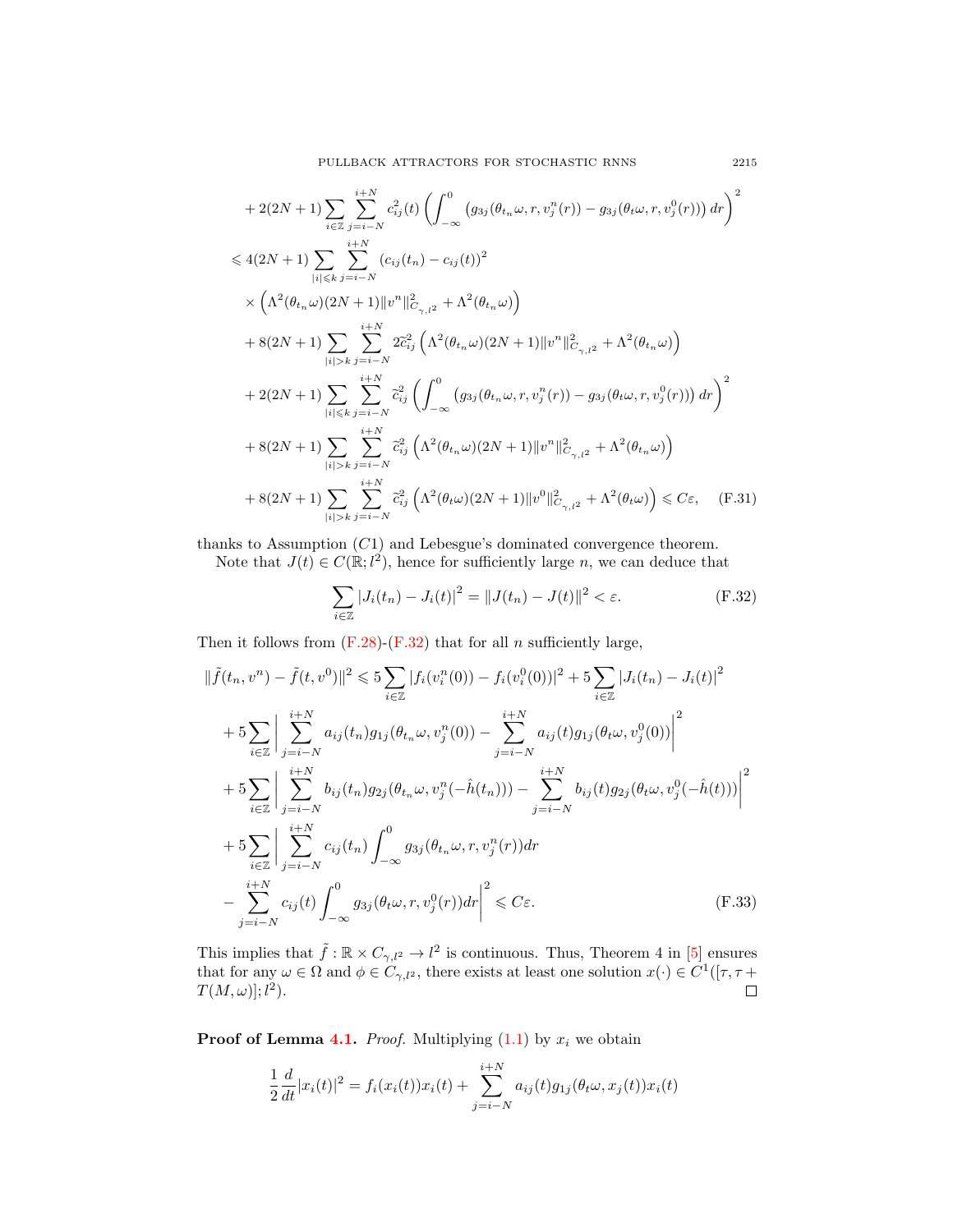2216 MEIYU SUI, YEJUAN WANG AND PETER E. KLOEDEN

+ 
$$
\sum_{j=i-N}^{i+N} b_{ij}(t)g_{2j}(\theta_t \omega, x_j(t - \hat{h}(t)))x_i(t) + \sum_{j=i-N}^{i+N} c_{ij}(t)x_i(t) \int_{-\infty}^0 g_{3j}(\theta_t \omega, r, x_j(t+r))dr + J_i(t)x_i(t).
$$

Let  $\varepsilon_1, \varepsilon_2, \varepsilon_3$  and  $\varepsilon_4$  be positive parameters to be fixed later on. Note that  $\hat{h}(t)$ takes the value in  $[0, h]$ . Then by making use of Young's inequality, Assumptions  $(C2)$ - $(C4)$  and  $\left(\sum_{j=1}^{N} u_j\right)^2 \leq N \sum_{j=1}^{N} u_j^2$ , we find that

$$
f_i(x_i(t))x_i(t) \le -h_1 x_i^2(t) + h_{2i}^2,
$$
\n(F.34)

$$
\sum_{j=i-N}^{i+N} a_{ij}(t)g_{1j}(\theta_t \omega, x_j(t))x_i(t)
$$
\n
$$
\leq \frac{(2N+1)}{4\varepsilon_1} \sum_{j=i-N}^{i+N} a_{ij}^2(t)g_{1j}^2(\theta_t \omega, x_j(t)) + \varepsilon_1 |x_i(t)|^2
$$
\n
$$
\leq \frac{(2N+1)}{4\varepsilon_1} \sum_{j=i-N}^{i+N} \tilde{a}_{ij}^2 p_{1j}^2(\theta_t \omega) \sup_{s \in (-\infty,0]} e^{2\gamma s} |x_{jt}(s)|^2
$$
\n
$$
+ \frac{(2N+1)}{4\varepsilon_1} \sum_{j=i-N}^{i+N} \tilde{a}_{ij}^2 q_{1j}^2(\theta_t \omega) + \varepsilon_1 |x_i(t)|^2, \tag{F.35}
$$

$$
\sum_{j=i-N}^{i+N} b_{ij}(t)g_{2j}(\theta_t \omega, x_j(t - \hat{h}(t)))x_i(t)
$$
\n
$$
\leq \frac{(2N+1)}{4\varepsilon_2} \sum_{j=i-N}^{i+N} b_{ij}^2(t)g_{2j}^2(\theta_t \omega, x_j(t - \hat{h}(t))) + \varepsilon_2 |x_i(t)|^2
$$
\n
$$
\leq \frac{(2N+1)}{4\varepsilon_2} \sum_{j=i-N}^{i+N} \tilde{b}_{ij}^2 p_{2j}^2(\theta_t \omega) e^{2\gamma h} \sup_{s \in (-\infty,0]} e^{2\gamma s} |x_{jt}(s)|^2
$$
\n
$$
+ \frac{(2N+1)}{4\varepsilon_2} \sum_{j=i-N}^{i+N} \tilde{b}_{ij}^2 q_{2j}^2(\theta_t \omega) + \varepsilon_2 |x_i(t)|^2, \tag{F.36}
$$

$$
\begin{split}\n&\left|\sum_{j=i-N}^{i+N} c_{ij}(t)x_i(t)\int_{-\infty}^0 g_{3j}(\theta_t\omega, r, x_j(t+r))dr\right| \\
&\leq \sum_{j=i-N}^{i+N} c_{ij}(t) \left(\tilde{p}_{3j}(\theta_t\omega) \sup_{s\in(-\infty,0]} e^{\gamma s}|x_{jt}(s)| + \tilde{q}_{3j}(\theta_t\omega)\right) |x_i(t)| \\
&\leq \frac{(2N+1)}{4\varepsilon_3} \sum_{j=i-N}^{i+N} \tilde{c}_{ij}^2 \tilde{p}_{3j}^2(\theta_t\omega) \sup_{s\in(-\infty,0]} e^{2\gamma s}|x_{jt}(s)|^2 \\
&+ \frac{(2N+1)}{4\varepsilon_3} \sum_{j=i-N}^{i+N} \tilde{c}_{ij}^2 \tilde{q}_{3j}^2(\theta_t\omega) + 2\varepsilon_3 |x_i(t)|^2,\n\end{split} \tag{F.37}
$$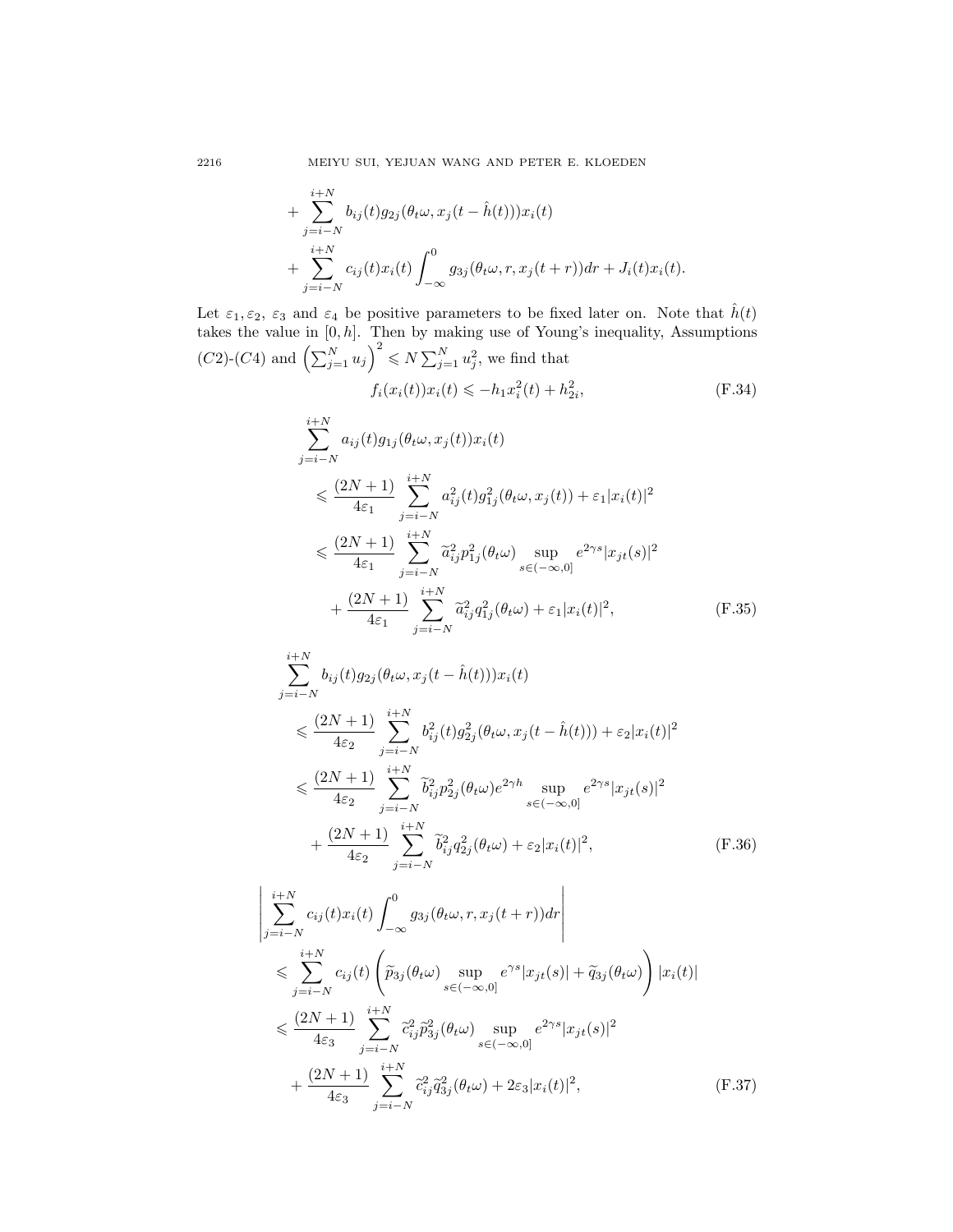and

$$
J_i(t)x_i(t) \leqslant \varepsilon_4 |x_i(t)|^2 + \frac{1}{4\varepsilon_4} |J_i(t)|^2.
$$

Note that  $e^{2\gamma h} > 1$ . Therefore,

$$
\frac{d}{dt}|x_i(t)|^2 \le (-2h_1 + 2\varepsilon_1 + 2\varepsilon_2 + 4\varepsilon_3 + 2\varepsilon_4) |x_i(t)|^2 \n+ \sum_{j=i-N}^{i+N} (2N+1)e^{2\gamma h} \left( \frac{1}{2\varepsilon_1} \tilde{a}_{ij}^2 p_{1j}^2(\theta_t \omega) + \frac{1}{2\varepsilon_2} \tilde{b}_{ij}^2 p_{2j}^2(\theta_t \omega) + \frac{1}{2\varepsilon_3} \tilde{c}_{ij}^2 \tilde{p}_{3j}^2(\theta_t \omega) \right) \n\times \sup_{s \in (-\infty,0]} e^{2\gamma s} |x_{jt}(s)|^2 + \frac{1}{2\varepsilon_4} |J_i(t)|^2 + 2h_{2i}^2 \n+ \sum_{j=i-N}^{i+N} (2N+1) \left( \frac{1}{2\varepsilon_1} \tilde{a}_{ij}^2 q_{1j}^2(\theta_t \omega) + \frac{1}{2\varepsilon_2} \tilde{b}_{ij}^2 q_{2j}^2(\theta_t \omega) + \frac{1}{2\varepsilon_3} \tilde{c}_{ij}^2 \tilde{q}_{3j}^2(\theta_t \omega) \right). \quad (F.38)
$$

This implies that

$$
\frac{d}{dt} (e^{h_1 t} |x_i(t)|^2) = h_1 e^{h_1 t} |x_i(t)|^2 + e^{h_1 t} \frac{d}{dt} |x_i(t)|^2
$$
\n
$$
\leq - (h_1 - 2\varepsilon_1 - 2\varepsilon_2 - 4\varepsilon_3 - 2\varepsilon_4) e^{h_1 t} |x_i(t)|^2 + \frac{e^{h_1 t}}{2\varepsilon_4} |J_i(t)|^2 + 2e^{h_1 t} h_{2i}^2
$$
\n
$$
+ (2N+1)e^{2\gamma h} \sum_{j=i-N}^{i+N} \left( \frac{1}{2\varepsilon_1} \tilde{a}_{ij}^2 p_{1j}^2 (\theta_t \omega) + \frac{1}{2\varepsilon_2} \tilde{b}_{ij}^2 p_{2j}^2 (\theta_t \omega) + \frac{1}{2\varepsilon_3} \tilde{c}_{ij}^2 \tilde{p}_{3j}^2 (\theta_t \omega) \right)
$$
\n
$$
\times e^{h_1 t} \sup_{s \in (-\infty, 0]} e^{2\gamma s} |x_{jt}(s)|^2
$$
\n
$$
+ (2N+1) \sum_{j=i-N}^{i+N} \left( \frac{1}{2\varepsilon_1} \tilde{a}_{ij}^2 q_{1j}^2 (\theta_t \omega) + \frac{1}{2\varepsilon_2} \tilde{b}_{ij}^2 q_{2j}^2 (\theta_t \omega) + \frac{1}{2\varepsilon_3} \tilde{c}_{ij}^2 \tilde{q}_{3j}^2 (\theta_t \omega) \right) e^{h_1 t}.
$$
\n(F.39)

Integrating [\(F.39\)](#page-30-0) over  $[\tau - t, t^*]$  with  $t \ge 0$  and  $t^* \ge \tau$ , we obtain that for every  $\omega \in \Omega$ ,

<span id="page-30-0"></span>
$$
e^{h_1t^*} |x_i(t^*, \tau - t, \omega, \phi)|^2 \leq e^{h_1(\tau - t)} |x_i(\tau - t, \tau - t, \omega, \phi)|^2
$$
  
–  $(h_1 - 2\varepsilon_1 - 2\varepsilon_2 - 4\varepsilon_3 - 2\varepsilon_4) \int_{\tau - t}^t e^{h_1 r} |x_i(\tau, \tau - t, \omega, \phi)|^2 dr$   
+  $\int_{\tau - t}^{t^*} (2N + 1) e^{2\gamma h} \sum_{j=i-N}^{i+N} \left( \frac{1}{2\varepsilon_1} \tilde{a}_{ij}^2 p_{1j}^2(\theta_r \omega) + \frac{1}{2\varepsilon_2} \tilde{b}_{ij}^2 p_{2j}^2(\theta_r \omega) + \frac{1}{2\varepsilon_3} \tilde{c}_{ij}^2 \tilde{p}_{3j}^2(\theta_r \omega) \right)$   
×  $e^{h_1 r} \sup_{s \in (-\infty, 0]} e^{2\gamma s} |x_{j\tau}(s, \tau - t, \omega, \phi)|^2 dr + \int_{\tau - t}^{t^*} e^{h_1 r} \left( \frac{1}{2\varepsilon_4} |J_i(\tau)|^2 + 2h_{2i}^2 \right) dr$   
+  $(2N + 1) \int_{\tau - t}^{t^*} \sum_{j=i-N}^{i+N} \left( \frac{1}{2\varepsilon_1} \tilde{a}_{ij}^2 q_{1j}^2(\theta_r \omega) + \frac{1}{2\varepsilon_2} \tilde{b}_{ij}^2 q_{2j}^2(\theta_r \omega) + \frac{1}{2\varepsilon_3} \tilde{c}_{ij}^2 \tilde{q}_{3j}^2(\theta_r \omega) \right) e^{h_1 r} dr.$   
(F.40)

<span id="page-30-1"></span>Let  $\varepsilon_1 = \varepsilon_2 = \varepsilon_3 = \varepsilon_4 = \frac{h_1}{16}$ . Then we can neglect the second term on the right-hand side of [\(F.40\)](#page-30-1). Note that  $\frac{h_1}{2} < \frac{5}{8}h_1 < \gamma$ , so  $e^{(2\gamma - h_1)s} \leq 1$  for  $s \leq 0$ . Setting now  $t^* + s$  instead of  $t^*$ , multiplying [\(F.40\)](#page-30-1) by  $e^{-h_1(t^*+s)}e^{2\gamma s}$  and replacing  $\omega$  by  $\theta_{-\tau}\omega$ ,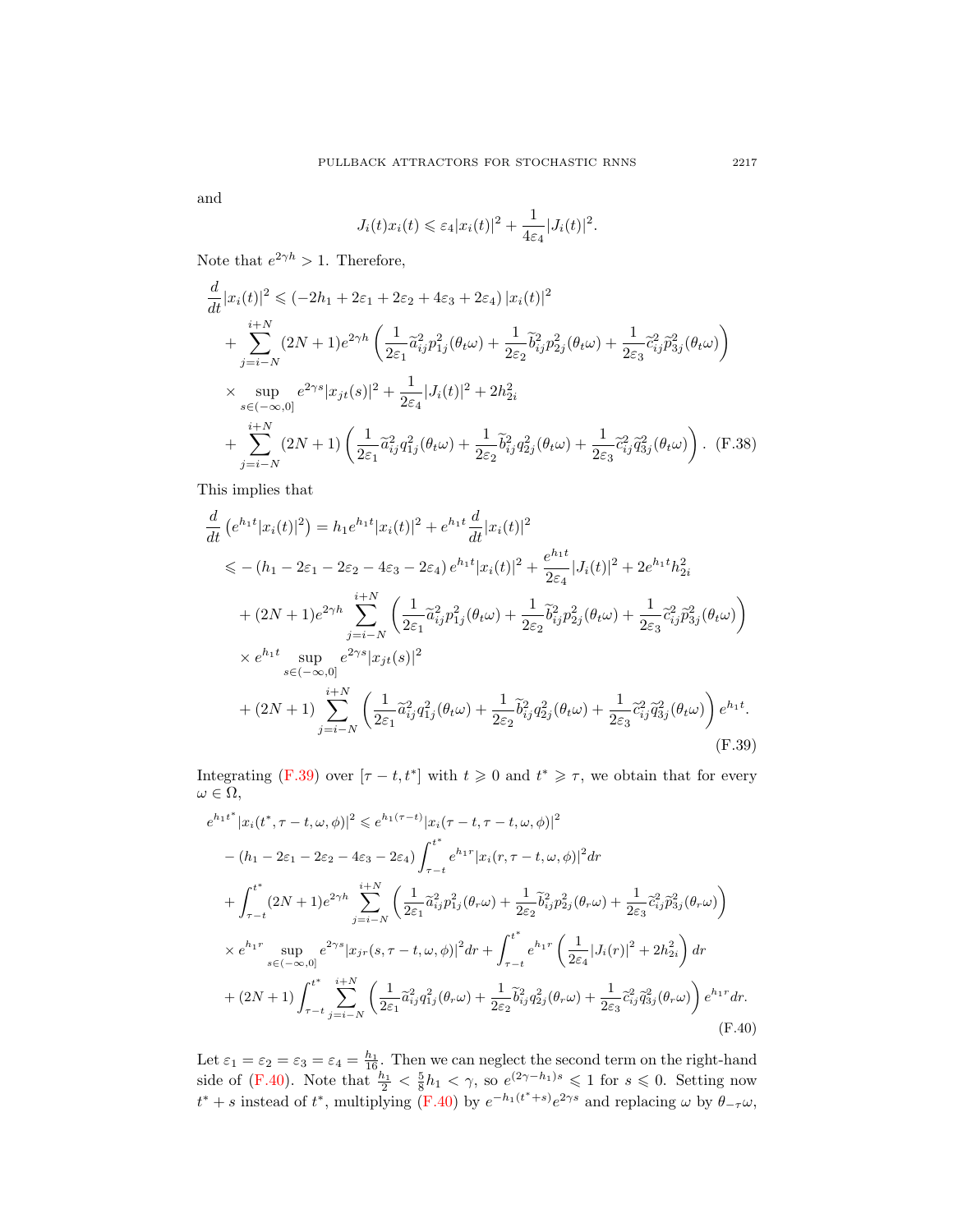we find that for all  $\tau - t - t^* \leqslant s \leqslant 0$ ,

$$
e^{2\gamma s}|x_{it^*}(s,\tau - t, \theta_{-\tau}\omega, \phi)|^2 \leq e^{-h_1(t^* - \tau + t)}|x_i(\tau - t, \tau - t, \theta_{-\tau}\omega, \phi)|^2
$$
  
+  $\frac{8}{h_1}(2N+1)e^{2\gamma h}e^{-h_1t^*}\int_{\tau - t}^{t^*}\sum_{j=i-N}^{i+N} \alpha_{ij}(\theta_{r-\tau}\omega)e^{h_1r}$   
×  $\sup_{s\in (-\infty,0]} e^{2\gamma s}|x_{jr}(s,\tau - t, \theta_{-\tau}\omega, \phi)|^2 dr$   
+  $\frac{8}{h_1}(2N+1)e^{-h_1t^*}\int_{\tau - t}^{t^*}\sum_{j=i-N}^{i+N} \beta_{ij}(\theta_{r-\tau}\omega)e^{h_1r} dr$   
+  $e^{-h_1t^*}\int_{\tau - t}^{t^*} e^{h_1r}\left(\frac{8}{h_1}|J_i(r)|^2 + 2h_{2i}^2\right) dr$ , (F.41)

where we have used the notations

$$
\alpha_{ij}(\theta_{r-\tau}\omega) := \tilde{a}_{ij}^2 p_{1j}^2(\theta_{r-\tau}\omega) + \tilde{b}_{ij}^2 p_{2j}^2(\theta_{r-\tau}\omega) + \tilde{c}_{ij}^2 \tilde{p}_{3j}^2(\theta_{r-\tau}\omega),
$$
  
\n
$$
\beta_{ij}(\theta_{r-\tau}\omega) := \tilde{a}_{ij}^2 q_{1j}^2(\theta_{r-\tau}\omega) + \tilde{b}_{ij}^2 q_{2j}^2(\theta_{r-\tau}\omega) + \tilde{c}_{ij}^2 \tilde{q}_{3j}^2(\theta_{r-\tau}\omega).
$$
  
\nNote that for all  $s \in (-\infty, \tau - t - t^*]$ ,

<span id="page-31-0"></span>
$$
\sum_{i\in\mathbb{Z}} e^{2\gamma s} |x_{it^*}(s,\tau-t,\theta_{-\tau}\omega,\phi)|^2
$$
  
\n
$$
= e^{-2\gamma(t^*+t-\tau)} \sum_{i\in\mathbb{Z}} e^{2\gamma(s+t^*-\tau+t)} |x_i(t^*+s,\tau-t,\theta_{-\tau}\omega,\phi)|^2
$$
  
\n
$$
\leq e^{-h_1(t^*+t-\tau)} \sum_{i\in\mathbb{Z}} e^{2\gamma(s+t^*-\tau+t)} |x_i(t^*+s,\tau-t,\theta_{-\tau}\omega,\phi)|^2
$$
  
\n
$$
\leq e^{-h_1(t^*+t-\tau)} ||\phi||^2_{C_{\gamma,l^2}}.
$$

Then, it holds

<span id="page-31-1"></span>
$$
e^{h_1 t^*} \sum_{i \in \mathbb{Z}} \sup_{s \in (-\infty, 0]} e^{2\gamma s} |x_{it^*}(s, \tau - t, \theta_{-\tau}\omega, \phi)|^2
$$
  
\$\leqslant e^{-h\_1(t-\tau)} ||\phi||^2\_{C\_{\gamma, l^2}} + \int\_{\tau - t}^{t^\*} e^{h\_1 r} \left( \frac{8}{h\_1} ||J(r)||^2 + 2||h\_2||^2 \right) dr  
+ \frac{8}{h\_1} (2N+1) e^{2\gamma h} \int\_{\tau - t}^{t^\*} e^{h\_1 r} \sum\_{i \in \mathbb{Z}} \sum\_{j=i-N}^{i+N} \alpha\_{ij} (\theta\_{r-\tau}\omega)   
\times \sup\_{s \in (-\infty, 0]} e^{2\gamma s} |x\_{jr}(s, \tau - t, \theta\_{-\tau}\omega, \phi)|^2 dr  
+ \frac{8}{h\_1} (2N+1) \int\_{\tau - t}^{t^\*} e^{h\_1 r} \sum\_{i \in \mathbb{Z}} \sum\_{j=i-N}^{i+N} \beta\_{ij} (\theta\_{r-\tau}\omega) dr. \tag{F.42}

We observe that

$$
\sum_{i \in \mathbb{Z}} \sum_{j=i-N}^{i+N} \alpha_{ij}(\theta_{r-\tau}\omega) \sup_{s \in (-\infty,0]} e^{2\gamma s} |x_{jr}(s,\tau-t,\theta_{-\tau}\omega,\phi)|^2
$$
  

$$
\leqslant \left(\sum_{i \in \mathbb{Z}} \sum_{j=i-N}^{i+N} \sup_{s \in (-\infty,0]} e^{2\gamma s} |x_{jr}(s,\tau-t,\theta_{-\tau}\omega,\phi)|^2\right) \left(\sum_{i \in \mathbb{Z}} \sum_{j=i-N}^{i+N} \alpha_{ij}(\theta_{r-\tau}\omega)\right)
$$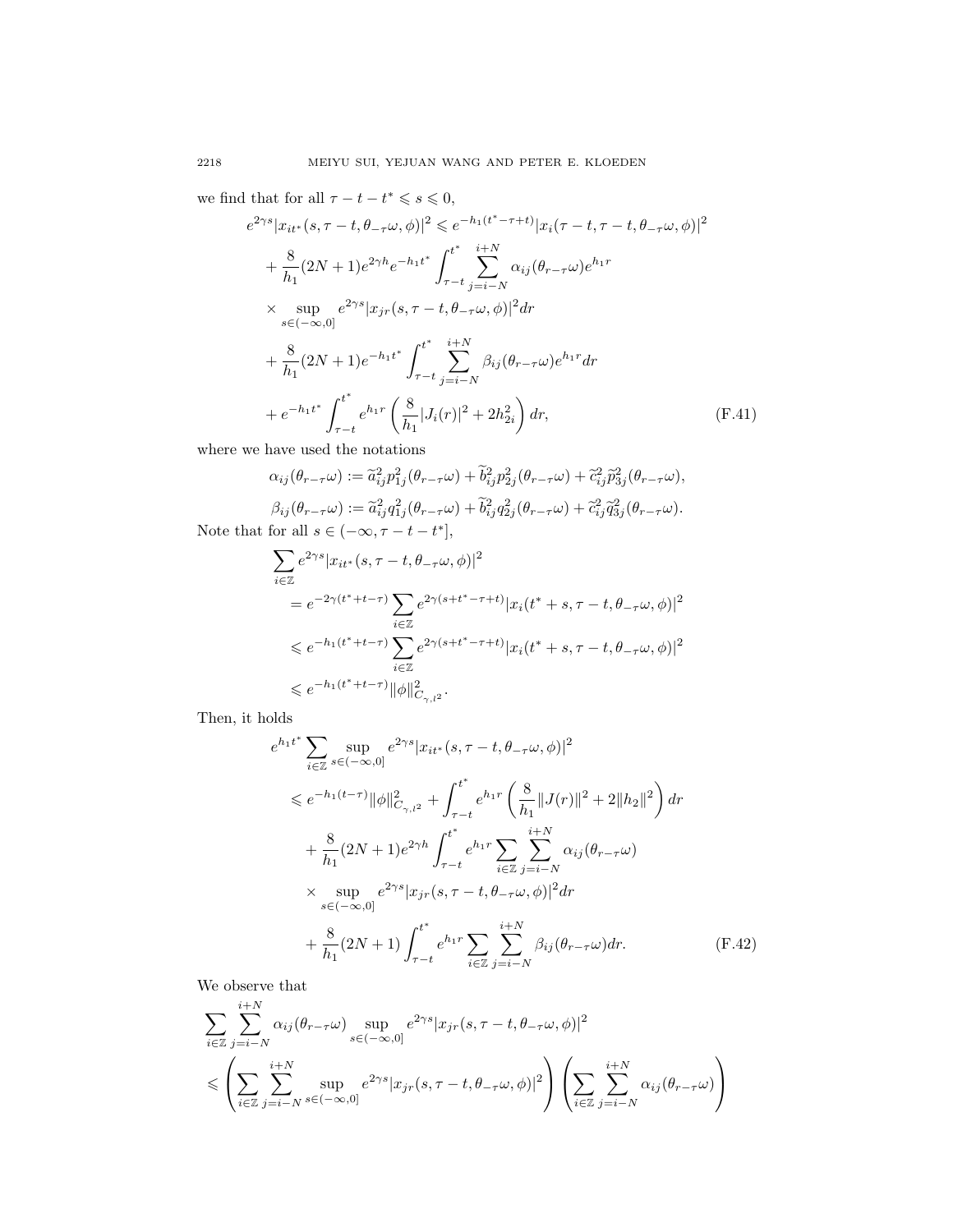$$
\leqslant (2N+1)\left(\sum_{i\in\mathbb{Z}}\sup_{s\in(-\infty,0]}e^{2\gamma s}|x_{ir}(s,\tau-t,\theta_{-\tau}\omega,\phi)|^2\right)\left(\sum_{i\in\mathbb{Z}}\sum_{j=i-N}^{i+N}\alpha_{ij}(\theta_{r-\tau}\omega)\right).
$$

Then [\(F.42\)](#page-31-1) can be rewritten as

$$
\begin{aligned} &e^{h_1t^*}\|x_{t^*}\|^2_{C_{\gamma,l^2}}\leqslant e^{-h_1(t-\tau)}\|\phi\|^2_{C_{\gamma,l^2}}\\&+\frac{8}{h_1}(2N+1)\int_{\tau-t}^{t^*}e^{h_1r}\sum_{i\in\mathbb{Z}}\sum_{j=i-N}^{i+N}\beta_{ij}(\theta_{r-\tau}\omega)dr\\&+\int_{\tau-t}^{t^*}e^{h_1r}\left(\frac{8}{h_1}\|J(r)\|^2+2\|h_2\|^2\right)dr\\&+\frac{8}{h_1}(2N+1)^2e^{2\gamma h}\int_{\tau-t}^{t^*}e^{h_1r}\sum_{i\in\mathbb{Z}}\sum_{j=i-N}^{i+N}\alpha_{ij}(\theta_{r-\tau}\omega)\|x_r\|^2_{C_{\gamma,l^2}}dr.\end{aligned}
$$

Using Gronwall's lemma, we have

$$
||x_{t^*}||_{C_{\gamma,l^2}}^2 \leqslant e^{-h_1(t^*+t-\tau)} e^{\int_{\tau-t}^t \frac{8}{h_1}(2N+1)^2 e^{2\gamma h} \sum_{i\in\mathbb{Z}} \sum_{j=i-N}^{i+N} \alpha_{ij}(\theta_{r-\tau}\omega) dr} ||\phi||_{C_{\gamma,l^2}}^2
$$
  
+ 
$$
\int_{\tau-t}^{t^*} \left( \frac{8}{h_1}(2N+1) \sum_{i\in\mathbb{Z}} \sum_{j=i-N}^{i+N} \beta_{ij}(\theta_{r-\tau}\omega) + \frac{8}{h_1} ||J(r)||^2 + 2||h_2||^2 \right)
$$
  
×  $e^{-h_1(t^*-r)+\int_{r}^{t^*} \frac{8}{h_1}(2N+1)^2 e^{2\gamma h} \sum_{i\in\mathbb{Z}} \sum_{j=i-N}^{i+N} \alpha_{ij}(\theta_{r'-\tau}\omega) dr' dr}$   
=  $e^{-h_1(t^*+t-\tau)} e^{\int_{-t}^{t^*-\tau} \frac{8}{h_1}(2N+1)^2 e^{2\gamma h} \sum_{i\in\mathbb{Z}} \sum_{j=i-N}^{i+N} \alpha_{ij}(\theta_s\omega) ds} ||\phi||_{C_{\gamma,l^2}}^2$   
+ 
$$
\int_{-t}^{t^*-\tau} \left( \frac{8}{h_1}(2N+1) \sum_{i\in\mathbb{Z}} \sum_{j=i-N}^{i+N} \beta_{ij}(\theta_s\omega) + \frac{8}{h_1} ||J(\tau+s)||^2 + 2||h_2||^2 \right)
$$
  
×  $e^{-h_1(t^*-\tau-s)+\int_{s}^{t^*-\tau} \frac{8}{h_1}(2N+1)^2 e^{2\gamma h} \sum_{i\in\mathbb{Z}} \sum_{j=i-N}^{i+N} \alpha_{ij}(\theta_{s'}\omega) ds' ds.$  (F.43)

Let  $t^* = \tau$ , then for all  $t \geq 0$  we have

$$
||x_{\tau}||_{C_{\gamma,l^2}}^2 \leqslant Ce^{-h_1t + \frac{8}{h_1}(2N+1)^2e^{2\gamma h} \int_{-t}^0 \sum_{i \in \mathbb{Z}} \sum_{j=i-N}^{i+N} \alpha_{ij}(\theta_s \omega) ds} ||\phi||_{C_{\gamma,l^2}}^2
$$
  
+ 
$$
C \int_{-t}^0 \left( \sum_{i \in \mathbb{Z}} \sum_{j=i-N}^{i+N} \beta_{ij}(\theta_s \omega) + ||J(\tau+s)||^2 + ||h_2||^2 \right)
$$
  
 
$$
\times e^{h_1s + \int_s^0 \frac{8}{h_1}(2N+1)^2e^{2\gamma h} \sum_{i \in \mathbb{Z}} \sum_{j=i-N}^{i+N} \alpha_{ij}(\theta_{s'}\omega) ds'} ds,
$$

and thus the proof of this lemma is finished.

<span id="page-32-2"></span> $\Box$ 

## **REFERENCES**

- [\[1\]](http://www.ams.org/mathscinet-getitem?mr=MR1048347&return=pdf) J.-P. Aubin and H. Franskowska, Set-Valued Analysis, Systems & Control: Foundations & Applications, 2. Birkh¨auser Boston, Inc., Boston, MA, 1990.
- <span id="page-32-0"></span>[\[2\]](http://www.ams.org/mathscinet-getitem?mr=MR2460304&return=pdf) P. Balasubramaniam and R. Rakkiyappan, [Global asymptotic stability of stochastic recurrent](http://dx.doi.org/10.1016/j.amc.2008.05.001) [neural networks with multiple discrete delays and unbounded distributed delays,](http://dx.doi.org/10.1016/j.amc.2008.05.001) Appl. Math. Comput., 204 (2008), 680–686.
- <span id="page-32-1"></span>[\[3\]](http://www.ams.org/mathscinet-getitem?mr=MR2385700&return=pdf) T. Caraballo, M. J. Garrido-Atienza, B. Schmalfuss and J. Valero, [Non-autonomous and ran](http://dx.doi.org/10.3934/dcds.2008.21.415)[dom attractors for delay random semilinear equations without uniqueness,](http://dx.doi.org/10.3934/dcds.2008.21.415) Discrete Contin. Dyn. Syst., 21 (2008), 415–443.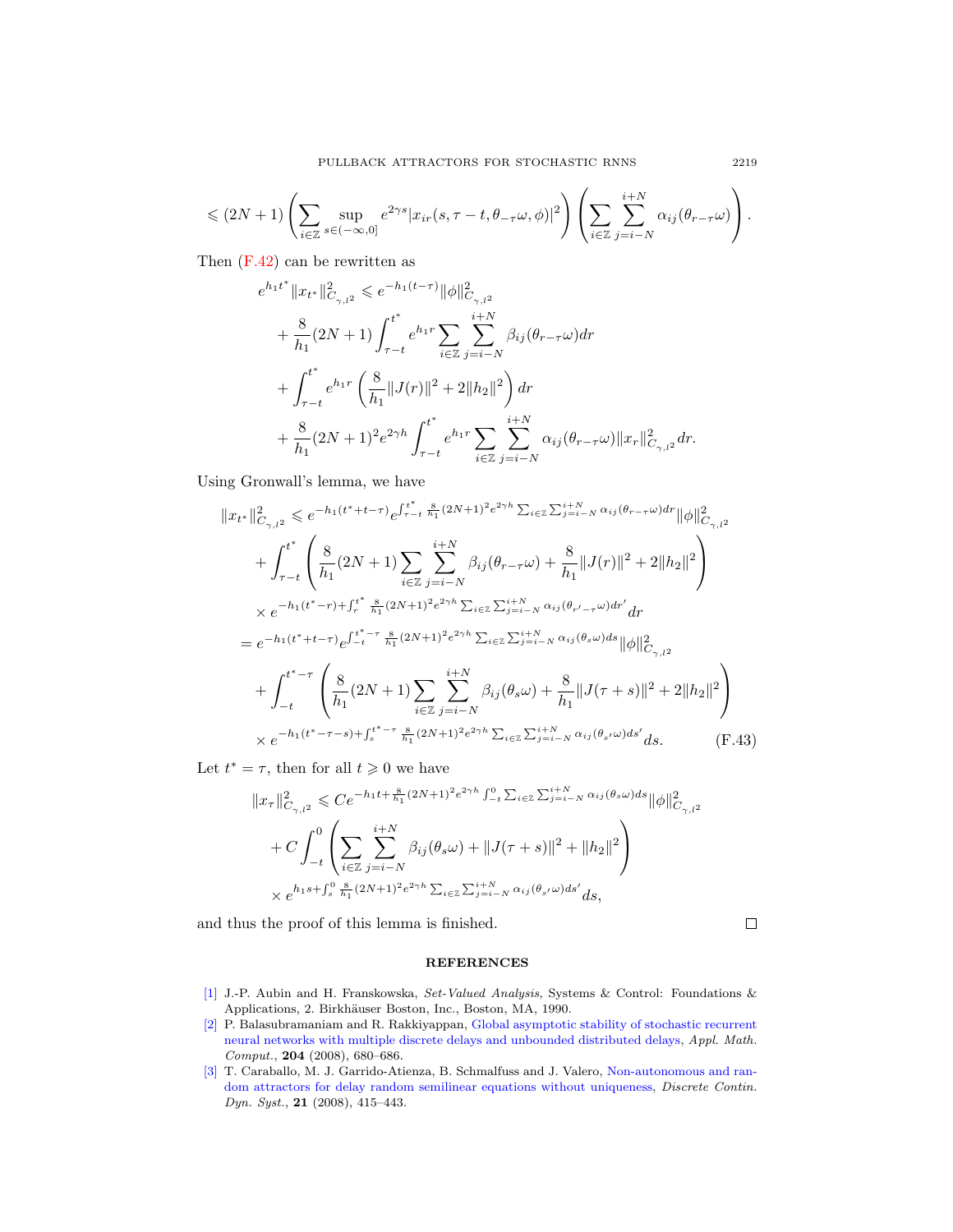- <span id="page-33-16"></span>[\[4\]](http://www.ams.org/mathscinet-getitem?mr=MR3110277&return=pdf) T. Caraballo, F. Morillas and J. Valero, [Pullback attractors of stochastic lattice dynamical](http://dx.doi.org/10.1007/978-1-4614-7333-6_27) [systems with a multiplicative noise and non-Lipschitz nonlinearities,](http://dx.doi.org/10.1007/978-1-4614-7333-6_27) Differential and Difference Equations with Applications, Springer Proc. Math. Stat., Springer, New York, 47 (2013), 341–349.
- <span id="page-33-22"></span>[\[5\]](http://www.ams.org/mathscinet-getitem?mr=MR3072985&return=pdf) T. Caraballo, F. Morillas and J. Valero, [On differential equations with delay in Banach spaces](http://dx.doi.org/10.3934/dcds.2014.34.51) [and attractors for retarded lattice dynamical systems,](http://dx.doi.org/10.3934/dcds.2014.34.51) *Discrete Contin. Dyn. Syst.*, **34** (2014), 51–77.
- [\[6\]](http://www.ams.org/mathscinet-getitem?mr=MR2159669&return=pdf) D. N. Cheban, [Global Attractors of Non-Autonomous Dissipative Dynamical Systems: Inter](http://dx.doi.org/10.1142/9789812563088)[disciplinary Mathematical Sciences, 1](http://dx.doi.org/10.1142/9789812563088) , World Scientific Publishing Co. Pte. Ltd., Hackensack, NJ, 2004.
- <span id="page-33-0"></span>[7] T. Chen, Global exponential stability of delayed Hopfield neural networks, Neural Netw., 14 (2001), 977–980.
- <span id="page-33-7"></span>[\[8\]](http://www.ams.org/mathscinet-getitem?mr=MR3747430&return=pdf) G. Chen, D. Li, L. Shi, O. van Gaans and S. Verduyn Lunel, [Stability results for stochas](http://dx.doi.org/10.1016/j.jde.2017.11.032)[tic delayed recurrent neural networks with discrete and distributed delays,](http://dx.doi.org/10.1016/j.jde.2017.11.032) J. Differential Equations, 264 (2018), 3864–3898.
- <span id="page-33-1"></span>[9] A. Cichocki and R. Unbehauen, Neural Networks for Optimization and Signal Processing, Wiley, Chichester, 1993.
- <span id="page-33-17"></span>[\[10\]](http://www.ams.org/mathscinet-getitem?mr=MR1305587&return=pdf) H. Crauel and F. Flandoli, [Attractors for random dynamical systems,](http://dx.doi.org/10.1007/BF01193705) Probab. Theory Related Fields, 100 (1994), 365–393.
- <span id="page-33-18"></span>[\[11\]](http://www.ams.org/mathscinet-getitem?mr=MR1427258&return=pdf) F. Flandoli and B. Schmalfuss, [Random attractors for the 3D stochastic Navier-Stokes equa](http://dx.doi.org/10.1080/17442509608834083)[tion with multiplicative white noise,](http://dx.doi.org/10.1080/17442509608834083) Stochast. Stochast. Rep.,  $59$  (1996), 21–45.
- <span id="page-33-14"></span>[\[12\]](http://www.ams.org/mathscinet-getitem?mr=MR2561535&return=pdf) Y. Guo, [Mean square global asymptotic stability of stochastic recurrent neural networks with](http://dx.doi.org/10.1016/j.amc.2009.06.002) [distributed delays,](http://dx.doi.org/10.1016/j.amc.2009.06.002) Appl. Math. Comput., 215 (2009), 791-795.
- <span id="page-33-19"></span>[\[13\]](http://www.ams.org/mathscinet-getitem?mr=MR3527620&return=pdf) X. Han and P. E. Kloeden, [Non-autonomous lattice systems with switching effects and delayed](http://dx.doi.org/10.1016/j.jde.2016.05.015) [recovery,](http://dx.doi.org/10.1016/j.jde.2016.05.015) J. Differential Equations, 261 (2016), 2986–3009.
- <span id="page-33-2"></span>[14] S. Haykin, Neural Networks: A Comprehensive Foundation, Prentice-Hall, Englewood Cliffs, 1994.
- <span id="page-33-8"></span>[\[15\]](http://www.ams.org/mathscinet-getitem?mr=MR2166682&return=pdf) J. Hu, S. Zhong and L. Liang, [Exponential stability analysis of stochastic delayed cellular](http://dx.doi.org/10.1016/j.chaos.2005.04.067) [neural network,](http://dx.doi.org/10.1016/j.chaos.2005.04.067) Chaos Solitons Fractals, 27 (2006), 1006–1010.
- <span id="page-33-3"></span>[\[16\]](http://www.ams.org/mathscinet-getitem?mr=MR2445323&return=pdf) C. Huang, Y. He and H. Wang, [Mean square exponential stability of stochastic recurrent](http://dx.doi.org/10.1016/j.camwa.2008.04.004) [neural networks with time-varying delays,](http://dx.doi.org/10.1016/j.camwa.2008.04.004) Comput. Math. Appl., 56 (2008), 1773–1778.
- <span id="page-33-20"></span>[\[17\]](http://www.ams.org/mathscinet-getitem?mr=MR1971189&return=pdf) P. E. Kloeden, [Pullback attractors of nonautonomous semidynamical systems,](http://dx.doi.org/10.1142/S0219493703000632) Stoch. Dyn., 3 (2003), 101–112.
- <span id="page-33-15"></span>[\[18\]](http://www.ams.org/mathscinet-getitem?mr=MR2606685&return=pdf) X. Li and X. Fu, [Stability analysis of stochastic functional differential equations with infinite](http://dx.doi.org/10.1016/j.cam.2009.12.033) [delay and its application to recurrent neural networks,](http://dx.doi.org/10.1016/j.cam.2009.12.033) J. Comput. Appl. Math., 234 (2010), 407–417.
- <span id="page-33-9"></span>[\[19\]](http://www.ams.org/mathscinet-getitem?mr=MR3891707&return=pdf) X. Li, F. Li, X. Zhang, C. Yang and W. Gui, [Exponential stability analysis for delayed semi-](http://dx.doi.org/10.1109/TNNLS.2018.2830789)[Markovian recurrent neural networks: A homogeneous polynomial approach,](http://dx.doi.org/10.1109/TNNLS.2018.2830789) IEEE Trans. Neural Netw. Learn. Syst., 29 (2018), 6374-6384.
- <span id="page-33-6"></span>[\[20\]](http://www.ams.org/mathscinet-getitem?mr=MR3457542&return=pdf) G. Nagamani, S. Ramasamy and P. Balasubramaniam, [Robust dissipativity and passivity](http://dx.doi.org/10.1002/cplx.21614) [analysis for discrete-time stochastic neural networks with time-varying delay,](http://dx.doi.org/10.1002/cplx.21614) Complexity, 21 (2015), 47–58.
- <span id="page-33-10"></span>[\[21\]](http://www.ams.org/mathscinet-getitem?mr=MR2478402&return=pdf) G. Peng and L. Huang, [Exponential stability of hybrid stochastic recurrent neural networks](http://dx.doi.org/10.1016/j.nahs.2008.09.012) [with time-varying delays,](http://dx.doi.org/10.1016/j.nahs.2008.09.012) Nonlinear Anal. Hybrid Syst., 2 (2008), 1198–1204.
- <span id="page-33-4"></span>[22] T. Roska and L. O. Chua, Cellular neural networks with nonlinear and delay-type template elements and non-uniform grids, Int. J. Circuit Theory Appl., 20 (1992), 469-481.
- <span id="page-33-5"></span>[\[23\]](http://www.ams.org/mathscinet-getitem?mr=MR2733995&return=pdf) R. Sakthivel, R. Samidurai and S. M. Anthoni, [Asymptotic stability of stochastic delayed](http://dx.doi.org/10.1007/s10957-010-9728-8) [recurrent neural networks with impulsive effects,](http://dx.doi.org/10.1007/s10957-010-9728-8) J. Optim. Theory Appl., 147 (2010), 583– 596.
- <span id="page-33-21"></span>[24] B. Schmalfuss, Measure Attractors of the Stochastic Navier-Stokes Equation, Report 258, Universität Bremen, Fachbereiche Mathematik/Informatik, Elektrotechnik/Physik, Forschungsschwerpunkt Dynamische Systeme, Bremen, 1991.
- <span id="page-33-11"></span>[\[25\]](http://www.ams.org/mathscinet-getitem?mr=MR2331433&return=pdf) Y. Sun and J. Cao, P[th moment exponential stability of stochastic recurrent neural networks](http://dx.doi.org/10.1016/j.nonrwa.2006.06.009) [with time-varying delays,](http://dx.doi.org/10.1016/j.nonrwa.2006.06.009) Nonlinear Anal. Real World Appl., 8 (2007), 1171-1185.
- <span id="page-33-12"></span>[\[26\]](http://www.ams.org/mathscinet-getitem?mr=MR2834603&return=pdf) M. Syed Ali and M. Marudai, [Stochastic stability of discrete-time uncertain recurrent neural](http://dx.doi.org/10.1016/j.mcm.2011.05.004) [networks with Markovian jumping and time-varying delays,](http://dx.doi.org/10.1016/j.mcm.2011.05.004) Math. Comput. Modelling, 54 (2011), 1979–1988.
- <span id="page-33-13"></span>[\[27\]](http://www.ams.org/mathscinet-getitem?mr=MR3374048&return=pdf) M. Syed Ali, [Stochastic stability of uncertain recurrent neural networks with Markovian](http://dx.doi.org/10.1016/S0252-9602(15)30044-8) [jumping parameters,](http://dx.doi.org/10.1016/S0252-9602(15)30044-8) Acta Math. Sci. Ser. B, 35 (2015), 1122–1136.